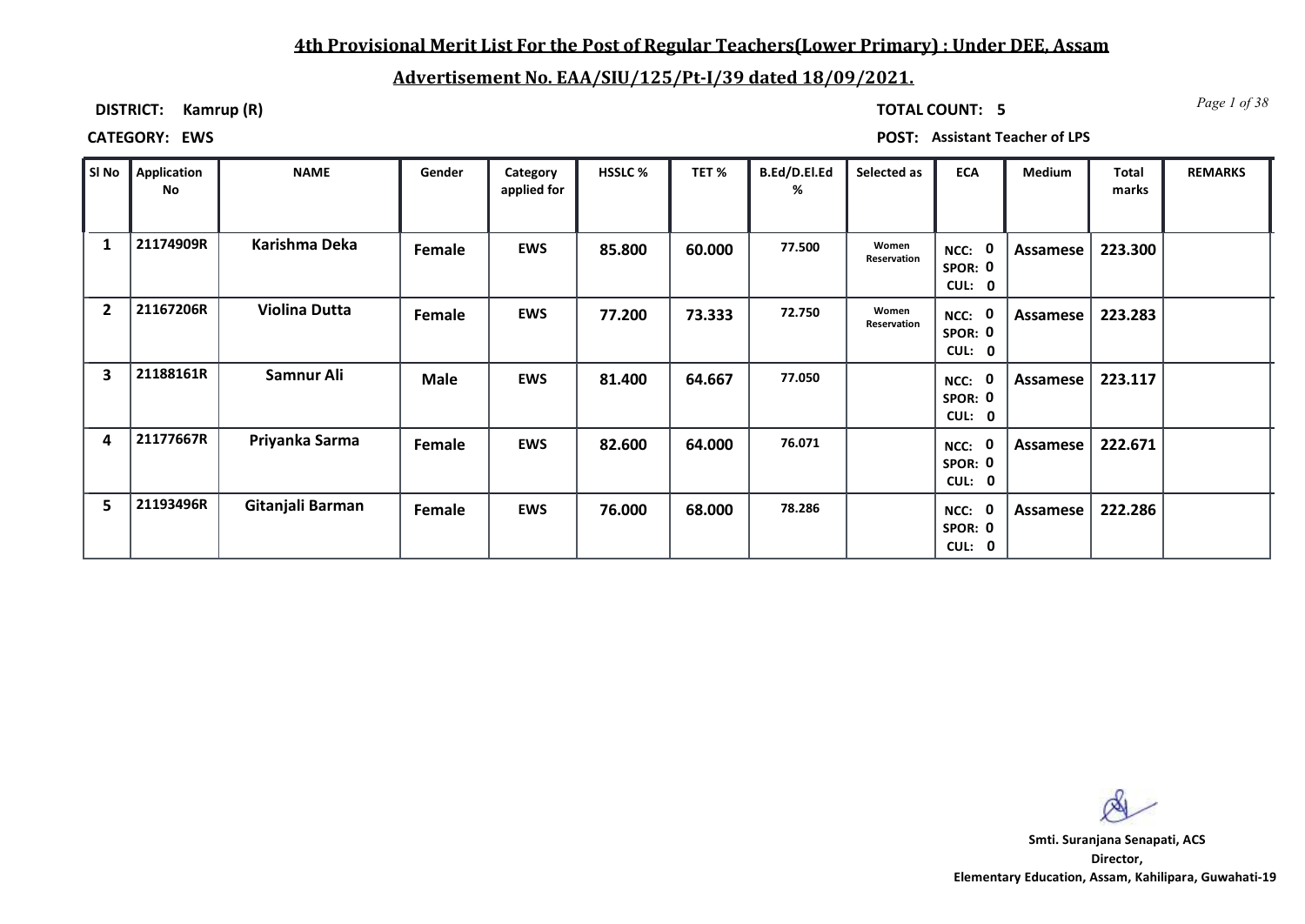**DISTRICT: Kamrup (R)**

*Page 2 of 38* **TOTAL COUNT: 171**

| SI <sub>No</sub>        | <b>Application</b><br><b>No</b> | <b>NAME</b>              | Gender      | Category<br>applied for | HSSLC % | TET %  | B.Ed/D.El.Ed<br>% | Selected as          | <b>ECA</b>                  | <b>Medium</b>   | Total<br>marks | <b>REMARKS</b> |
|-------------------------|---------------------------------|--------------------------|-------------|-------------------------|---------|--------|-------------------|----------------------|-----------------------------|-----------------|----------------|----------------|
| $\mathbf{1}$            | 21180646R                       | Pranabika Deka           | Female      | OBC/MOBC                | 83.000  | 66.000 | 74.286            | Women<br>Reservation | NCC: 0<br>SPOR: 0<br>CUL: 0 | Assamese        | 223.286        |                |
| $\overline{2}$          | 21174038R                       | <b>Mridusmita Das</b>    | Female      | OBC/MOBC                | 78.400  | 66.000 | 78.800            | Women<br>Reservation | NCC: 0<br>SPOR: 0<br>CUL: 0 | Assamese        | 223.200        |                |
| 3                       | 21194567R                       | <b>Kakali Deka</b>       | Female      | OBC/MOBC                | 75.400  | 72.667 | 75.100            | Women<br>Reservation | NCC: 0<br>SPOR: 0<br>CUL: 0 | Assamese        | 223.167        |                |
| 4                       | 21174753R                       | Nikumoni Rajbongshi      | Female      | OBC/MOBC                | 78.200  | 64.667 | 79.286            | Women<br>Reservation | NCC: 0<br>SPOR: 0<br>CUL: 0 | Assamese        | 222.152        |                |
| 5                       | 21185970R                       | <b>Bandana Kumar</b>     | Female      | OBC/MOBC                | 82.200  | 64.000 | 75.500            | Women<br>Reservation | NCC: 0<br>SPOR: 0<br>CUL: 0 | <b>Assamese</b> | 221.700        |                |
| 6                       | 21172590R                       | Kajal Kumari             | Female      | OBC/MOBC                | 84.800  | 57.333 | 78.429            | Women<br>Reservation | NCC: 0<br>SPOR: 0<br>CUL: 0 | <b>Assamese</b> | 220.562        |                |
| $\overline{\mathbf{z}}$ | 21179909R                       | Himangshu Nath           | <b>Male</b> | OBC/MOBC                | 87.000  | 56.667 | 75.750            |                      | NCC: 0<br>SPOR: 0<br>CUL: 0 | <b>Assamese</b> | 219.417        |                |
| 8                       | 21178354R                       | Priyanka Deka            | Female      | OBC/MOBC                | 79.400  | 66.667 | 73.071            | Women<br>Reservation | NCC: 0<br>SPOR: 0<br>CUL: 0 | <b>Assamese</b> | 219.138        |                |
| 9                       | 21108098                        | <b>Riplika Nath Deka</b> | Female      | OBC/MOBC                | 83.200  | 56.000 | 79.750            | Women<br>Reservation | NCC: 0<br>SPOR: 0<br>CUL: 0 | Assamese        | 218.950        |                |

 $\alpha$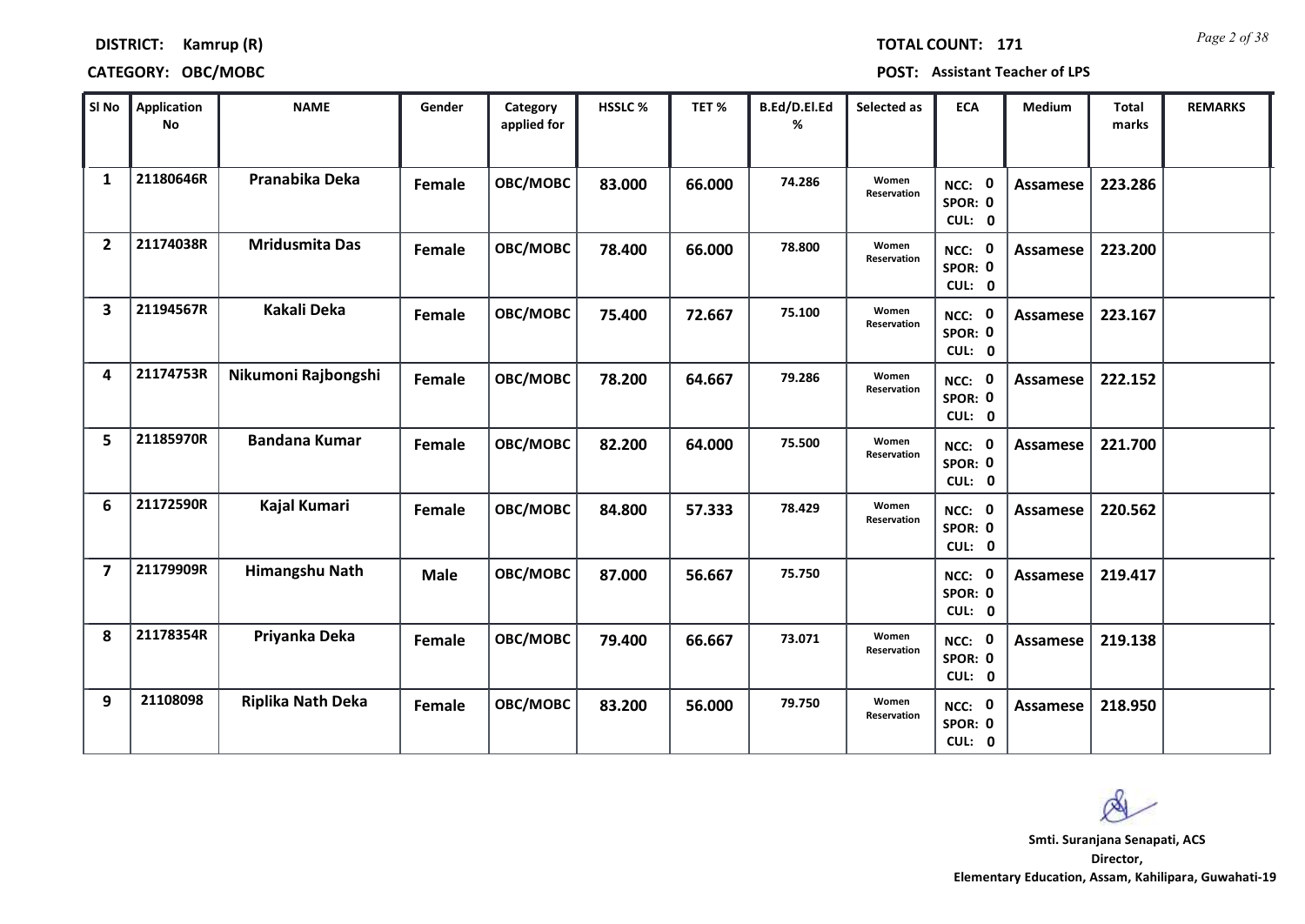*Page 3 of 38* **TOTAL COUNT: 171**

### **DISTRICT: Kamrup (R)**

| SI No | <b>Application</b><br>No | <b>NAME</b>               | Gender | Category<br>applied for | HSSLC % | TET %  | B.Ed/D.El.Ed<br>% | Selected as          | <b>ECA</b>                  | <b>Medium</b>   | <b>Total</b><br>marks | <b>REMARKS</b> |
|-------|--------------------------|---------------------------|--------|-------------------------|---------|--------|-------------------|----------------------|-----------------------------|-----------------|-----------------------|----------------|
| 10    | 21187006R                | Jurimoni Devi             | Female | OBC/MOBC                | 76.400  | 65.333 | 77.071            | Women<br>Reservation | NCC: 0<br>SPOR: 0<br>CUL: 0 | <b>Assamese</b> | 218.805               |                |
| 11    | 21180134R                | Seema Deka                | Female | OBC/MOBC                | 81.000  | 57.333 | 80.350            | Women<br>Reservation | NCC: 0<br>SPOR: 0<br>CUL: 0 | <b>Assamese</b> | 218.683               |                |
| 12    | 21191220R                | <b>Bhanita Rajbongshi</b> | Female | OBC/MOBC                | 78.600  | 63.333 | 76.500            | Women<br>Reservation | NCC: 0<br>SPOR: 0<br>CUL: 0 | Assamese        | 218.433               |                |
| 13    | 21180754R                | <b>Dolly Baruah</b>       | Female | OBC/MOBC                | 75.600  | 62.667 | 79.929            | Women<br>Reservation | NCC: 0<br>SPOR: 0<br>CUL: 0 | Assamese        | 218.195               |                |
| 14    | 21174096R                | Hiramoni Kataki           | Female | OBC/MOBC                | 70.400  | 66.667 | 81.050            | Women<br>Reservation | NCC: 0<br>SPOR: 0<br>CUL: 0 | <b>Assamese</b> | 218.117               |                |
| 15    | 21194217R                | Hirashri Das              | Female | OBC/MOBC                | 75.000  | 69.333 | 73.600            | Women<br>Reservation | NCC: 0<br>SPOR: 0<br>CUL: 0 | <b>Assamese</b> | 217.933               |                |
| 16    | 21171839R                | <b>Pinki Kumar</b>        | Female | OBC/MOBC                | 86.200  | 56.667 | 74.950            | Women<br>Reservation | NCC: 0<br>SPOR: 0<br>CUL: 0 | Assamese        | 217.817               |                |
| 17    | 21192247R                | <b>Charu Sahariah</b>     | Female | OBC/MOBC                | 82.600  | 58.667 | 76.500            | Women<br>Reservation | NCC: 0<br>SPOR: 0<br>CUL: 0 | <b>Assamese</b> | 217.767               |                |
| 18    | 21183591R                | Deepshikha Nath           | Female | OBC/MOBC                | 80.400  | 58.000 | 78.786            | Women<br>Reservation | NCC: 0<br>SPOR: 0<br>CUL: 0 | Assamese        | 217.186               |                |

 $\infty$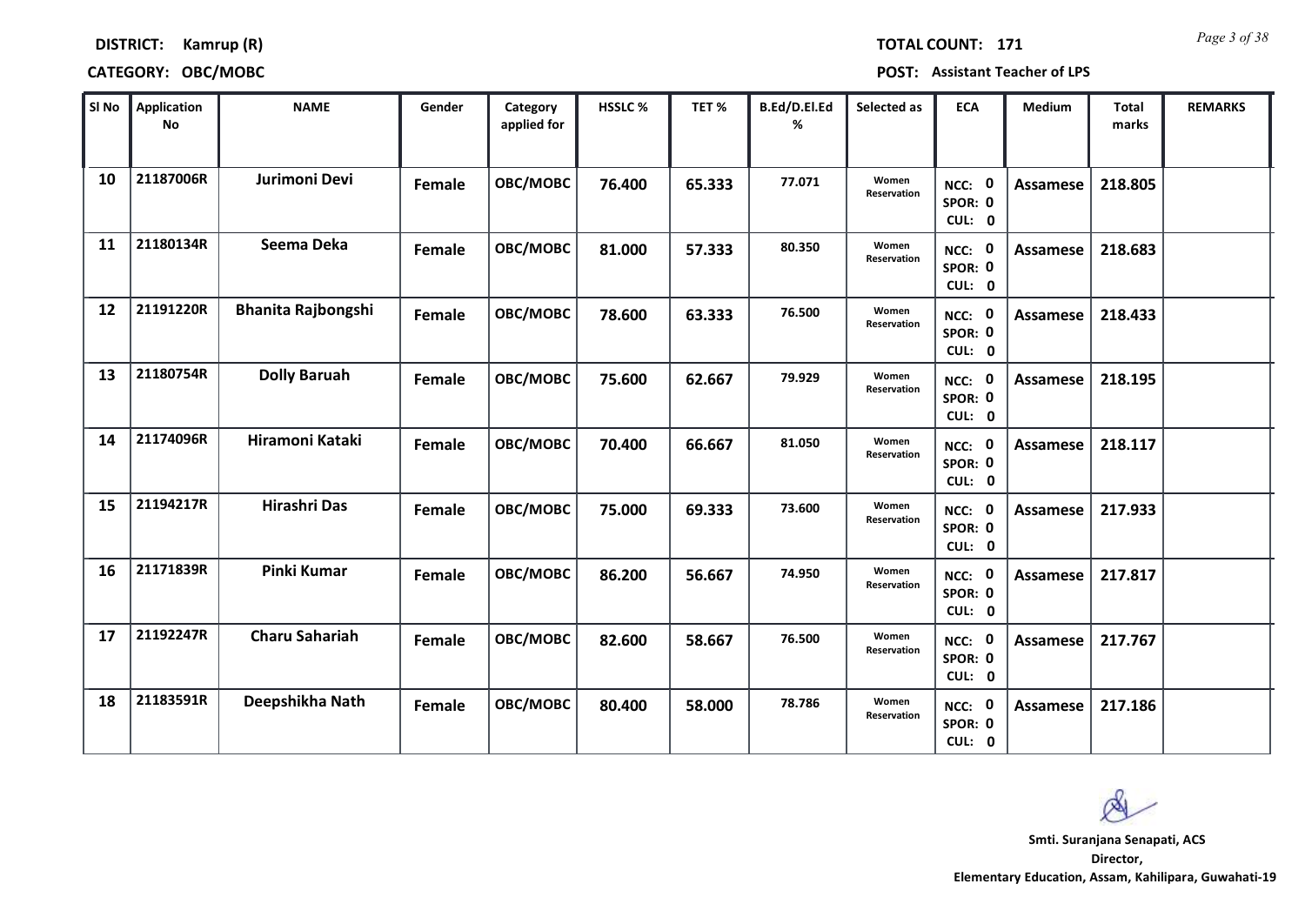# **DISTRICT: Kamrup (R) CATEGORY: OBC/MOBC POST: Assistant Teacher of LPS**

| SI No | <b>Application</b><br><b>No</b> | <b>NAME</b>            | Gender      | Category<br>applied for | HSSLC % | TET%   | B.Ed/D.El.Ed<br>% | Selected as                 | <b>ECA</b>                  | <b>Medium</b>   | <b>Total</b><br>marks | <b>REMARKS</b> |
|-------|---------------------------------|------------------------|-------------|-------------------------|---------|--------|-------------------|-----------------------------|-----------------------------|-----------------|-----------------------|----------------|
| 19    | 21171998R                       | <b>Tridip Kumar</b>    | <b>Male</b> | OBC/MOBC                | 81.800  | 61.333 | 74.050            |                             | NCC: 0<br>SPOR: 0<br>CUL: 0 | <b>Assamese</b> | 217.183               |                |
| 20    | 21183473R                       | <b>Pallabi Das</b>     | Female      | OBC/MOBC                | 82.000  | 57.333 | 77.214            | Women<br><b>Reservation</b> | NCC: 0<br>SPOR: 0<br>CUL: 0 | <b>Assamese</b> | 216.548               |                |
| 21    | 21170562R                       | <b>Ripunjoy Baruah</b> | <b>Male</b> | OBC/MOBC                | 73.800  | 66.000 | 76.714            |                             | NCC: 0<br>SPOR: 0<br>CUL: 0 | <b>Assamese</b> | 216.514               |                |
| 22    | 21172683R                       | <b>Anupam Nath</b>     | <b>Male</b> | OBC/MOBC                | 68.000  | 74.000 | 74.357            |                             | NCC: 0<br>SPOR: 0<br>CUL: 0 | <b>Assamese</b> | 216.357               |                |
| 23    | 21173676R                       | Urbashri Dutta         | Female      | OBC/MOBC                | 78.800  | 63.333 | 74.071            | Women<br><b>Reservation</b> | NCC: 0<br>SPOR: 0<br>CUL: 0 | Assamese        | 216.205               |                |
| 24    | 21190742R                       | Dipanwita Borah        | Female      | OBC/MOBC                | 79.800  | 56.667 | 79.714            | Women<br>Reservation        | NCC: 0<br>SPOR: 0<br>CUL: 0 | <b>Assamese</b> | 216.181               |                |
| 25    | 21169965R                       | <b>Amiya Das</b>       | <b>Male</b> | OBC/MOBC                | 67.400  | 72.000 | 76.643            |                             | NCC: 0<br>SPOR: 0<br>CUL: 0 | <b>Assamese</b> | 216.043               |                |
| 26    | 21170207R                       | <b>Ratan Nath</b>      | <b>Male</b> | OBC/MOBC                | 80.000  | 55.333 | 80.500            |                             | NCC: 0<br>SPOR: 0<br>CUL: 0 | Assamese        | 215.833               |                |
| 27    | 21184855R                       | Neelasmita Barman      | Female      | OBC/MOBC                | 82.000  | 60.000 | 73.786            | Women<br>Reservation        | NCC: 0<br>SPOR: 0<br>CUL: 0 | Assamese        | 215.786               |                |



**Director, Elementary Education, Assam, Kahilipara, Guwahati-19 Smti. Suranjana Senapati, ACS**

*Page 4 of 38* **TOTAL COUNT: 171**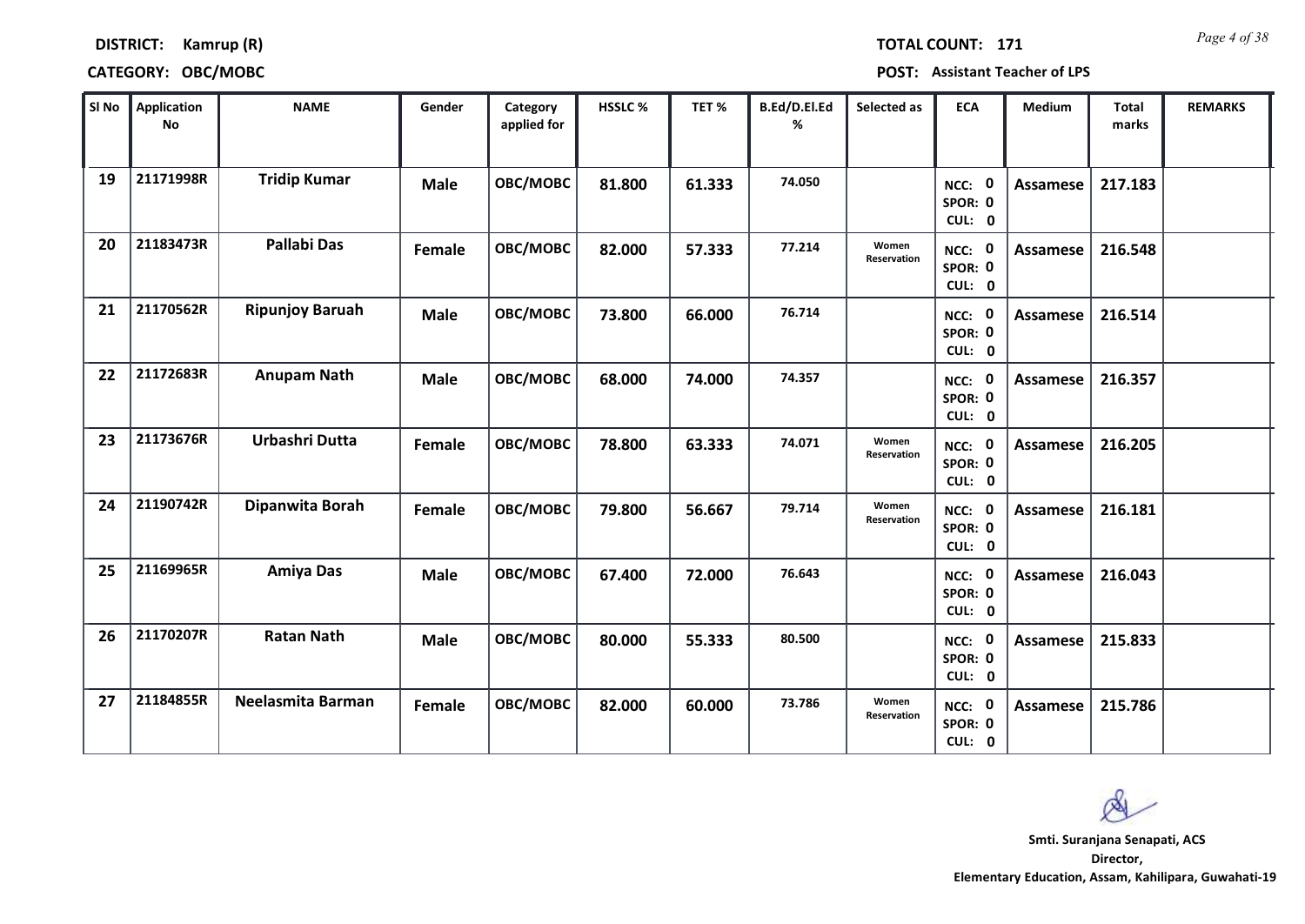*Page 5 of 38* **TOTAL COUNT: 171**

### **DISTRICT: Kamrup (R)**

| SI No | <b>Application</b><br>No | <b>NAME</b>              | Gender | Category<br>applied for | <b>HSSLC %</b> | TET %  | B.Ed/D.El.Ed<br>% | Selected as          | <b>ECA</b>                                | <b>Medium</b>   | <b>Total</b><br>marks | <b>REMARKS</b> |
|-------|--------------------------|--------------------------|--------|-------------------------|----------------|--------|-------------------|----------------------|-------------------------------------------|-----------------|-----------------------|----------------|
| 28    | 21122330                 | <b>Bhanita Talukdar</b>  | Female | OBC/MOBC                | 77.600         | 55.333 | 82.833            | Women<br>Reservation | NCC: 0<br>SPOR: 0<br>CUL: 0               | <b>Assamese</b> | 215.767               |                |
| 29    | 21174483R                | <b>Chandrashree Deka</b> | Female | OBC/MOBC                | 85.800         | 55.333 | 74.550            | Women<br>Reservation | NCC: 0<br>SPOR: 0<br>CUL: 0               | Assamese        | 215.683               |                |
| 30    | 21185079R                | <b>Barnali Das</b>       | Female | OBC/MOBC                | 75.000         | 63.333 | 77.200            | Women<br>Reservation | NCC: 0<br>SPOR: 0<br>CUL: 0               | <b>Assamese</b> | 215.533               |                |
| 31    | 21185604R                | Haripriya Bora           | Female | OBC/MOBC                | 77.200         | 60.667 | 77.643            | Women<br>Reservation | $\mathbf{0}$<br>NCC:<br>SPOR: 0<br>CUL: 0 | Assamese        | 215.510               |                |
| 32    | 21179087R                | Nani Deka                | Female | OBC/MOBC                | 75.600         | 58.667 | 81.214            | Women<br>Reservation | NCC: 0<br>SPOR: 0<br>CUL: 0               | <b>Assamese</b> | 215.481               |                |
| 33    | 21171762R                | <b>Ritusmita Devi</b>    | Female | OBC/MOBC                | 81.800         | 60.000 | 73.643            | Women<br>Reservation | NCC: 0<br>SPOR: 0<br>CUL: 0               | Assamese        | 215.443               |                |
| 34    | 21170316R                | <b>Barnali Nath</b>      | Female | OBC/MOBC                | 73.800         | 58.000 | 83.600            | Women<br>Reservation | NCC: 0<br>SPOR: 0<br>CUL: 0               | Assamese        | 215.400               |                |
| 35    | 21185659R                | Papari Saikia            | Female | OBC/MOBC                | 75.400         | 65.333 | 74.571            | Women<br>Reservation | NCC: 0<br>SPOR: 0<br>CUL: 0               | <b>Assamese</b> | 215.305               |                |
| 36    | 21174459R                | <b>Pinki Das</b>         | Female | OBC/MOBC                | 79.000         | 59.333 | 76.850            | Women<br>Reservation | NCC: 0<br>SPOR: 0<br>CUL: 0               | Assamese        | 215.183               |                |

 $\infty$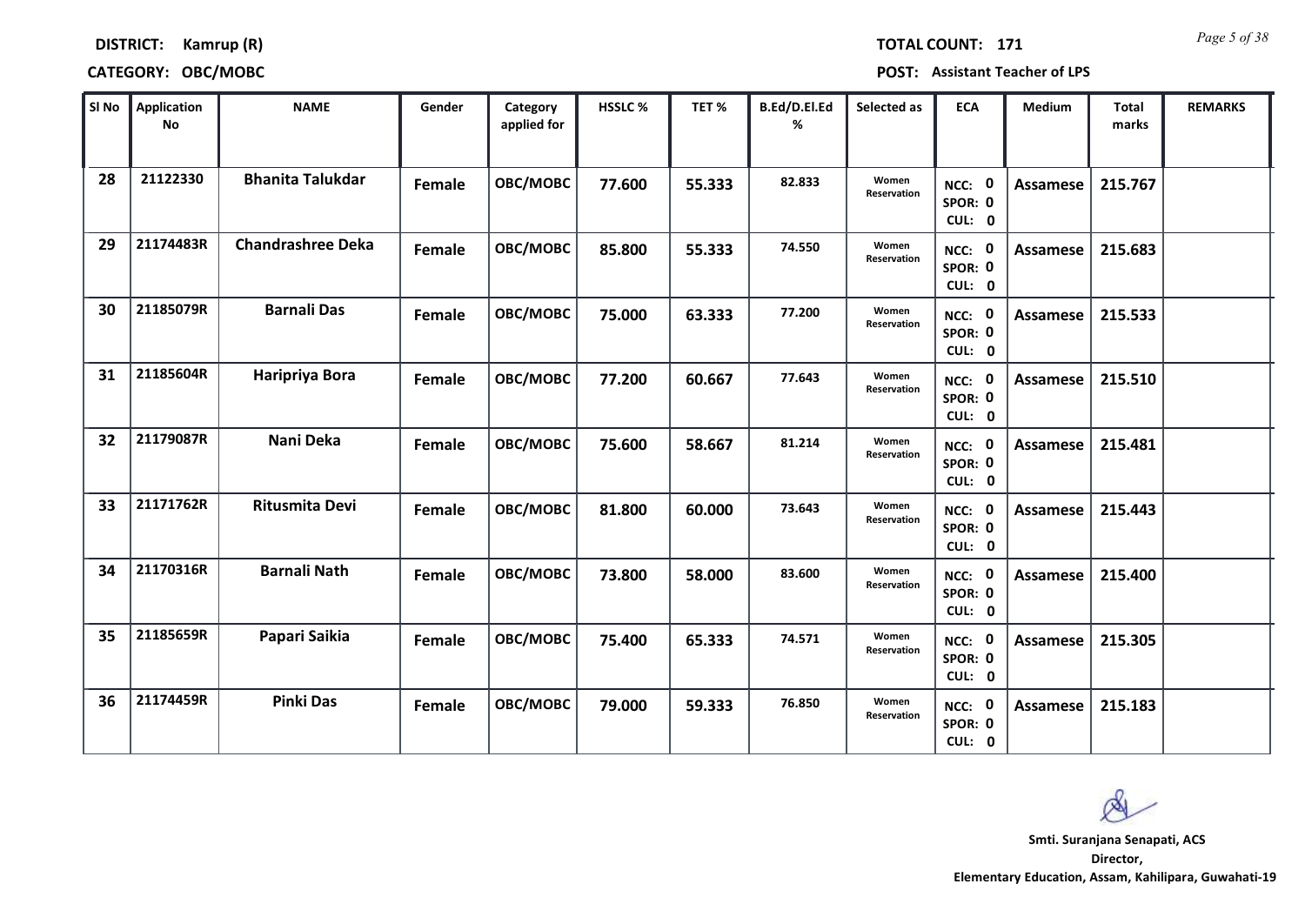**DISTRICT: Kamrup (R)**

*Page 6 of 38* **TOTAL COUNT: 171**

| SI No | <b>Application</b><br><b>No</b> | <b>NAME</b>            | Gender      | Category<br>applied for | HSSLC % | TET %  | B.Ed/D.El.Ed<br>% | Selected as          | <b>ECA</b>                  | <b>Medium</b>   | <b>Total</b><br>marks | <b>REMARKS</b> |
|-------|---------------------------------|------------------------|-------------|-------------------------|---------|--------|-------------------|----------------------|-----------------------------|-----------------|-----------------------|----------------|
| 37    | 21106969                        | <b>Pritom Nath</b>     | <b>Male</b> | OBC/MOBC                | 68.600  | 70.000 | 76.050            |                      | NCC: 0<br>SPOR: 0<br>CUL: 0 | <b>Assamese</b> | 214.650               |                |
| 38    | 21185787R                       | <b>Seemly Kakati</b>   | Female      | OBC/MOBC                | 73.600  | 66.000 | 74.929            | Women<br>Reservation | NCC: 0<br>SPOR: 0<br>CUL: 0 | Assamese        | 214.529               |                |
| 39    | 21103634                        | <b>Susmita Nath</b>    | Female      | OBC/MOBC                | 69.400  | 65.333 | 79.750            | Women<br>Reservation | NCC: 0<br>SPOR: 0<br>CUL: 0 | Assamese        | 214.483               |                |
| 40    | 21178909R                       | Swapna Bora            | Female      | OBC/MOBC                | 78.600  | 58.000 | 77.650            | Women<br>Reservation | NCC: 0<br>SPOR: 0<br>CUL: 0 | Assamese        | 214.250               |                |
| 41    | 21182350R                       | Nirmali Sahariah       | Female      | OBC/MOBC                | 84.200  | 55.333 | 74.700            | Women<br>Reservation | NCC: 0<br>SPOR: 0<br>CUL: 0 | Assamese        | 214.233               |                |
| 42    | 21172600R                       | Usha Rani Nath         | Female      | OBC/MOBC                | 73.200  | 63.333 | 77.700            | Women<br>Reservation | NCC: 0<br>SPOR: 0<br>CUL: 0 | <b>Assamese</b> | 214.233               |                |
| 43    | 21189658R                       | <b>Bhagyashree Das</b> | Female      | OBC/MOBC                | 76.600  | 58.667 | 78.950            | Women<br>Reservation | NCC: 0<br>SPOR: 0<br>CUL: 0 | <b>Assamese</b> | 214.217               |                |
| 44    | 21165258R                       | <b>Parag Nath</b>      | <b>Male</b> | OBC/MOBC                | 80.400  | 59.333 | 74.450            |                      | NCC: 0<br>SPOR: 0<br>CUL: 0 | <b>Assamese</b> | 214.183               |                |
| 45    | 21183383R                       | Jayasri Nath           | Female      | OBC/MOBC                | 67.200  | 70.667 | 76.286            | Women<br>Reservation | NCC: 0<br>SPOR: 0<br>CUL: 0 | <b>Assamese</b> | 214.152               |                |

Ø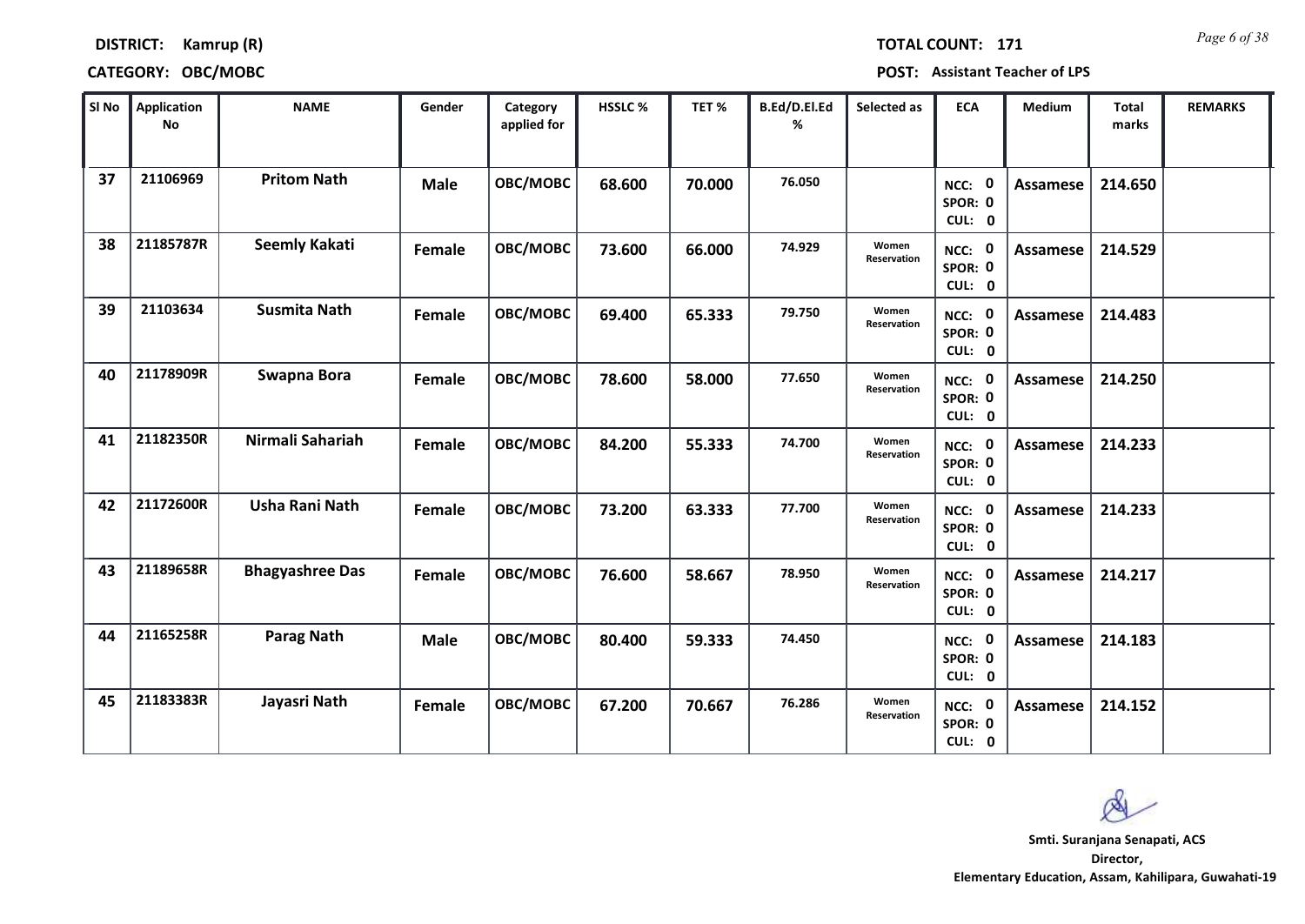**DISTRICT: Kamrup (R)**

*Page 7 of 38* **TOTAL COUNT: 171**

| SI No | <b>Application</b><br><b>No</b> | <b>NAME</b>             | Gender      | Category<br>applied for | HSSLC% | TET %  | B.Ed/D.El.Ed<br>% | Selected as                 | <b>ECA</b>                          | Medium          | <b>Total</b><br>marks | <b>REMARKS</b> |
|-------|---------------------------------|-------------------------|-------------|-------------------------|--------|--------|-------------------|-----------------------------|-------------------------------------|-----------------|-----------------------|----------------|
| 46    | 21172099R                       | Anjali Baruah           | Female      | OBC/MOBC                | 76.200 | 60.000 | 77.800            | Women<br><b>Reservation</b> | NCC: 0<br>SPOR: 0<br>CUL: 0         | Assamese        | 214.000               |                |
| 47    | 21179288R                       | <b>Amar Saloi</b>       | <b>Male</b> | OBC/MOBC                | 73.200 | 62.667 | 77.850            |                             | NCC: 0<br>SPOR: 0<br>CUL: 0         | Assamese        | 213.717               |                |
| 48    | 21174478R                       | <b>Bhupali Devi</b>     | Female      | OBC/MOBC                | 69.600 | 69.333 | 74.600            | Women<br>Reservation        | NCC: 0<br>SPOR: 0<br>CUL: 0         | <b>Assamese</b> | 213.533               |                |
| 49    | 21174423R                       | <b>Beautysmita Deka</b> | Female      | OBC/MOBC                | 80.200 | 58.000 | 75.250            | Women<br><b>Reservation</b> | NCC: 0<br>SPOR: 0<br>CUL: 0         | Assamese        | 213.450               |                |
| 50    | 21169190R                       | <b>Sufia Khatun</b>     | Female      | OBC/MOBC                | 74.600 | 60.667 | 77.850            | Women<br>Reservation        | NCC: 0<br>SPOR: 0<br>CUL: 0         | <b>Assamese</b> | 213.117               |                |
| 51    | 21184910R                       | Nabamallika Deka        | Female      | OBC/MOBC                | 80.600 | 60.000 | 72.500            | Women<br>Reservation        | NCC: 0<br>SPOR: 0<br>CUL: 0         | Assamese        | 213.100               |                |
| 52    | 21201630R                       | Purabi Rajbongshi       | Female      | OBC/MOBC                | 64.800 | 59.333 | 78.950            | Women<br>Reservation        | NCC: 0<br>SPOR: 0<br><b>CUL: 10</b> | Assamese        | 213.083               |                |
| 53    | 21196111R                       | <b>Roshan Chetri</b>    | <b>Male</b> | OBC/MOBC                | 75.800 | 64.000 | 72.786            |                             | NCC: 0<br>SPOR: 0<br>CUL: 0         | <b>Assamese</b> | 212.586               |                |
| 54    | 21180114R                       | <b>Bhargab Kumar</b>    | <b>Male</b> | OBC/MOBC                | 73.200 | 62.667 | 76.650            |                             | NCC: 0<br>SPOR: 0<br>CUL: 0         | Assamese        | 212.517               |                |

 $\infty$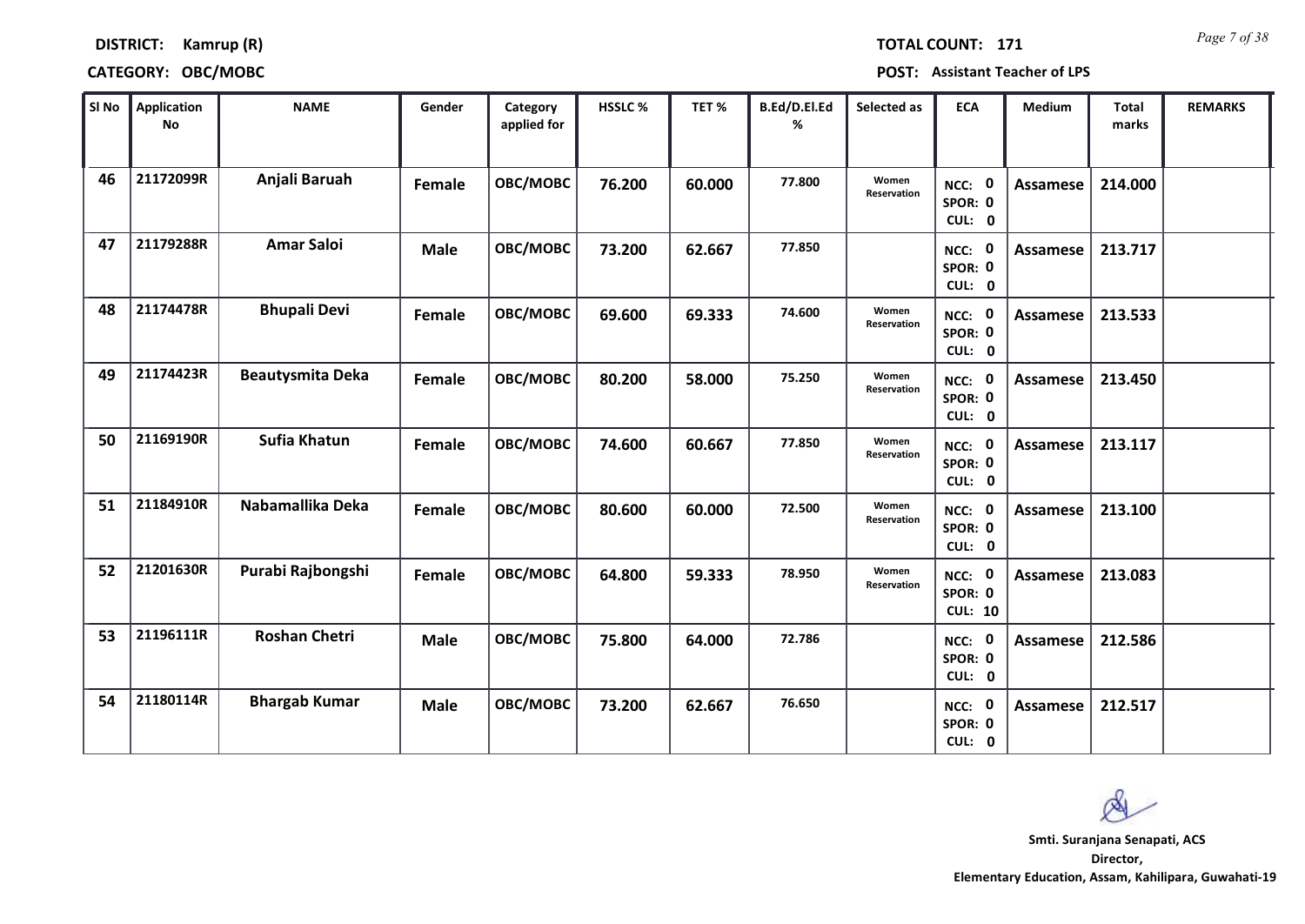*Page 8 of 38* **TOTAL COUNT: 171**

### **DISTRICT: Kamrup (R)**

### **CATEGORY: OBC/MOBC POST: Assistant Teacher of LPS**

| SI No | Application<br>No | <b>NAME</b>             | Gender        | Category<br>applied for | HSSLC % | TET %  | B.Ed/D.El.Ed<br>% | Selected as          | <b>ECA</b>                               | Medium          | Total<br>marks | <b>REMARKS</b> |
|-------|-------------------|-------------------------|---------------|-------------------------|---------|--------|-------------------|----------------------|------------------------------------------|-----------------|----------------|----------------|
| 55    | 21186937R         | <b>Rina Basak</b>       | Female        | OBC/MOBC                | 72.600  | 64.000 | 75.800            | Women<br>Reservation | $\mathbf 0$<br>NCC:<br>SPOR: 0<br>CUL: 0 | <b>Assamese</b> | 212.400        |                |
| 56    | 21179144R         | Kaustav Mani Saikia     | <b>Male</b>   | OBC/MOBC                | 73.800  | 66.667 | 71.900            |                      | NCC: 0<br>SPOR: 0<br>CUL: 0              | <b>Assamese</b> | 212.367        |                |
| 57    | 21182593R         | Himasri Baruah          | Female        | OBC/MOBC                | 82.800  | 55.333 | 74.214            | Women<br>Reservation | <b>NCC: 0</b><br>SPOR: 0<br>CUL: 0       | <b>Assamese</b> | 212.348        |                |
| 58    | 21185395R         | <b>Md Baharul Islam</b> | <b>Male</b>   | OBC/MOBC                | 70.600  | 64.667 | 77.077            |                      | NCC: 0<br>SPOR: 0<br>CUL: 0              | Assamese        | 212.344        |                |
| 59    | 21172506R         | Pinuma Devi             | Female        | OBC/MOBC                | 75.000  | 60.000 | 77.300            | Women<br>Reservation | NCC: 0<br>SPOR: 0<br>CUL: 0              | <b>Assamese</b> | 212.300        |                |
| 60    | 21183054R         | Kakali Chamuah          | <b>Female</b> | OBC/MOBC                | 75.000  | 63.333 | 73.950            | Women<br>Reservation | NCC: 0<br>SPOR: 0<br>CUL: 0              | <b>Assamese</b> | 212.283        |                |
| 61    | 21175529R         | Hirakjyoti Thakuria     | <b>Male</b>   | OBC/MOBC                | 68.800  | 64.667 | 78.550            |                      | NCC: 0<br>SPOR: 0<br>CUL: 0              | Assamese        | 212.017        |                |
| 62    | 21190049R         | Partha Pratim Saikia    | <b>Male</b>   | OBC/MOBC                | 78.400  | 62.667 | 70.950            |                      | NCC: 0<br>SPOR: 0<br>CUL: 0              | <b>Assamese</b> | 212.017        |                |
| 63    | 21199488R         | Nisha Rani Das          | Female        | OBC/MOBC                | 70.800  | 66.000 | 75.071            | Women<br>Reservation | NCC: 0<br>SPOR: 0<br>CUL: 0              | Assamese        | 211.871        |                |

 $\infty$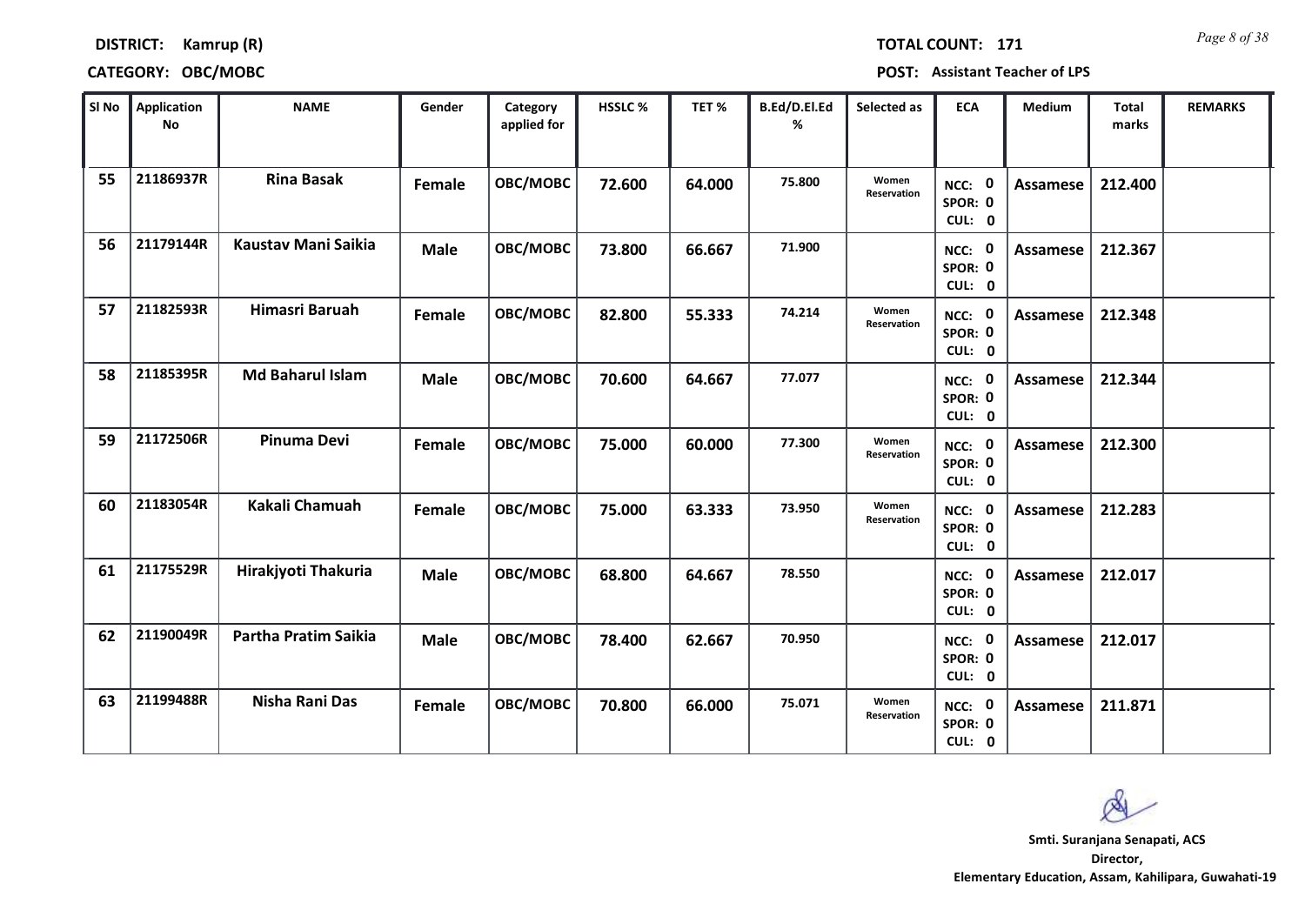*Page 9 of 38* **TOTAL COUNT: 171**

### **DISTRICT: Kamrup (R)**

| SI No | Application<br>No | <b>NAME</b>          | Gender        | Category<br>applied for | HSSLC % | TET %  | B.Ed/D.El.Ed<br>% | Selected as          | <b>ECA</b>                               | Medium          | <b>Total</b><br>marks | <b>REMARKS</b> |
|-------|-------------------|----------------------|---------------|-------------------------|---------|--------|-------------------|----------------------|------------------------------------------|-----------------|-----------------------|----------------|
| 64    | 21202007R         | Jeemoni Deka         | Female        | OBC/MOBC                | 68.600  | 55.333 | 77.850            | Women<br>Reservation | NCC: 0<br>SPOR: 0<br><b>CUL: 10</b>      | Assamese        | 211.783               |                |
| 65    | 21179284R         | <b>Munindra Das</b>  | <b>Male</b>   | OBC/MOBC                | 68.800  | 63.333 | 79.650            |                      | 0<br>NCC:<br>SPOR: 0<br>CUL: 0           | Assamese        | 211.783               |                |
| 66    | 21174151R         | <b>Manashi Das</b>   | Female        | OBC/MOBC                | 66.600  | 64.667 | 80.429            | Women<br>Reservation | NCC: 0<br>SPOR: 0<br>CUL: 0              | Assamese        | 211.695               |                |
| 67    | 21191281R         | <b>Indrani Bora</b>  | Female        | OBC/MOBC                | 76.000  | 56.667 | 79.000            | Women<br>Reservation | 0<br>NCC:<br>SPOR: 0<br>CUL: 0           | Assamese        | 211.667               |                |
| 68    | 21165682R         | Pranita Talukdar     | <b>Female</b> | OBC/MOBC                | 67.800  | 66.667 | 77.200            |                      | NCC: 0<br>SPOR: 0<br>CUL: 0              | Assamese        | 211.667               |                |
| 69    | 21190998R         | <b>Parag Deka</b>    | <b>Male</b>   | OBC/MOBC                | 79.200  | 56.000 | 76.457            |                      | NCC: 0<br>SPOR: 0<br>CUL: 0              | <b>Assamese</b> | 211.657               |                |
| 70    | 21146166          | <b>Ritashree Das</b> | Female        | OBC/MOBC                | 74.600  | 58.667 | 78.357            |                      | $\mathbf 0$<br>NCC:<br>SPOR: 0<br>CUL: 0 | Assamese        | 211.624               |                |
| 71    | 21169563R         | <b>Himadri Nath</b>  | Female        | OBC/MOBC                | 75.800  | 62.000 | 73.800            |                      | NCC: 0<br>SPOR: 0<br>CUL: 0              | Assamese        | 211.600               |                |
| 72    | 21180004R         | Dipti Deka           | Female        | OBC/MOBC                | 78.200  | 62.000 | 71.350            |                      | 0<br>NCC:<br>SPOR: 0<br>CUL: 0           | <b>Assamese</b> | 211.550               |                |

Ø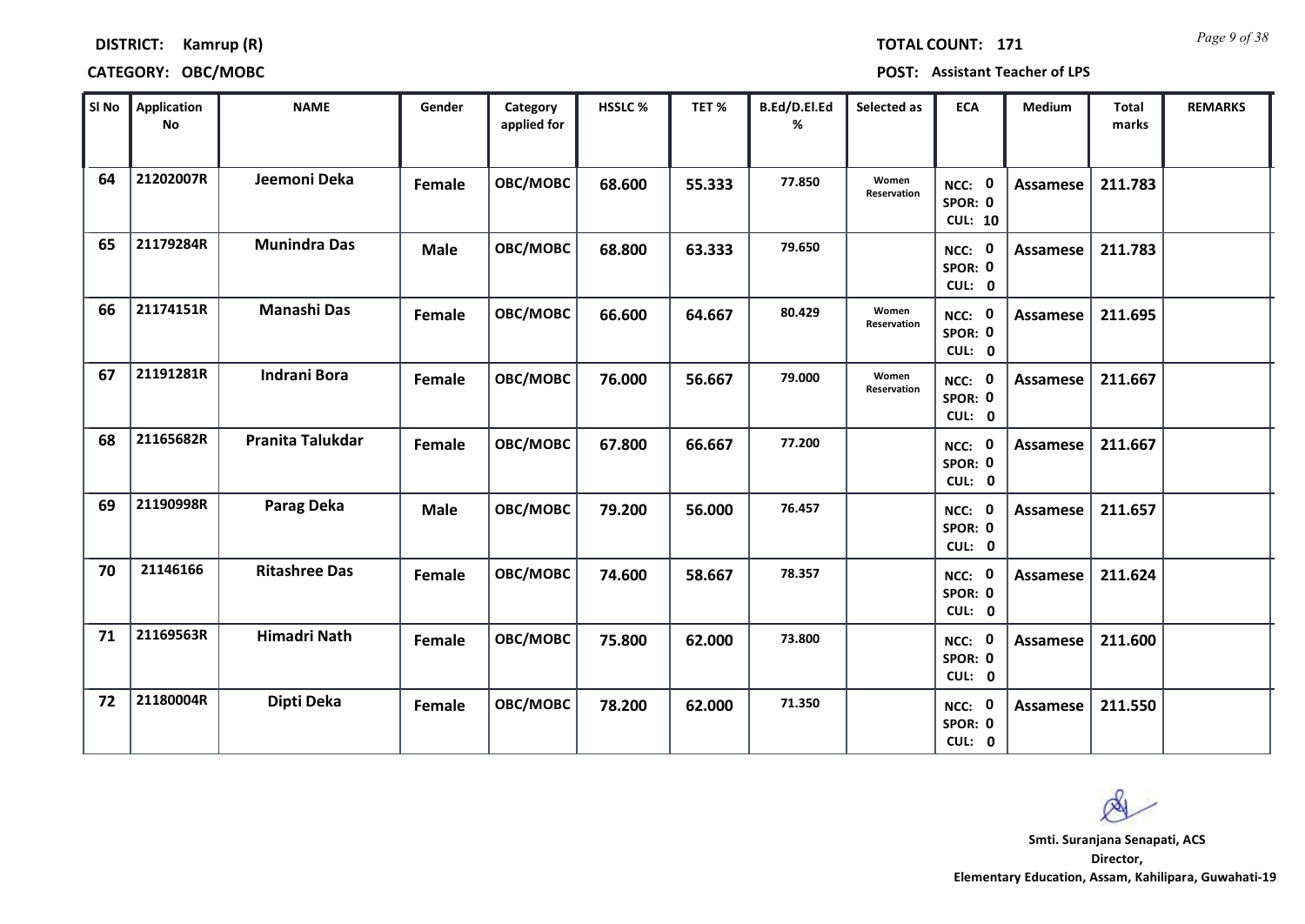*Page 10 of 38* **TOTAL COUNT: 171**

### **DISTRICT: Kamrup (R)**

| SI No | <b>Application</b><br><b>No</b> | <b>NAME</b>               | Gender      | Category<br>applied for | HSSLC % | TET%   | B.Ed/D.El.Ed<br>% | Selected as | <b>ECA</b>                  | Medium          | <b>Total</b><br>marks | <b>REMARKS</b> |
|-------|---------------------------------|---------------------------|-------------|-------------------------|---------|--------|-------------------|-------------|-----------------------------|-----------------|-----------------------|----------------|
| 73    | 21191997R                       | <b>Alok Kumar Devnath</b> | <b>Male</b> | OBC/MOBC                | 63.200  | 70.000 | 78.250            |             | NCC: 0<br>SPOR: 0<br>CUL: 0 | Assamese        | 211.450               |                |
| 74    | 21108497                        | Loni Gogoi                | Female      | OBC/MOBC                | 74.200  | 58.000 | 79.250            |             | NCC: 0<br>SPOR: 0<br>CUL: 0 | Assamese        | 211.450               |                |
| 75    | 21174033R                       | Jintu Mani Das            | <b>Male</b> | OBC/MOBC                | 73.000  | 65.333 | 72.950            |             | NCC: 0<br>SPOR: 0<br>CUL: 0 | <b>Assamese</b> | 211.283               |                |
| 76    | 21171649R                       | <b>Sishu Ram Das</b>      | <b>Male</b> | OBC/MOBC                | 75.600  | 63.333 | 72.200            |             | NCC: 0<br>SPOR: 0<br>CUL: 0 | Assamese        | 211.133               |                |
| 77    | 21170308R                       | Roshmi Rekha Kalita       | Female      | OBC/MOBC                | 75.600  | 58.000 | 77.500            |             | NCC: 0<br>SPOR: 0<br>CUL: 0 | Assamese        | 211.100               |                |
| 78    | 21195745R                       | Nayan Jyoti Kakati        | <b>Male</b> | OBC/MOBC                | 62.200  | 66.000 | 82.850            |             | NCC: 0<br>SPOR: 0<br>CUL: 0 | <b>Assamese</b> | 211.050               |                |
| 79    | 21190990R                       | <b>Prity Debnath</b>      | Female      | OBC/MOBC                | 69.800  | 62.000 | 79.167            |             | NCC: 0<br>SPOR: 0<br>CUL: 0 | <b>Assamese</b> | 210.967               |                |
| 80    | 21192132R                       | Jutika Medhi              | Female      | OBC/MOBC                | 72.800  | 60.667 | 77.500            |             | NCC: 0<br>SPOR: 0<br>CUL: 0 | Assamese        | 210.967               |                |
| 81    | 21174457R                       | Sangita Kumar             | Female      | OBC/MOBC                | 76.800  | 56.000 | 78.150            |             | NCC: 0<br>SPOR: 0<br>CUL: 0 | Assamese        | 210.950               |                |

Ø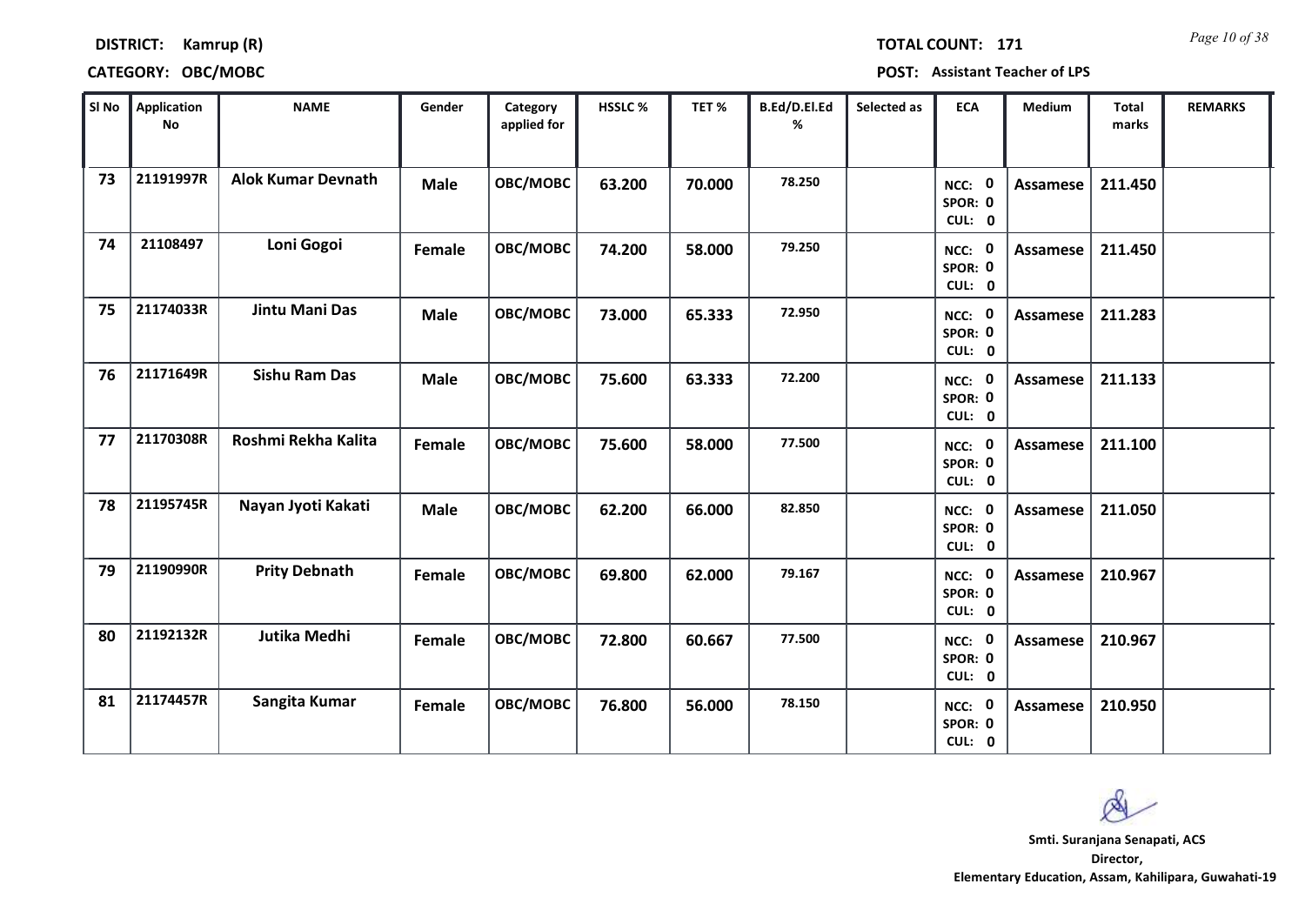*Page 11 of 38* **TOTAL COUNT: 171**

### **DISTRICT: Kamrup (R)**

| SI No | <b>Application</b><br><b>No</b> | <b>NAME</b>          | Gender      | Category<br>applied for | <b>HSSLC %</b> | TET %  | B.Ed/D.El.Ed<br>% | Selected as | <b>ECA</b>                  | <b>Medium</b>   | <b>Total</b><br>marks | <b>REMARKS</b> |
|-------|---------------------------------|----------------------|-------------|-------------------------|----------------|--------|-------------------|-------------|-----------------------------|-----------------|-----------------------|----------------|
| 82    | 21181886R                       | <b>Arpana Das</b>    | Female      | OBC/MOBC                | 84.200         | 58.000 | 68.643            |             | NCC: 0<br>SPOR: 0<br>CUL: 0 | Assamese        | 210.843               |                |
| 83    | 21168129R                       | Raj Nandi            | <b>Male</b> | OBC/MOBC                | 77.600         | 59.333 | 73.850            |             | NCC: 0<br>SPOR: 0<br>CUL: 0 | Assamese        | 210.783               |                |
| 84    | 21195725R                       | Dibyakshi Borah      | Female      | OBC/MOBC                | 72.600         | 55.333 | 77.700            |             | NCC: 5<br>SPOR: 0<br>CUL: 0 | Assamese        | 210.633               |                |
| 85    | 21184444R                       | <b>Sikha Nath</b>    | Female      | OBC/MOBC                | 76.200         | 64.667 | 69.571            |             | NCC: 0<br>SPOR: 0<br>CUL: 0 | Assamese        | 210.438               |                |
| 86    | 21173173R                       | Kakali Devi          | Female      | OBC/MOBC                | 75.600         | 55.333 | 79.500            |             | NCC: 0<br>SPOR: 0<br>CUL: 0 | <b>Assamese</b> | 210.433               |                |
| 87    | 21182555R                       | <b>Torali Kakoti</b> | Female      | OBC/MOBC                | 78.400         | 57.333 | 74.650            |             | NCC: 0<br>SPOR: 0<br>CUL: 0 | <b>Assamese</b> | 210.383               |                |
| 88    | 21177233R                       | Champa Hazarika      | Female      | OBC/MOBC                | 78.600         | 61.333 | 70.444            |             | NCC: 0<br>SPOR: 0<br>CUL: 0 | Assamese        | 210.378               |                |
| 89    | 21197014R                       | Laxmi Devi           | Female      | OBC/MOBC                | 75.200         | 56.667 | 78.357            |             | NCC: 0<br>SPOR: 0<br>CUL: 0 | <b>Assamese</b> | 210.224               |                |
| 90    | 21172398R                       | Shivarani Devi       | Female      | OBC/MOBC                | 70.000         | 64.000 | 76.143            |             | NCC: 0<br>SPOR: 0<br>CUL: 0 | Assamese        | 210.143               |                |

 $\infty$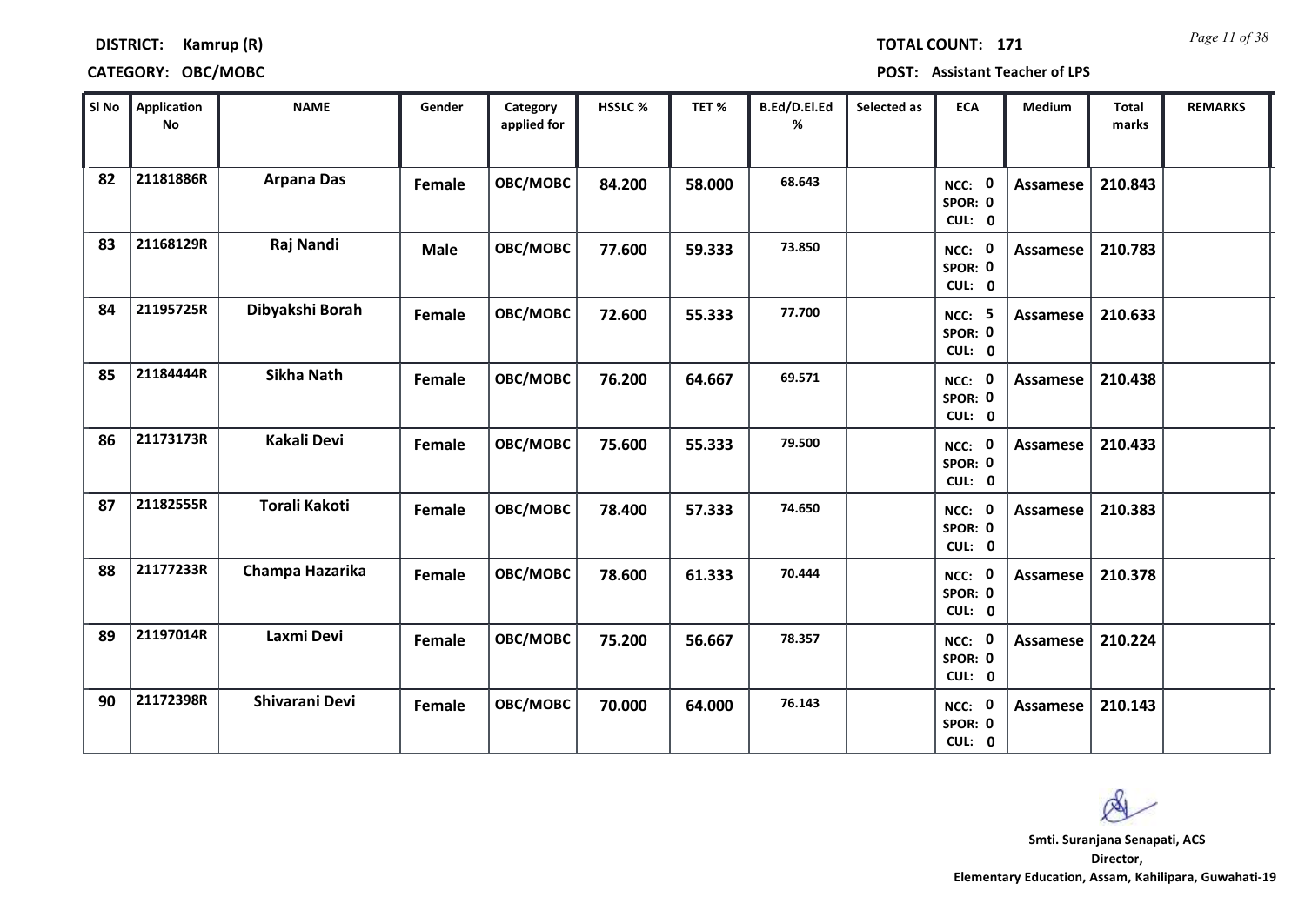*Page 12 of 38* **TOTAL COUNT: 171**

### **DISTRICT: Kamrup (R)**

### **CATEGORY: OBC/MOBC POST: Assistant Teacher of LPS**

| SI No | <b>Application</b><br>No | <b>NAME</b>         | Gender        | Category<br>applied for | HSSLC % | TET%   | B.Ed/D.El.Ed<br>% | Selected as | <b>ECA</b>                  | Medium          | <b>Total</b><br>marks | <b>REMARKS</b> |
|-------|--------------------------|---------------------|---------------|-------------------------|---------|--------|-------------------|-------------|-----------------------------|-----------------|-----------------------|----------------|
| 91    | 21168748R                | Nabajyoti Nath      | <b>Male</b>   | OBC/MOBC                | 69.800  | 61.333 | 79.000            |             | NCC: 0<br>SPOR: 0<br>CUL: 0 | Assamese        | 210.133               |                |
| 92    | 21178507R                | Samikhya Devi       | Female        | OBC/MOBC                | 81.800  | 55.333 | 72.929            |             | NCC: 0<br>SPOR: 0<br>CUL: 0 | Assamese        | 210.062               |                |
| 93    | 21167359R                | Kusumanjali Saharia | Female        | OBC/MOBC                | 75.000  | 63.333 | 71.650            |             | NCC: 0<br>SPOR: 0<br>CUL: 0 | Assamese        | 209.983               |                |
| 94    | 21167044R                | Dipika Rajbongshi   | Female        | OBC/MOBC                | 76.400  | 55.333 | 78.000            |             | NCC: 0<br>SPOR: 0<br>CUL: 0 | Assamese        | 209.733               |                |
| 95    | 21172894R                | Dinmoni Gohain      | <b>Female</b> | OBC/MOBC                | 72.600  | 63.333 | 73.786            |             | NCC: 0<br>SPOR: 0<br>CUL: 0 | Assamese        | 209.719               |                |
| 96    | 21166034R                | Anupama Das         | Female        | OBC/MOBC                | 79.000  | 58.000 | 72.714            |             | NCC: 0<br>SPOR: 0<br>CUL: 0 | <b>Assamese</b> | 209.714               |                |
| 97    | 21179850R                | <b>Kiran Chetri</b> | Female        | OBC/MOBC                | 65.800  | 70.000 | 73.714            |             | NCC: 0<br>SPOR: 0<br>CUL: 0 | Assamese        | 209.514               |                |
| 98    | 21168731R                | Deizy Priyom Nath   | Female        | OBC/MOBC                | 72.600  | 62.667 | 74.214            |             | NCC: 0<br>SPOR: 0<br>CUL: 0 | Assamese        | 209.481               |                |
| 99    | 21166833R                | Lavita Talukdar     | Female        | OBC/MOBC                | 77.000  | 61.333 | 71.050            |             | NCC: 0<br>SPOR: 0<br>CUL: 0 | Assamese        | 209.383               |                |

 $\infty$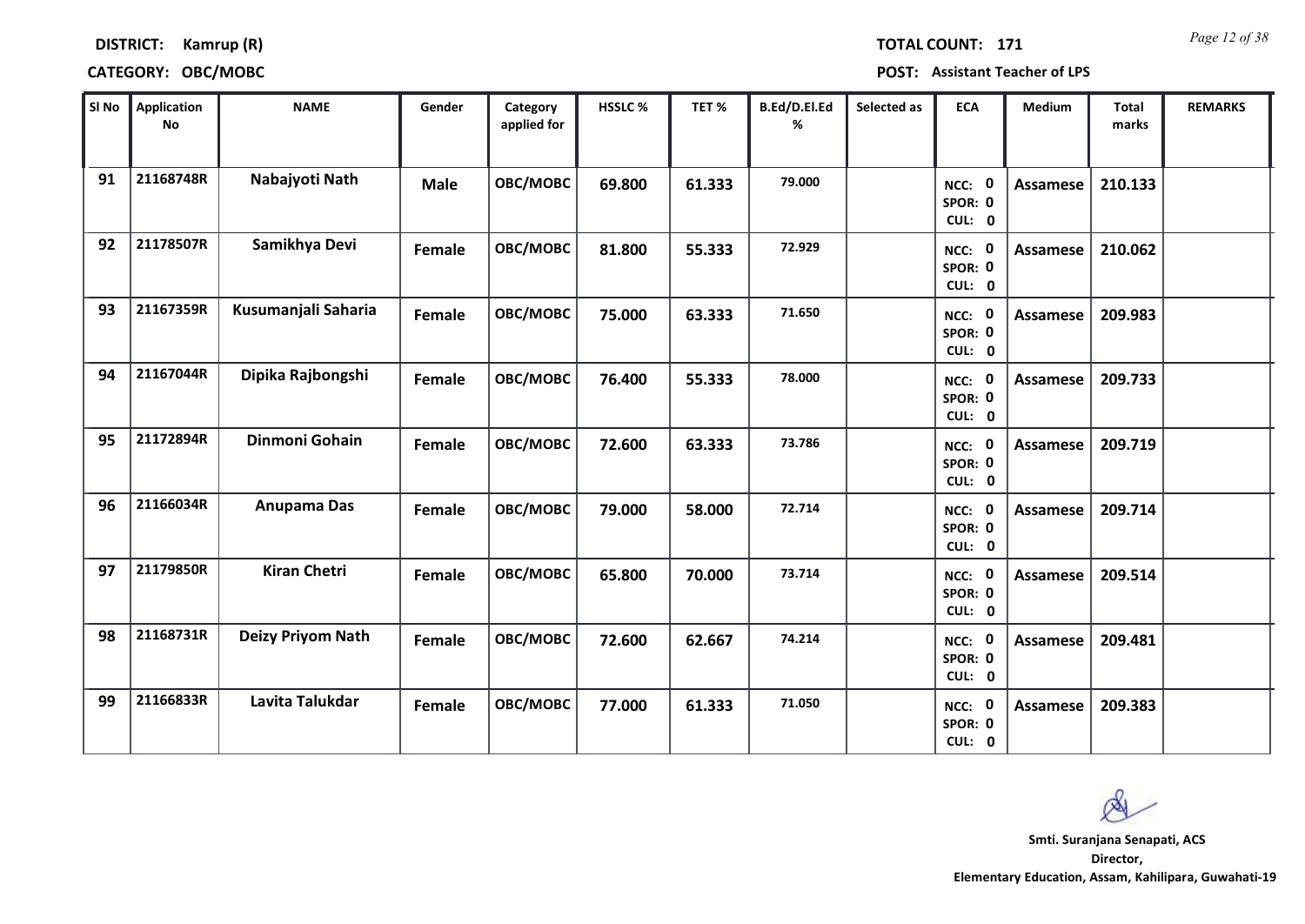*Page 13 of 38* **TOTAL COUNT: 171**

**DISTRICT: Kamrup (R)**

**CATEGORY: OBC/MOBC POST: Assistant Teacher of LPS**

| SI No | <b>Application</b><br>No | <b>NAME</b>               | Gender | Category<br>applied for | HSSLC% | TET%   | B.Ed/D.El.Ed<br>% | Selected as | <b>ECA</b>                     | Medium          | <b>Total</b><br>marks | <b>REMARKS</b> |
|-------|--------------------------|---------------------------|--------|-------------------------|--------|--------|-------------------|-------------|--------------------------------|-----------------|-----------------------|----------------|
| 100   | 21185907R                | Manashi Sahariah          | Female | OBC/MOBC                | 73.400 | 64.000 | 71.857            |             | NCC: 0<br>SPOR: 0<br>CUL: 0    | <b>Assamese</b> | 209.257               |                |
| 101   | 21187815R                | Shikhasri Nath            | Female | OBC/MOBC                | 67.600 | 63.333 | 78.300            |             | NCC: 0<br>SPOR: 0<br>CUL: 0    | <b>Assamese</b> | 209.233               |                |
| 102   | 21124870                 | <b>Fulama Deka</b>        | Female | OBC/MOBC                | 76.200 | 56.000 | 76.900            |             | NCC: 0<br>SPOR: 0<br>CUL: 0    | <b>Assamese</b> | 209.100               |                |
| 103   | 21185652R                | <b>Bristibonya Saikia</b> | Female | OBC/MOBC                | 67.200 | 62.000 | 79.750            |             | NCC: 0<br>SPOR: 0<br>CUL: 0    | <b>Assamese</b> | 208.950               |                |
| 104   | 21210707R                | Porismita Saikia          | Female | OBC/MOBC                | 74.000 | 61.333 | 73.600            |             | NCC: 0<br>SPOR: 0<br>CUL: 0    | <b>Assamese</b> | 208.933               |                |
| 105   | 21180418R                | Swapna Boruah             | Female | OBC/MOBC                | 75.600 | 60.000 | 73.300            |             | NCC: 0<br>SPOR: 0<br>CUL: 0    | <b>Assamese</b> | 208.900               |                |
| 106   | 21193487R                | Swati Suman<br>Handique   | Female | OBC/MOBC                | 79.200 | 63.333 | 66.333            |             | NCC: 0<br>SPOR: 0<br>CUL: 0    | <b>Assamese</b> | 208.867               |                |
| 107   | 21167532R                | Jyotima Baruah            | Female | OBC/MOBC                | 78.600 | 55.333 | 74.929            |             | NCC: 0<br>SPOR: 0<br>CUL: 0    | <b>Assamese</b> | 208.862               |                |
| 108   | 21184612R                | Parishmita Dutta          | Female | OBC/MOBC                | 73.000 | 56.000 | 79.850            |             | 0<br>NCC:<br>SPOR: 0<br>CUL: 0 | <b>Assamese</b> | 208.850               |                |

Ø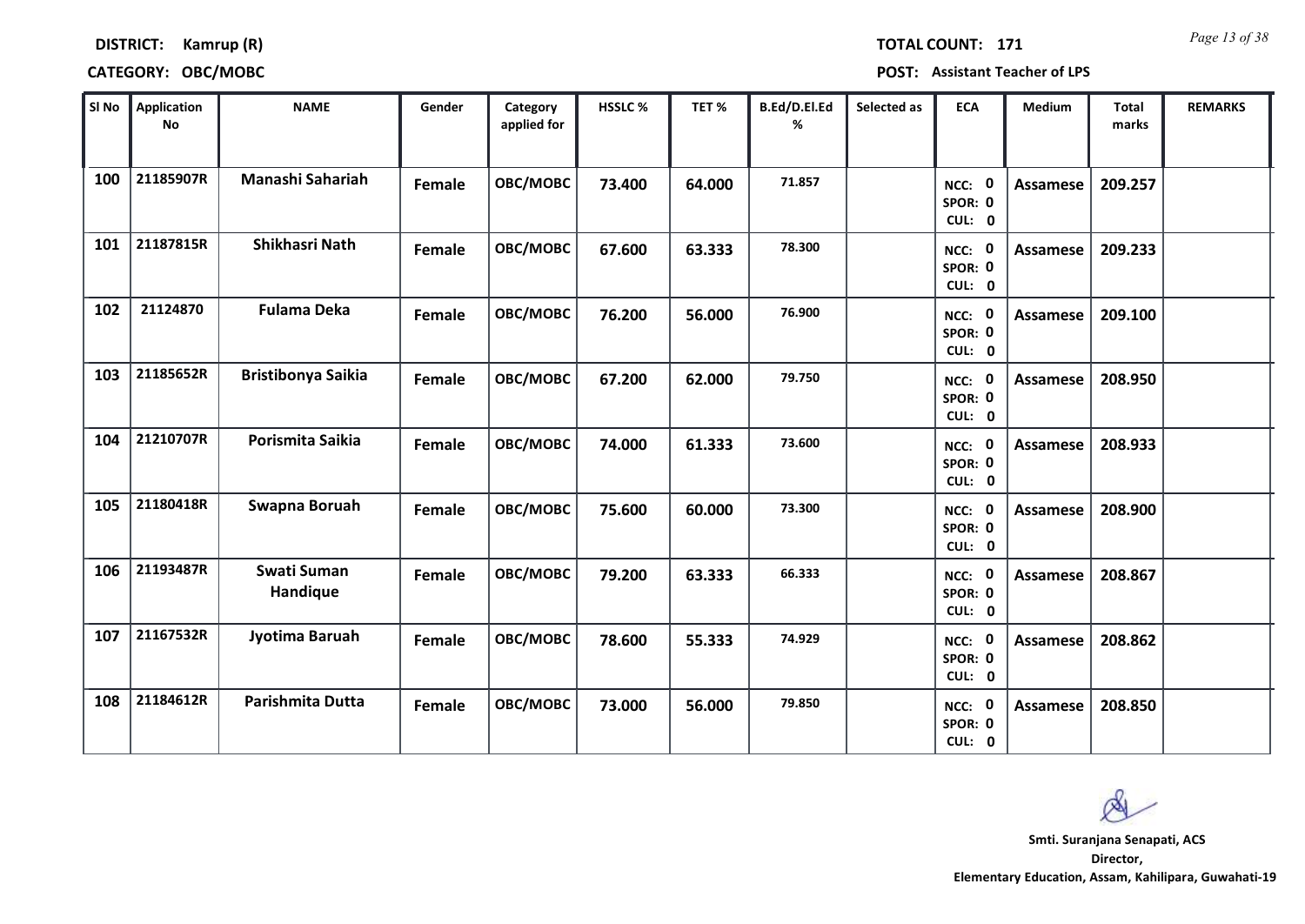*Page 14 of 38* **TOTAL COUNT: 171**

### **DISTRICT: Kamrup (R)**

| SI <sub>No</sub> | <b>Application</b><br>No | <b>NAME</b>               | Gender        | Category<br>applied for | HSSLC % | TET%   | B.Ed/D.El.Ed<br>% | Selected as | <b>ECA</b>                               | Medium          | <b>Total</b><br>marks | <b>REMARKS</b> |
|------------------|--------------------------|---------------------------|---------------|-------------------------|---------|--------|-------------------|-------------|------------------------------------------|-----------------|-----------------------|----------------|
| 109              | 21172596R                | <b>Nikee Saikia</b>       | <b>Female</b> | OBC/MOBC                | 75.600  | 55.333 | 77.850            |             | 0<br>NCC:<br>SPOR: 0<br>CUL: 0           | <b>Assamese</b> | 208.783               |                |
| 110              | 21201838R                | Dipali Gowala             | Female        | OBC/MOBC                | 75.000  | 60.000 | 73.750            |             | NCC: 0<br>SPOR: 0<br>CUL: 0              | Assamese        | 208.750               |                |
| 111              | 21168821R                | <b>Bhrigu Choudhury</b>   | <b>Male</b>   | OBC/MOBC                | 82.600  | 60.667 | 65.429            |             | NCC: 0<br>SPOR: 0<br>CUL: 0              | <b>Assamese</b> | 208.695               |                |
| 112              | 21177872R                | <b>Kapil Nath</b>         | Male          | OBC/MOBC                | 72.000  | 60.667 | 76.000            |             | $\mathbf 0$<br>NCC:<br>SPOR: 0<br>CUL: 0 | <b>Assamese</b> | 208.667               |                |
| 113              | 21177482R                | <b>Bhairab Deka</b>       | <b>Male</b>   | OBC/MOBC                | 75.000  | 61.333 | 72.300            |             | NCC: 0<br>SPOR: 0<br>CUL: 0              | <b>Assamese</b> | 208.633               |                |
| 114              | 21167568R                | Darshana Borkakoty        | Female        | OBC/MOBC                | 72.400  | 58.000 | 68.214            |             | NCC: 0<br><b>SPOR: 10</b><br>CUL: 0      | <b>Assamese</b> | 208.614               |                |
| 115              | 21105270                 | <b>Barnali Das</b>        | Female        | OBC/MOBC                | 77.800  | 62.000 | 68.786            |             | NCC: 0<br>SPOR: 0<br>CUL: 0              | Assamese        | 208.586               |                |
| 116              | 21191379R                | <b>Rishikesh Dihingia</b> | Male          | OBC/MOBC                | 67.000  | 64.000 | 77.571            |             | NCC: 0<br>SPOR: 0<br>CUL: 0              | <b>Assamese</b> | 208.571               |                |
| 117              | 21172156R                | <b>Chintumani Das</b>     | <b>Male</b>   | OBC/MOBC                | 69.400  | 64.667 | 74.500            |             | NCC:<br>$\mathbf 0$<br>SPOR: 0<br>CUL: 0 | <b>Assamese</b> | 208.567               |                |

Ø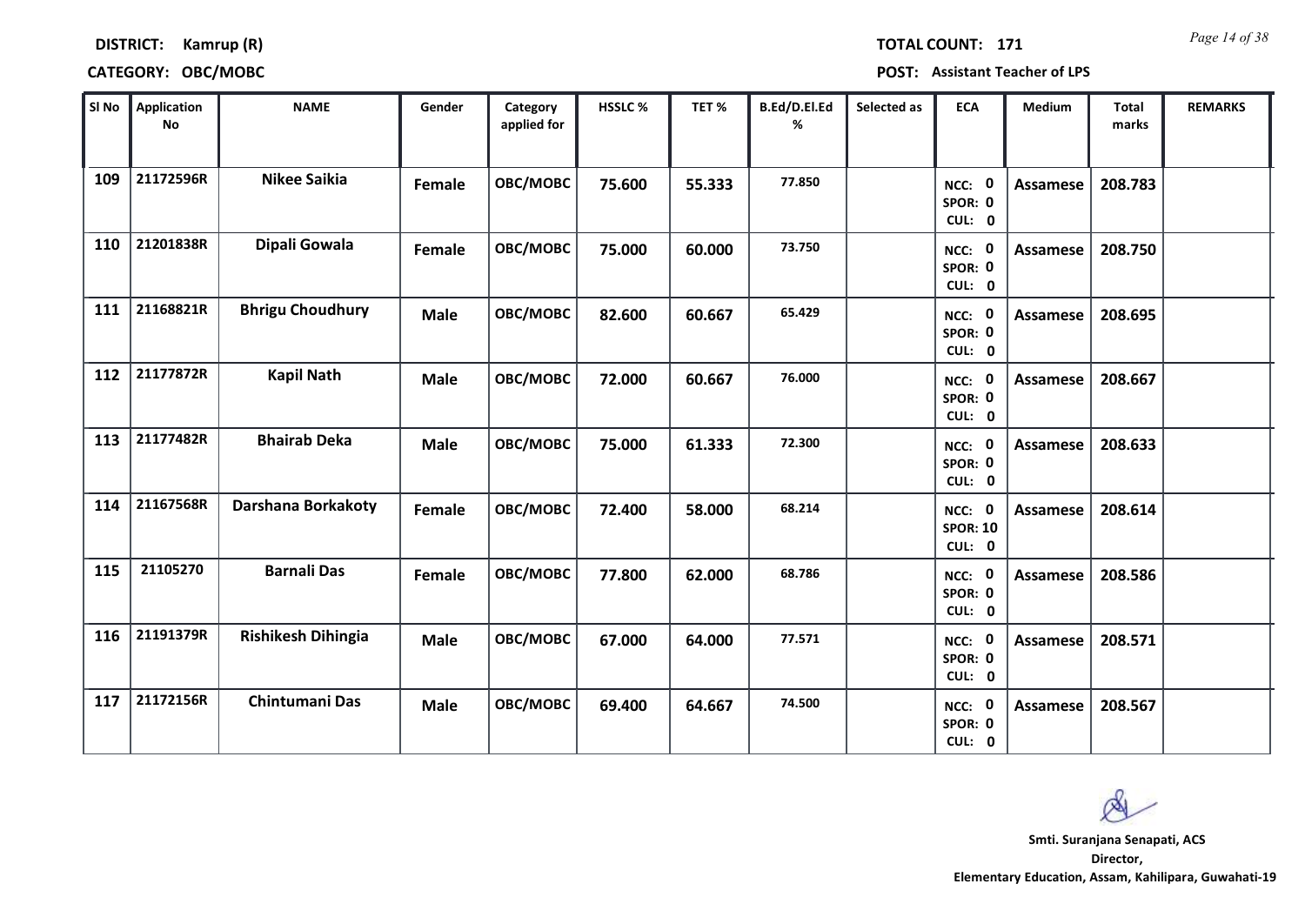*Page 15 of 38* **TOTAL COUNT: 171**

### **DISTRICT: Kamrup (R)**

| SI No | <b>Application</b><br><b>No</b> | <b>NAME</b>             | Gender      | Category<br>applied for | <b>HSSLC %</b> | TET %  | B.Ed/D.El.Ed<br>% | Selected as | <b>ECA</b>                               | <b>Medium</b>   | <b>Total</b><br>marks | <b>REMARKS</b> |
|-------|---------------------------------|-------------------------|-------------|-------------------------|----------------|--------|-------------------|-------------|------------------------------------------|-----------------|-----------------------|----------------|
| 118   | 21180414R                       | <b>Mini Das</b>         | Female      | OBC/MOBC                | 65.600         | 66.000 | 76.900            |             | NCC: 0<br>SPOR: 0<br>CUL: 0              | <b>Assamese</b> | 208.500               |                |
| 119   | 21168385R                       | Priyanka Kar            | Female      | OBC/MOBC                | 70.800         | 65.333 | 72.357            |             | NCC: 0<br>SPOR: 0<br>CUL: 0              | Assamese        | 208.490               |                |
| 120   | 21179514R                       | Akhami Gogoi            | Female      | OBC/MOBC                | 72.400         | 58.667 | 77,400            |             | NCC: 0<br>SPOR: 0<br>CUL: 0              | Assamese        | 208.467               |                |
| 121   | 21175864R                       | <b>Babita Das</b>       | Female      | OBC/MOBC                | 72.200         | 58.000 | 78.250            |             | $\mathbf 0$<br>NCC:<br>SPOR: 0<br>CUL: 0 | Assamese        | 208.450               |                |
| 122   | 21105238                        | <b>Madhusmita Borah</b> | Female      | OBC/MOBC                | 82.000         | 55.333 | 71.111            |             | NCC: 0<br>SPOR: 0<br>CUL: 0              | <b>Assamese</b> | 208.444               |                |
| 123   | 21210488R                       | <b>Abirul Hoque</b>     | <b>Male</b> | OBC/MOBC                | 64.600         | 65.333 | 78.350            |             | NCC: 0<br>SPOR: 0<br>CUL: 0              | <b>Assamese</b> | 208.283               |                |
| 124   | 21176277R                       | Kakulkanya Pathak       | Female      | <b>OBC/MOBC</b>         | 73.600         | 58.667 | 75.950            |             | NCC: 0<br>SPOR: 0<br>CUL: 0              | <b>Assamese</b> | 208.217               |                |
| 125   | 21189957R                       | <b>Barnali Das</b>      | Female      | OBC/MOBC                | 69.000         | 59.333 | 79.850            |             | NCC: 0<br>SPOR: 0<br>CUL: 0              | <b>Assamese</b> | 208.183               |                |
| 126   | 21179558R                       | <b>Ilupriya Borah</b>   | Female      | OBC/MOBC                | 70.000         | 60.667 | 77.500            |             | 0<br>NCC:<br>SPOR: 0<br>CUL: 0           | Assamese        | 208.167               |                |

 $\infty$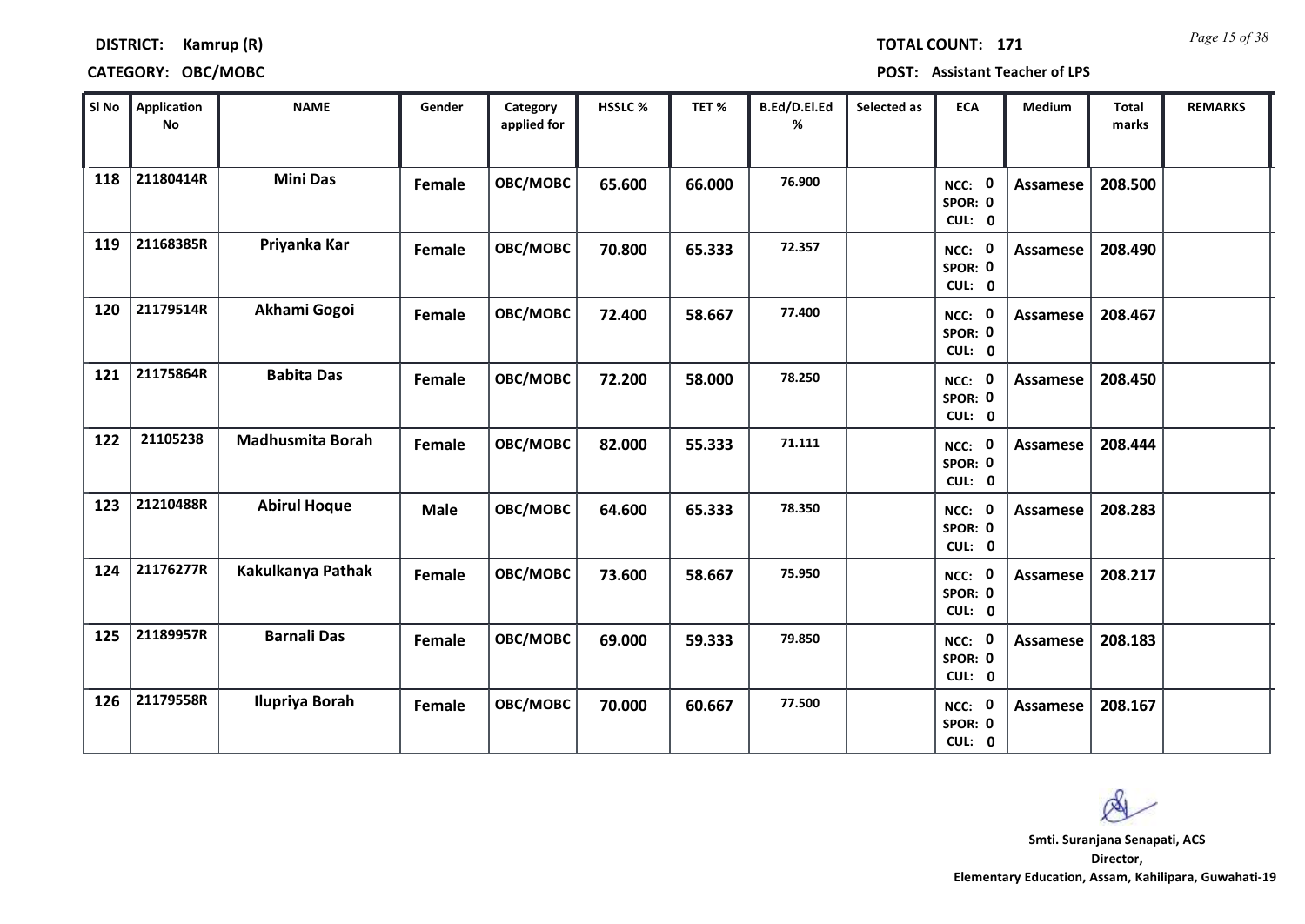*Page 16 of 38* **TOTAL COUNT: 171**

### **DISTRICT: Kamrup (R)**

| SI No | <b>Application</b><br>No | <b>NAME</b>             | Gender        | Category<br>applied for | HSSLC % | TET %  | B.Ed/D.El.Ed<br>% | Selected as | <b>ECA</b>                          | <b>Medium</b>   | <b>Total</b><br>marks | <b>REMARKS</b> |
|-------|--------------------------|-------------------------|---------------|-------------------------|---------|--------|-------------------|-------------|-------------------------------------|-----------------|-----------------------|----------------|
| 127   | 21187780R                | Pankaj Boruah           | <b>Male</b>   | OBC/MOBC                | 72.400  | 59.333 | 76.429            |             | NCC: 0<br>SPOR: 0<br>CUL: 0         | <b>Assamese</b> | 208.162               |                |
| 128   | 21173476R                | Saurav Jyoti Nath       | <b>Male</b>   | OBC/MOBC                | 67.200  | 58.667 | 72.286            |             | NCC: 0<br>SPOR: 0<br><b>CUL: 10</b> | Assamese        | 208.152               |                |
| 129   | 21120355                 | Junmoni Rajkhowa        | Female        | OBC/MOBC                | 75.600  | 55.333 | 77.200            |             | NCC: 0<br>SPOR: 0<br>CUL: 0         | Assamese        | 208.133               |                |
| 130   | 21181918R                | <b>Hemashree Kalita</b> | Female        | OBC/MOBC                | 70.200  | 62.000 | 75.900            |             | NCC: 0<br>SPOR: 0<br>CUL: 0         | <b>Assamese</b> | 208.100               |                |
| 131   | 21180219R                | Kashmiri Deka           | Female        | OBC/MOBC                | 75.400  | 55.333 | 77.350            |             | NCC: 0<br>SPOR: 0<br>CUL: 0         | <b>Assamese</b> | 208.083               |                |
| 132   | 21179237R                | <b>Pubali Bora</b>      | Female        | OBC/MOBC                | 59.000  | 69.333 | 79.750            |             | NCC: 0<br>SPOR: 0<br>CUL: 0         | <b>Assamese</b> | 208.083               |                |
| 133   | 21123800                 | Anjelika Phukon         | <b>Female</b> | OBC/MOBC                | 75.000  | 58.000 | 75.071            |             | NCC: 0<br>SPOR: 0<br>CUL: 0         | <b>Assamese</b> | 208.071               |                |
| 134   | 21167750R                | <b>Deboshree Dey</b>    | Female        | OBC/MOBC                | 74.400  | 60.667 | 73.000            |             | NCC: 0<br>SPOR: 0<br>CUL: 0         | <b>Assamese</b> | 208.067               |                |
| 135   | 21197566R                | <b>Mukul Handique</b>   | <b>Male</b>   | OBC/MOBC                | 65.600  | 60.667 | 81.800            |             | NCC: 0<br>SPOR: 0<br>CUL: 0         | Assamese        | 208.067               |                |

 $\infty$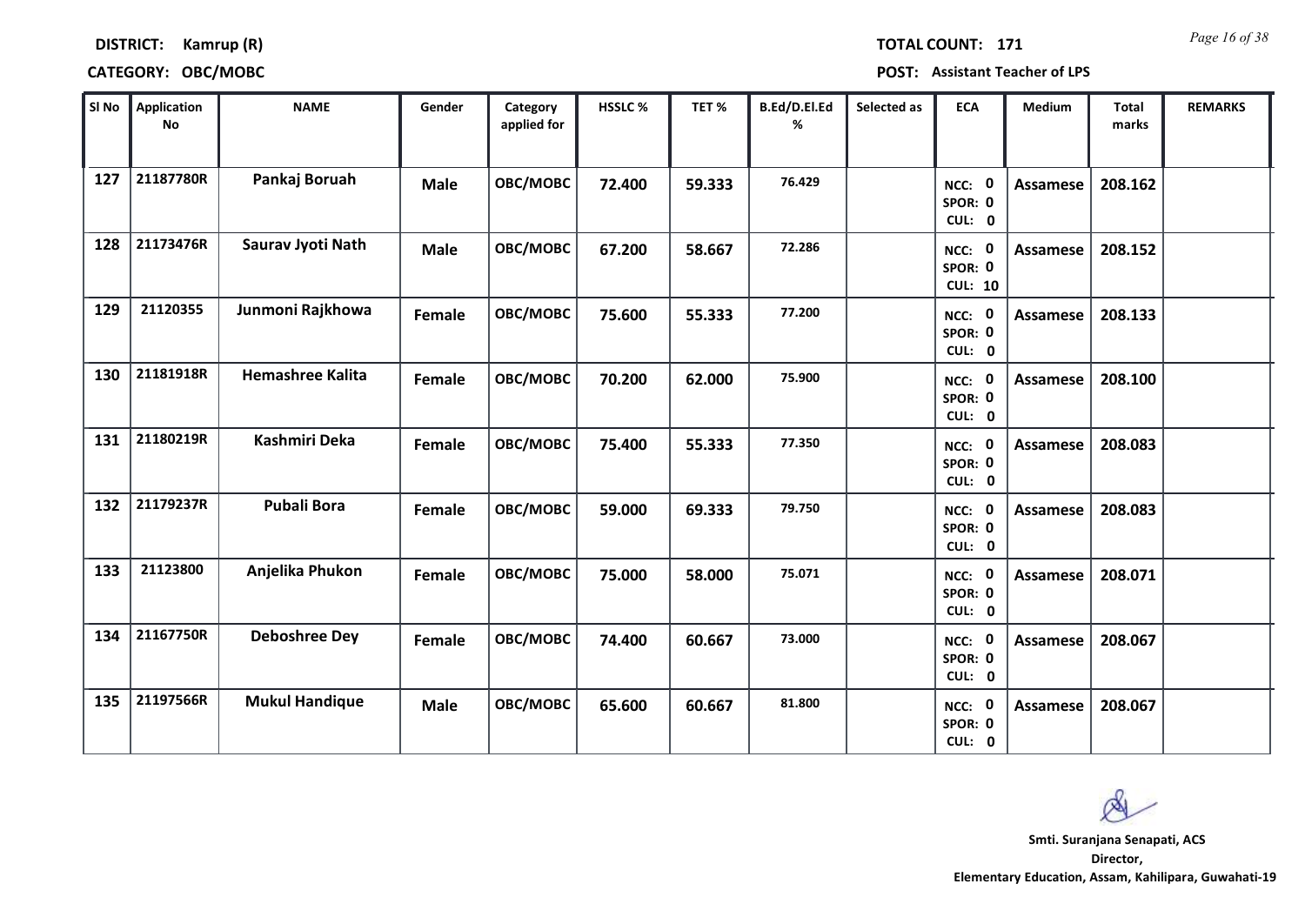*Page 17 of 38* **TOTAL COUNT: 171**

### **DISTRICT: Kamrup (R)**

| SI No | Application<br><b>No</b> | <b>NAME</b>         | Gender | Category<br>applied for | HSSLC % | TET%   | B.Ed/D.El.Ed<br>℅ | Selected as | <b>ECA</b>                               | Medium          | <b>Total</b><br>marks | <b>REMARKS</b> |
|-------|--------------------------|---------------------|--------|-------------------------|---------|--------|-------------------|-------------|------------------------------------------|-----------------|-----------------------|----------------|
| 136   | 21177896R                | Rashmi Buragohain   | Female | OBC/MOBC                | 59.200  | 58.000 | 80.850            |             | NCC: 0<br>SPOR: 0<br><b>CUL: 10</b>      | Assamese        | 208.050               |                |
| 137   | 21179963R                | Dipsikha Devi       | Female | OBC/MOBC                | 72.200  | 55.333 | 80.500            |             | NCC: 0<br>SPOR: 0<br>CUL: 0              | <b>Assamese</b> | 208.033               |                |
| 138   | 21174708R                | <b>Bandana Das</b>  | Female | OBC/MOBC                | 78.400  | 55.333 | 74.300            |             | NCC: 0<br>SPOR: 0<br>CUL: 0              | Assamese        | 208.033               |                |
| 139   | 21181902R                | <b>Ankita Nath</b>  | Female | OBC/MOBC                | 66.200  | 63.333 | 78.500            |             | NCC: 0<br>SPOR: 0<br>CUL: 0              | <b>Assamese</b> | 208.033               |                |
| 140   | 21169355R                | Sagarika Boruah     | Female | <b>OBC/MOBC</b>         | 80.600  | 56.000 | 71.400            |             | NCC: 0<br>SPOR: 0<br>CUL: 0              | Assamese        | 208.000               |                |
| 141   | 21187560R                | <b>Rulee Laskar</b> | Female | OBC/MOBC                | 65.800  | 63.333 | 78.857            |             | NCC: 0<br>SPOR: 0<br>CUL: 0              | <b>Assamese</b> | 207.990               |                |
| 142   | 21190265R                | Jonmoni Das         | Female | OBC/MOBC                | 74.600  | 56.667 | 76.700            |             | NCC: 0<br>SPOR: 0<br>CUL: 0              | Assamese        | 207.967               |                |
| 143   | 21185797R                | Minakshi Borah      | Female | OBC/MOBC                | 71.200  | 58.667 | 78.071            |             | NCC: 0<br>SPOR: 0<br>CUL: 0              | Assamese        | 207.938               |                |
| 144   | 21108925                 | <b>Bhitali Das</b>  | Female | OBC/MOBC                | 75.000  | 56.667 | 76.250            |             | $\mathbf 0$<br>NCC:<br>SPOR: 0<br>CUL: 0 | Assamese        | 207.917               |                |

Ø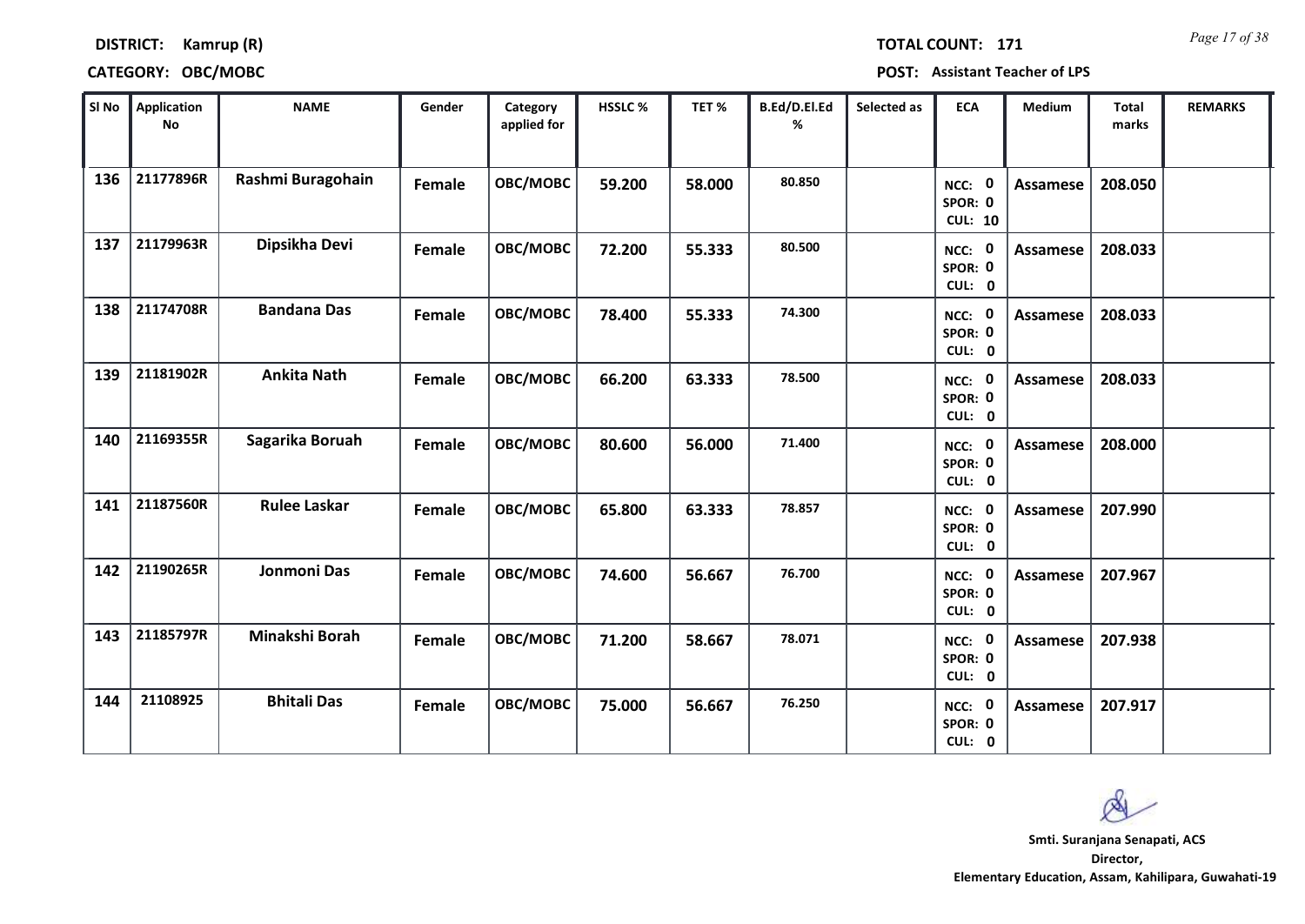*Page 18 of 38* **TOTAL COUNT: 171**

**DISTRICT: Kamrup (R)**

**CATEGORY: OBC/MOBC POST: Assistant Teacher of LPS**

| SI No | <b>Application</b><br><b>No</b> | <b>NAME</b>             | Gender      | Category<br>applied for | <b>HSSLC %</b> | TET %  | B.Ed/D.El.Ed<br>% | Selected as | <b>ECA</b>                               | Medium          | <b>Total</b><br>marks | <b>REMARKS</b> |
|-------|---------------------------------|-------------------------|-------------|-------------------------|----------------|--------|-------------------|-------------|------------------------------------------|-----------------|-----------------------|----------------|
| 145   | 21192342R                       | Kabita Gogoi            | Female      | OBC/MOBC                | 71.200         | 58.000 | 78.700            |             | NCC: 0<br>SPOR: 0<br>CUL: 0              | <b>Assamese</b> | 207.900               |                |
| 146   | 21107925                        | Rituraj Borah           | <b>Male</b> | OBC/MOBC                | 75.200         | 58.667 | 74.000            |             | NCC: 0<br>SPOR: 0<br>CUL: 0              | <b>Assamese</b> | 207.867               |                |
| 147   | 21194257R                       | Debajit Saloi           | <b>Male</b> | OBC/MOBC                | 65.000         | 62.667 | 80.150            |             | NCC: 0<br>SPOR: 0<br>CUL: 0              | <b>Assamese</b> | 207.817               |                |
| 148   | 21181615R                       | <b>Aditi Baruah</b>     | Female      | OBC/MOBC                | 68.800         | 62.000 | 77.000            |             | $\mathbf 0$<br>NCC:<br>SPOR: 0<br>CUL: 0 | <b>Assamese</b> | 207.800               |                |
| 149   | 21201932R                       | <b>Satyabrot Chutia</b> | <b>Male</b> | OBC/MOBC                | 67.000         | 64.000 | 76.800            |             | NCC: 0<br>SPOR: 0<br>CUL: 0              | <b>Assamese</b> | 207.800               |                |
| 150   | 21208740R                       | Purabi Saikia           | Female      | OBC/MOBC                | 75.800         | 55.333 | 76.643            |             | $\mathbf 0$<br>NCC:<br>SPOR: 0<br>CUL: 0 | <b>Assamese</b> | 207.776               |                |
| 151   | 21121935                        | Himadri Hazarika        | Female      | OBC/MOBC                | 70.400         | 57.333 | 80.000            |             | NCC: 0<br>SPOR: 0<br>CUL: 0              | <b>Assamese</b> | 207.733               |                |
| 152   | 21175534R                       | Jahnabi Khaund          | Female      | OBC/MOBC                | 74.400         | 55.333 | 77.950            |             | NCC: 0<br>SPOR: 0<br>CUL: 0              | <b>Assamese</b> | 207.683               |                |
| 153   | 21185210R                       | <b>Mousumi Lahon</b>    | Female      | OBC/MOBC                | 70.200         | 56.667 | 80.800            |             | NCC: 0<br>SPOR: 0<br>CUL: 0              | <b>Assamese</b> | 207.667               |                |

Ø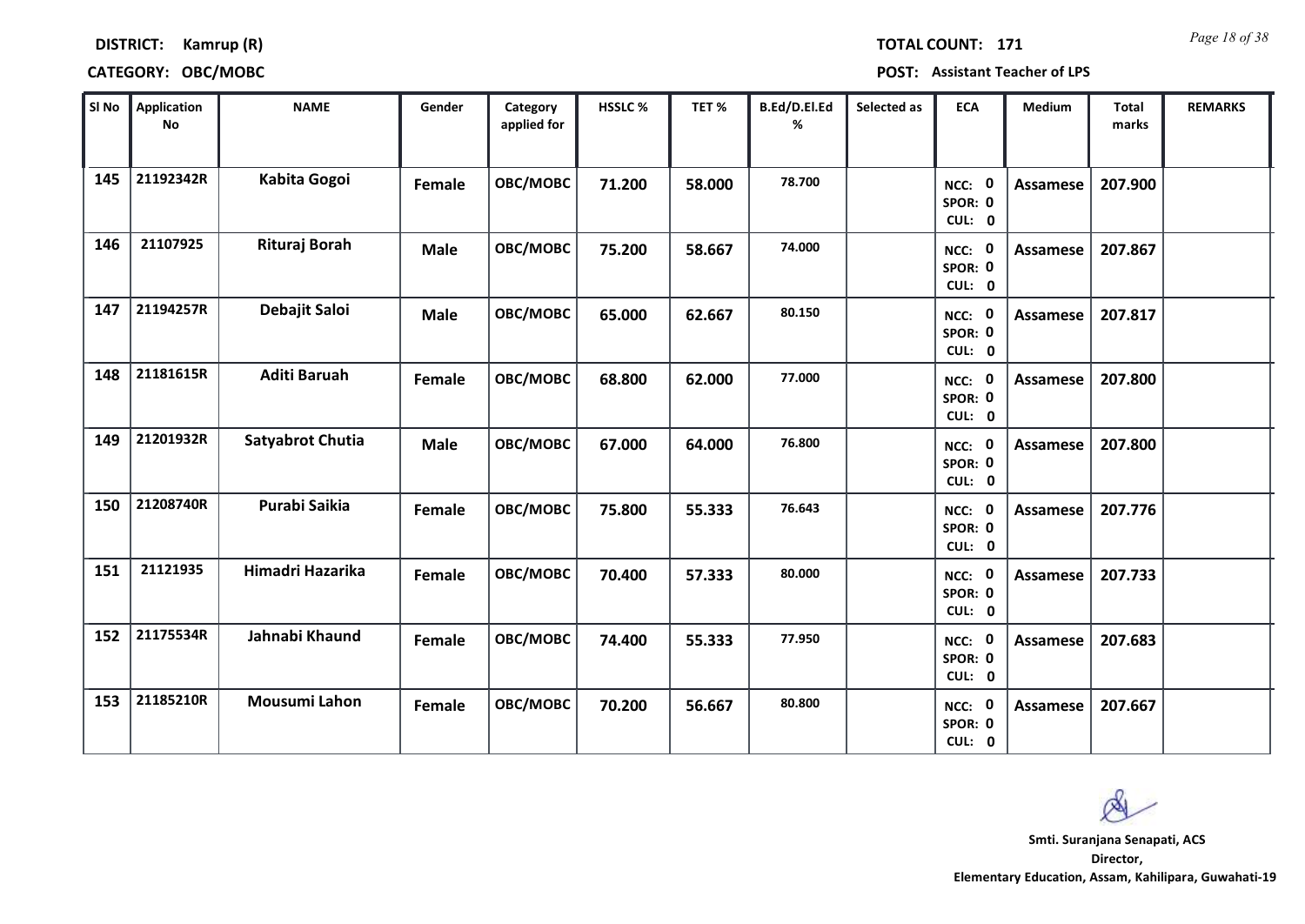*Page 19 of 38* **TOTAL COUNT: 171**

**DISTRICT: Kamrup (R)**

| SI No | <b>Application</b><br><b>No</b> | <b>NAME</b>                 | Gender      | Category<br>applied for | HSSLC% | TET %  | B.Ed/D.El.Ed<br>% | Selected as | <b>ECA</b>                               | Medium          | <b>Total</b><br>marks | <b>REMARKS</b> |
|-------|---------------------------------|-----------------------------|-------------|-------------------------|--------|--------|-------------------|-------------|------------------------------------------|-----------------|-----------------------|----------------|
| 154   | 21163613                        | <b>Farhin Sultana Rekib</b> | Female      | OBC/MOBC                | 72.400 | 59.333 | 75.929            |             | $\mathbf 0$<br>NCC:<br>SPOR: 0<br>CUL: 0 | <b>Assamese</b> | 207.662               |                |
| 155   | 21178416R                       | Puja Ray                    | Female      | OBC/MOBC                | 71.600 | 62.000 | 74.050            |             | NCC: 0<br>SPOR: 0<br>CUL: 0              | Assamese        | 207.650               |                |
| 156   | 21191884R                       | Nilakshi Das                | Female      | OBC/MOBC                | 73.600 | 63.333 | 70.650            |             | $\mathbf 0$<br>NCC:<br>SPOR: 0<br>CUL: 0 | <b>Assamese</b> | 207.583               |                |
| 157   | 21172693R                       | <b>Nitu Moni Nath</b>       | <b>Male</b> | OBC/MOBC                | 72.200 | 62.667 | 72.700            |             | 0<br>NCC:<br>SPOR: 0<br>CUL: 0           | Assamese        | 207.567               |                |
| 158   | 21197604R                       | <b>Dimpee Das</b>           | Female      | OBC/MOBC                | 69.800 | 61.333 | 76.429            |             | NCC: 0<br>SPOR: 0<br>CUL: 0              | <b>Assamese</b> | 207.562               |                |
| 159   | 21176759R                       | <b>Dipashree Nath</b>       | Female      | OBC/MOBC                | 73.800 | 58.000 | 75.700            |             | NCC: 0<br>SPOR: 0<br>CUL: 0              | Assamese        | 207.500               |                |
| 160   | 21183634R                       | <b>Ankita Borah</b>         | Female      | OBC/MOBC                | 72.600 | 64.000 | 70.857            |             | NCC: 0<br>SPOR: 0<br>CUL: 0              | Assamese        | 207.457               |                |
| 161   | 21210746R                       | <b>Binoy Chutia</b>         | <b>Male</b> | OBC/MOBC                | 76.800 | 67.333 | 63.313            |             | 0<br>NCC:<br>SPOR: 0<br>CUL: 0           | <b>Assamese</b> | 207.446               |                |
| 162   | 21174358R                       | Manabendra<br>Rajbongshi    | <b>Male</b> | OBC/MOBC                | 70.800 | 67.333 | 69.300            |             | NCC: 0<br>SPOR: 0<br>CUL: 0              | Assamese        | 207.433               |                |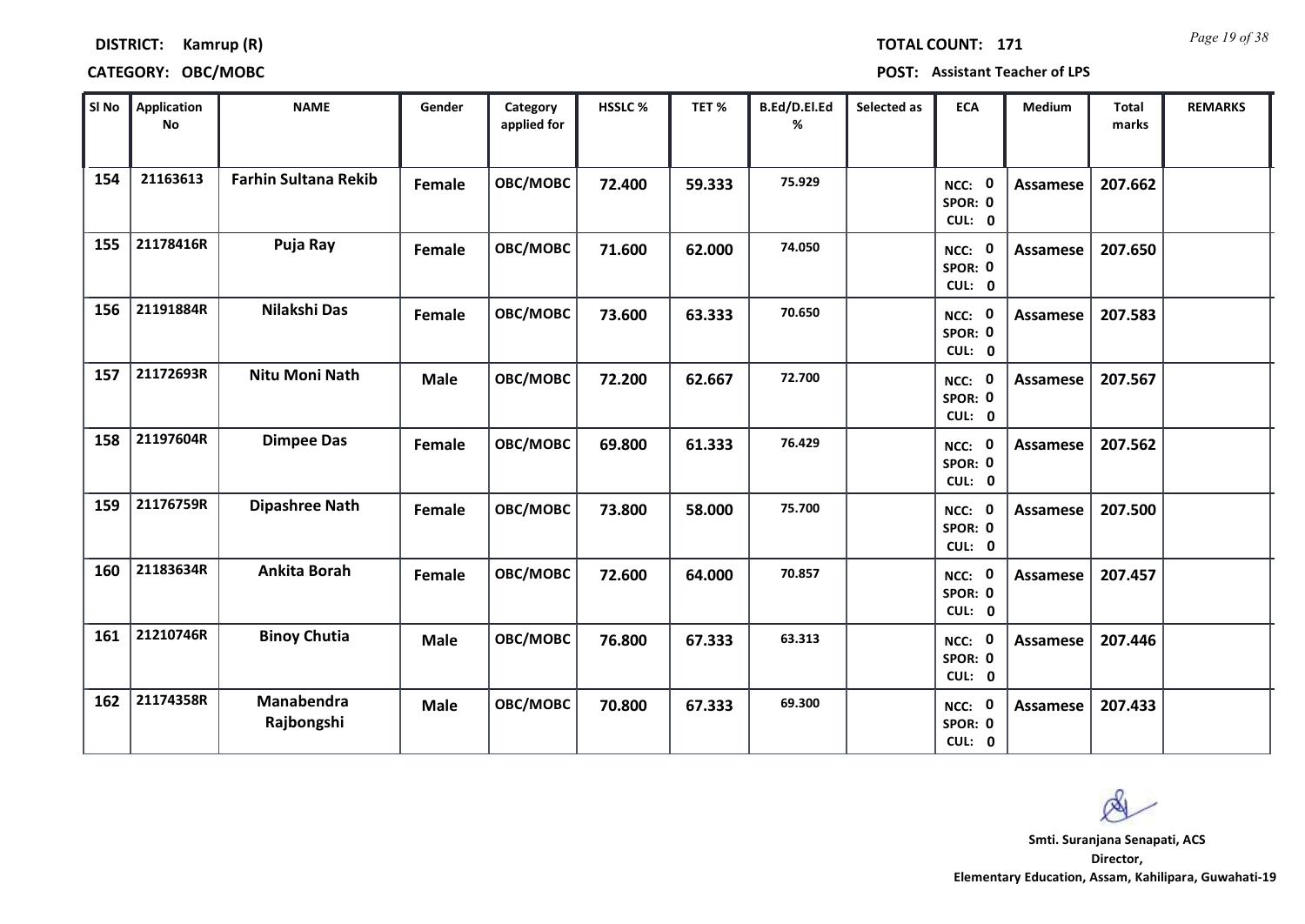*Page 20 of 38* **TOTAL COUNT: 171**

### **DISTRICT: Kamrup (R)**

| SI No | <b>Application</b><br>No | <b>NAME</b>            | Gender        | Category<br>applied for | HSSLC % | TET %  | B.Ed/D.El.Ed<br>% | Selected as | <b>ECA</b>                  | Medium          | <b>Total</b><br>marks | <b>REMARKS</b> |
|-------|--------------------------|------------------------|---------------|-------------------------|---------|--------|-------------------|-------------|-----------------------------|-----------------|-----------------------|----------------|
| 163   | 21114737                 | <b>Sumi Das</b>        | Female        | OBC/MOBC                | 73.000  | 57.333 | 77.050            |             | NCC: 0<br>SPOR: 0<br>CUL: 0 | <b>Assamese</b> | 207.383               |                |
| 164   | 21189317R                | Purnima Saikia         | Female        | OBC/MOBC                | 83.600  | 58.000 | 65.778            |             | NCC: 0<br>SPOR: 0<br>CUL: 0 | Assamese        | 207.378               |                |
| 165   | 21180345R                | Dimpimani Saikia       | Female        | OBC/MOBC                | 69.600  | 58.667 | 79.100            |             | NCC: 0<br>SPOR: 0<br>CUL: 0 | Assamese        | 207.367               |                |
| 166   | 21177807R                | Jyoti Borah            | Female        | OBC/MOBC                | 79.800  | 63.333 | 64.214            |             | NCC: 0<br>SPOR: 0<br>CUL: 0 | <b>Assamese</b> | 207.348               |                |
| 167   | 21191739R                | <b>Carolina Gohain</b> | Female        | OBC/MOBC                | 63.800  | 61.333 | 82.200            |             | NCC: 0<br>SPOR: 0<br>CUL: 0 | Assamese        | 207.333               |                |
| 168   | 21167029R                | Anindita Baruah        | Female        | OBC/MOBC                | 69.400  | 63.333 | 74.600            |             | NCC: 0<br>SPOR: 0<br>CUL: 0 | <b>Assamese</b> | 207.333               |                |
| 169   | 21181653R                | <b>Kanika Nath</b>     | Female        | OBC/MOBC                | 72.800  | 58.000 | 76.500            |             | NCC: 0<br>SPOR: 0<br>CUL: 0 | Assamese        | 207.300               |                |
| 170   | 21175150R                | Priya Dihingia         | Female        | OBC/MOBC                | 77.000  | 58.000 | 72.286            |             | NCC: 0<br>SPOR: 0<br>CUL: 0 | Assamese        | 207.286               |                |
| 171   | 21176437R                | Rajashri Chaharia      | <b>Female</b> | OBC/MOBC                | 78.200  | 55.333 | 73.750            |             | NCC: 0<br>SPOR: 0<br>CUL: 0 | Assamese        | 207.283               |                |

 $\infty$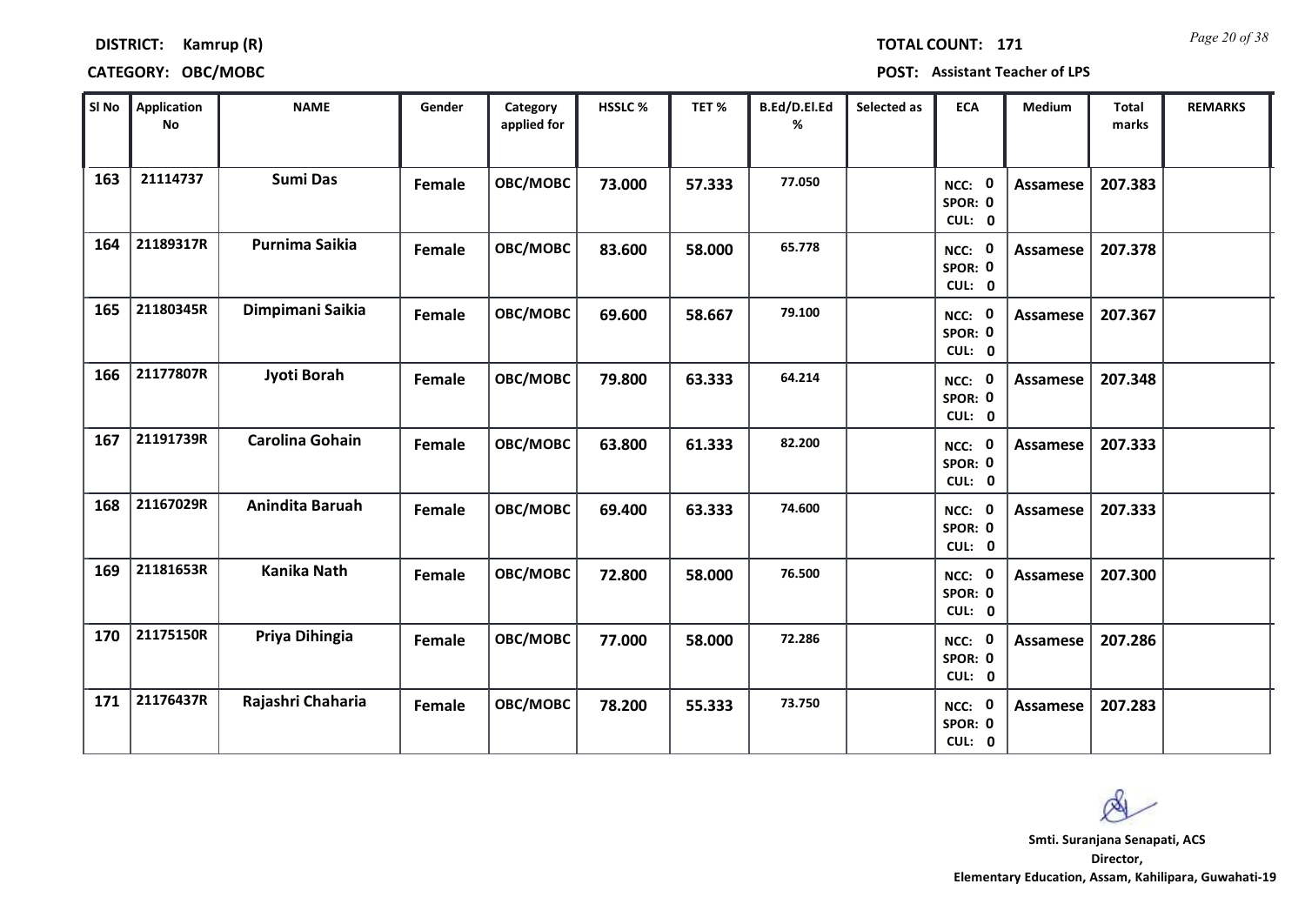| <b>DISTRICT:</b> | Kamrup (R) |  |
|------------------|------------|--|
|------------------|------------|--|

*Page 21 of 38* **TOTAL COUNT: 41**

**CATEGORY: PwD POST: Assistant Teacher of LPS**

| SI No                   | <b>Application</b><br>No | <b>NAME</b>             | Gender      | Category<br>applied for | <b>HSSLC%</b> | TET %  | B.Ed/D.El.Ed<br>% | Selected as          | <b>ECA</b>                     | <b>Medium</b>   | <b>Total</b><br>marks | <b>REMARKS</b>         |
|-------------------------|--------------------------|-------------------------|-------------|-------------------------|---------------|--------|-------------------|----------------------|--------------------------------|-----------------|-----------------------|------------------------|
| $\mathbf{1}$            | 21199361R                | <b>Bidisha Sarma</b>    | Female      | <b>UR</b><br>PwD        | 63.800        | 62.667 | 71.500            | Women<br>Reservation | NCC: 0<br>SPOR: 0<br>CUL: 0    | Assamese        | 197.967               | <b>PwD</b><br>Withheld |
| $\overline{2}$          | 21183946R                | <b>Ganesh Das</b>       | <b>Male</b> | <b>EWS</b><br>PwD       | 60.000        | 64.667 | 72.071            |                      | NCC: 0<br>SPOR: 0<br>CUL: 0    | Assamese        | 196.738               | <b>PwD</b><br>Withheld |
| 3                       | 21212209R                | <b>Nurjamal Haque</b>   | <b>Male</b> | <b>UR</b><br>PwD        | 73.400        | 64.000 | 59.167            |                      | NCC: 0<br>SPOR: 0<br>CUL: 0    | <b>Assamese</b> | 196.567               | PwD<br>Withheld        |
| $\overline{\mathbf{A}}$ | 21164288                 | <b>Kazam Ali</b>        | <b>Male</b> | <b>UR</b><br>PwD        | 67.600        | 55.333 | 70.643            |                      | NCC:<br>0<br>SPOR: 0<br>CUL: 0 | <b>Assamese</b> | 193.576               | <b>PwD</b><br>Withheld |
| 5                       | 21195779R                | <b>Tiken Ch Das</b>     | <b>Male</b> | <b>SC</b><br>PwD        | 55.600        | 66.000 | 70.214            |                      | NCC: 0<br>SPOR: 0<br>CUL: 0    | Assamese        | 191.814               | PwD<br>Withheld        |
| 6                       | 21168249R                | <b>Kamal Ch Deka</b>    | <b>Male</b> | OBC/MOBC<br>PwD         | 60.600        | 57.333 | 73.371            |                      | NCC: 0<br>SPOR: 0<br>CUL: 0    | <b>Assamese</b> | 191.305               | <b>PwD</b><br>Withheld |
| $\overline{7}$          | 21191472R                | <b>Ratul Ahmed</b>      | <b>Male</b> | <b>UR</b><br>PwD        | 60.800        | 60.667 | 69.571            |                      | NCC: 0<br>SPOR: 0<br>CUL: 0    | <b>Assamese</b> | 191.038               | <b>PwD</b><br>Withheld |
| 8                       | 21170632R                | <b>Abdul Latif Khan</b> | <b>Male</b> | <b>UR</b><br>PwD        | 59.600        | 55.333 | 75.929            |                      | NCC: 0<br>SPOR: 0<br>CUL: 0    | Assamese        | 190.862               | <b>PwD</b><br>Withheld |
| 9                       | 21107095                 | <b>Jahidul Rahman</b>   | <b>Male</b> | <b>UR</b><br>PwD        | 54.800        | 59.333 | 76.400            |                      | NCC: 0<br>SPOR: 0<br>CUL: 0    | Assamese        | 190.533               | <b>PwD</b><br>Withheld |

**Director, Smti. Suranjana Senapati, ACS**

 $\infty$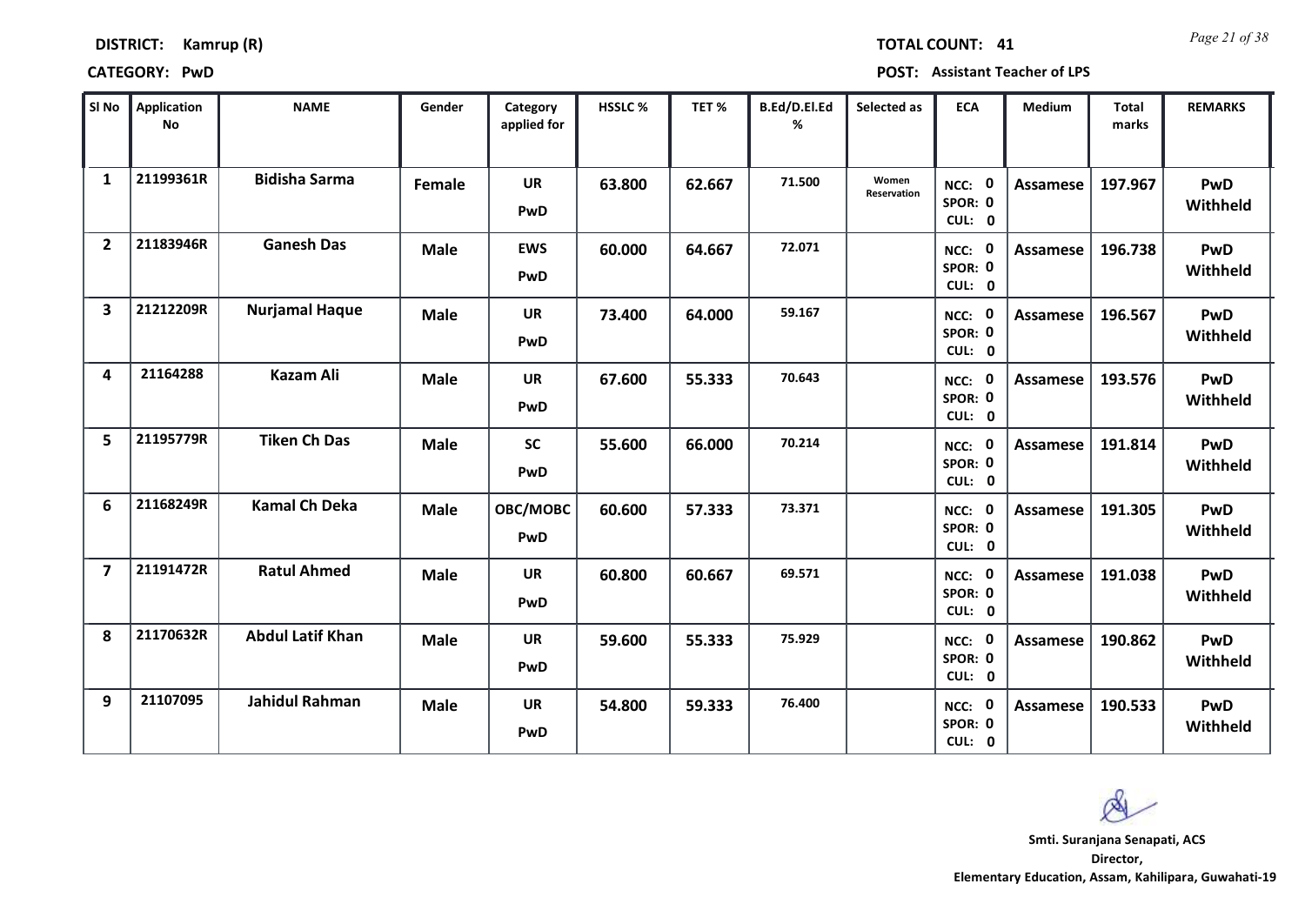| <b>DISTRICT:</b> | Kamrup (R) |  |
|------------------|------------|--|
|------------------|------------|--|

**CATEGORY: PwD POST: Assistant Teacher of LPS**

| SI No | <b>Application</b><br>No | <b>NAME</b>             | Gender      | Category<br>applied for | <b>HSSLC%</b> | TET %  | B.Ed/D.El.Ed<br>% | Selected as          | <b>ECA</b>                     | <b>Medium</b>   | <b>Total</b><br>marks | <b>REMARKS</b>  |
|-------|--------------------------|-------------------------|-------------|-------------------------|---------------|--------|-------------------|----------------------|--------------------------------|-----------------|-----------------------|-----------------|
| 10    | 21187097R                | <b>Abdul Mutaleb</b>    | <b>Male</b> | OBC/MOBC<br>PwD         | 55.400        | 59.333 | 74.857            |                      | NCC:<br>SPOR: 0<br>CUL: 0      | Assamese        | 189.590               |                 |
| 11    | 21200771R                | Onjuma Begum            | Female      | <b>EWS</b><br>PwD       | 58.000        | 60.000 | 71.000            | Women<br>Reservation | NCC: 0<br>SPOR: 0<br>CUL: 0    | Assamese        | 189.000               | PwD<br>Withheld |
| 12    | 21166522R                | <b>Rejaul Hoque</b>     | <b>Male</b> | <b>EWS</b><br>PwD       | 53.200        | 62.667 | 72.600            |                      | NCC: 0<br>SPOR: 0<br>CUL: 0    | Assamese        | 188.467               | PwD<br>Withheld |
| 13    | 21172949R                | Ayesha Khatun           | Female      | UR<br>PwD               | 51.200        | 64.667 | 72.350            | Women<br>Reservation | NCC:<br>0<br>SPOR: 0<br>CUL: 0 | <b>Assamese</b> | 188.217               | PwD<br>Withheld |
| 14    | 21114509                 | <b>Mridul Sarmah</b>    | <b>Male</b> | <b>EWS</b><br>PwD       | 53.000        | 64.000 | 71.050            |                      | $NCC:$ 0<br>SPOR: 0<br>CUL: 0  | <b>Assamese</b> | 188.050               | PwD<br>Withheld |
| 15    | 21185399R                | Minu Prabha Kalita      | Female      | <b>UR</b><br>PwD        | 55.000        | 59.333 | 73.714            | Women<br>Reservation | NCC: 0<br>SPOR: 0<br>CUL: 0    | <b>Assamese</b> | 188.048               | PwD<br>Withheld |
| 16    | 21171492R                | <b>Ashim Rabha</b>      | <b>Male</b> | <b>STP</b><br>PwD       | 52.000        | 64.000 | 71.800            |                      | NCC: 0<br>SPOR: 0<br>CUL: 0    | <b>Assamese</b> | 187.800               | PwD<br>Withheld |
| 17    | 21171872R                | <b>Bikash Bezbaruah</b> | <b>Male</b> | <b>UR</b><br>PwD        | 56.800        | 66.000 | 65.000            |                      | NCC: 0<br>SPOR: 0<br>CUL: 0    | <b>Assamese</b> | 187.800               | PwD<br>Withheld |
| 18    | 21210909R                | <b>Md Minhaz Alom</b>   | Male        | OBC/MOBC<br>PwD         | 49.400        | 60.667 | 77.700            |                      | NCC: 0<br>SPOR: 0<br>CUL: 0    | Assamese        | 187.767               | PwD<br>Withheld |

**Director, Smti. Suranjana Senapati, ACS**

 $\infty$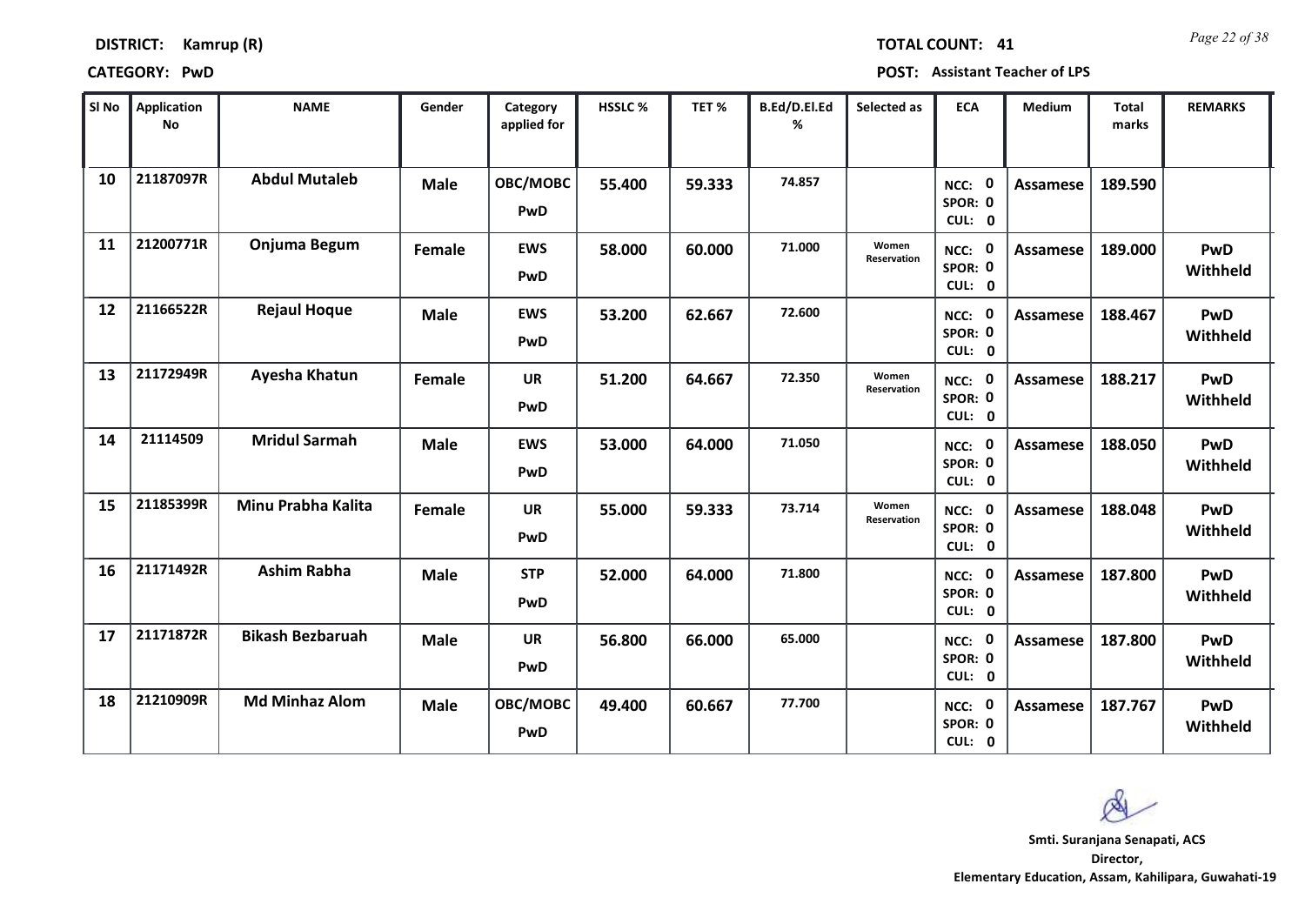| <b>DISTRICT:</b> | Kamrup (R) |  |
|------------------|------------|--|
|------------------|------------|--|

*Page 23 of 38* **TOTAL COUNT: 41**

**CATEGORY: PwD POST: Assistant Teacher of LPS**

| SI No | <b>Application</b><br>No | <b>NAME</b>            | Gender      | Category<br>applied for | <b>HSSLC%</b> | TET %  | B.Ed/D.El.Ed<br>% | Selected as          | <b>ECA</b>                       | <b>Medium</b>   | <b>Total</b><br>marks | <b>REMARKS</b>         |
|-------|--------------------------|------------------------|-------------|-------------------------|---------------|--------|-------------------|----------------------|----------------------------------|-----------------|-----------------------|------------------------|
| 19    | 21114390                 | <b>Rahila Khatun</b>   | Female      | <b>UR</b><br>PwD        | 68.600        | 60.667 | 58.500            | Women<br>Reservation | NCC: 0<br>SPOR: 0<br>CUL: 0      | Assamese        | 187.767               |                        |
| 20    | 21124193                 | <b>Binita Baishya</b>  | Female      | <b>SC</b><br>PwD        | 49.600        | 65.333 | 72.114            | Women<br>Reservation | NCC: 0<br>SPOR: 0<br>CUL: 0      | Assamese        | 187.048               | <b>PwD</b><br>Withheld |
| 21    | 21171124R                | <b>Muzaharul Islam</b> | <b>Male</b> | <b>UR</b><br>PwD        | 59.200        | 65.333 | 62.429            |                      | NCC: 0<br>SPOR: 0<br>CUL: 0      | <b>Assamese</b> | 186.962               | <b>PwD</b><br>Withheld |
| 22    | 21177815R                | Sanjay Kumar Das       | <b>Male</b> | <b>SC</b><br>PwD        | 58.400        | 57.333 | 70.200            |                      | - 0<br>NCC:<br>SPOR: 0<br>CUL: 0 | Assamese        | 185.933               | <b>PwD</b><br>Withheld |
| 23    | 21188612R                | <b>Siddique Ali</b>    | <b>Male</b> | <b>EWS</b><br>PwD       | 50.800        | 65.333 | 69.429            |                      | NCC: 0<br>SPOR: 0<br>CUL: 0      | Assamese        | 185.562               | <b>PwD</b><br>Withheld |
| 24    | 21120282                 | <b>Amirul Islam</b>    | <b>Male</b> | <b>EWS</b><br>PwD       | 50.400        | 60.000 | 75.050            |                      | NCC: 0<br>SPOR: 0<br>CUL: 0      | <b>Assamese</b> | 185.450               | <b>PwD</b><br>Withheld |
| 25    | 21170364R                | Lakshya Dhar Boro      | <b>Male</b> | <b>STP</b><br>PwD       | 48.000        | 60.000 | 76.850            |                      | NCC: 0<br>SPOR: 0<br>CUL: 0      | <b>Assamese</b> | 184.850               | <b>PwD</b><br>Withheld |
| 26    | 21166885R                | <b>Sofidur Ahmed</b>   | <b>Male</b> | <b>UR</b><br>PwD        | 57.600        | 55.333 | 71.300            |                      | NCC: 0<br>SPOR: 0<br>CUL: 0      | <b>Assamese</b> | 184.233               | <b>PwD</b><br>Withheld |
| 27    | 21209736R                | Jahan Ali              | <b>Male</b> | <b>EWS</b><br>PwD       | 59.000        | 56.667 | 68.357            |                      | NCC: 0<br>SPOR: 0<br>CUL: 0      | Assamese        | 184.024               | <b>PwD</b><br>Withheld |

**Director, Elementary Education, Assam, Kahilipara, Guwahati-19 Smti. Suranjana Senapati, ACS**

 $\infty$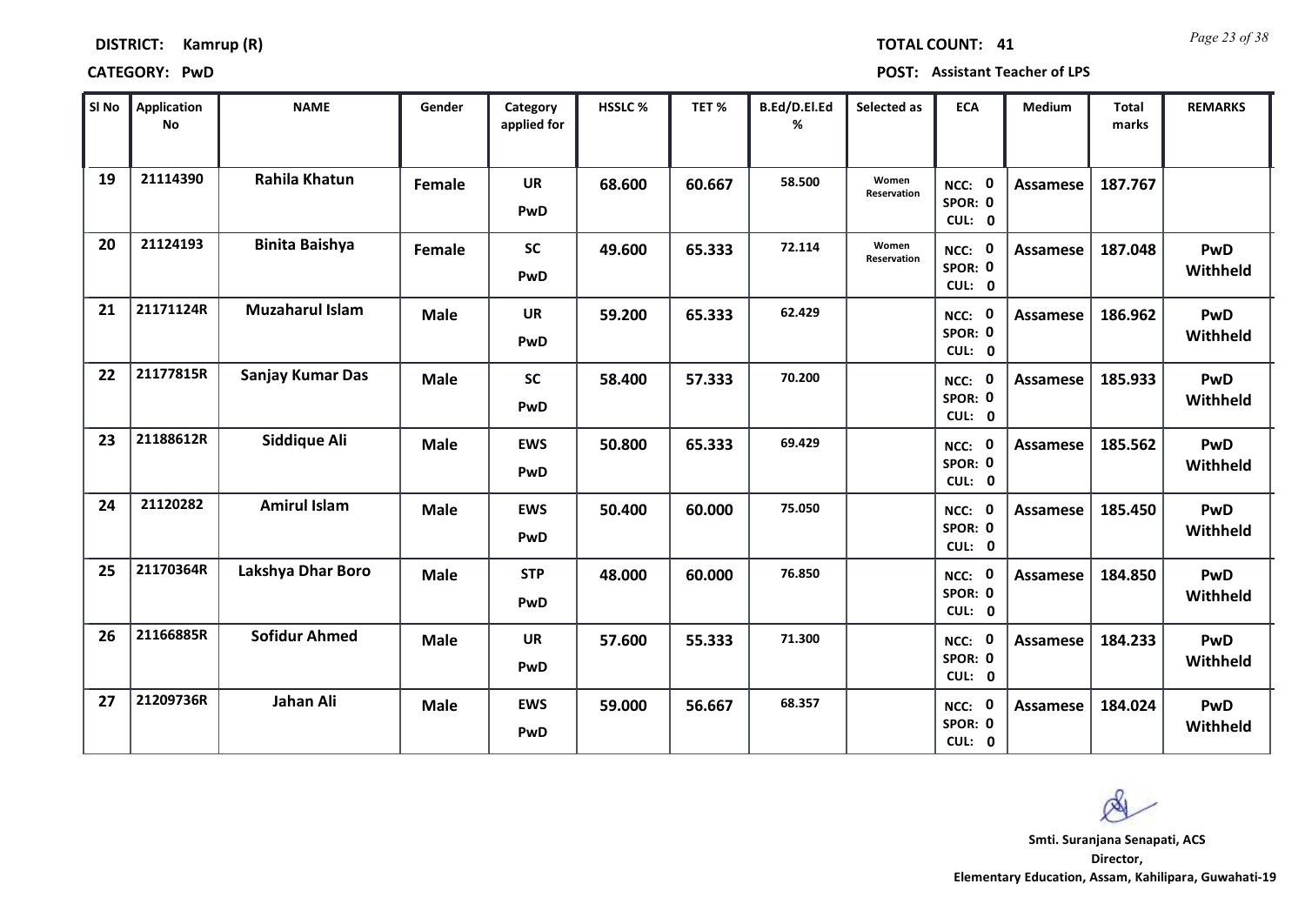| <b>DISTRICT:</b> | Kamrup (R) |
|------------------|------------|
|------------------|------------|

*Page 24 of 38* **TOTAL COUNT: 41**

| SI No | <b>Application</b><br>No | <b>NAME</b>             | Gender      | Category<br>applied for | <b>HSSLC %</b> | TET %  | B.Ed/D.El.Ed<br>% | Selected as                 | <b>ECA</b>                       | <b>Medium</b>   | <b>Total</b><br>marks | <b>REMARKS</b>         |
|-------|--------------------------|-------------------------|-------------|-------------------------|----------------|--------|-------------------|-----------------------------|----------------------------------|-----------------|-----------------------|------------------------|
| 28    | 21177542R                | <b>Karam Ali</b>        | Male        | <b>UR</b><br>PwD        | 55.200         | 57.333 | 71.286            |                             | NCC: 0<br>SPOR: 0<br>CUL: 0      | Assamese        | 183.819               | <b>PwD</b><br>Withheld |
| 29    | 21171567R                | Dhruba Jyoti Deka       | <b>Male</b> | OBC/MOBC<br>PwD         | 56.200         | 60.667 | 66.833            |                             | NCC: 0<br>SPOR: 0<br>CUL: 0      | Assamese        | 183.700               | PwD<br>Withheld        |
| 30    | 21166313R                | <b>Rofiqul Islam</b>    | <b>Male</b> | <b>UR</b><br>PwD        | 50.000         | 64.667 | 68.929            |                             | NCC: 0<br>SPOR: 0<br>CUL: 0      | <b>Assamese</b> | 183.595               | <b>PwD</b><br>Withheld |
| 31    | 21193020R                | <b>Goutam Kalita</b>    | <b>Male</b> | UR<br>PwD               | 53.400         | 59.333 | 70.500            |                             | - 0<br>NCC:<br>SPOR: 0<br>CUL: 0 | Assamese        | 183.233               | <b>PwD</b><br>Withheld |
| 32    | 21202353R                | Jayda Khatun            | Female      | <b>EWS</b><br>PwD       | 51.800         | 60.000 | 71.286            | Women<br><b>Reservation</b> | NCC: 0<br>SPOR: 0<br>CUL: 0      | Assamese        | 183.086               | <b>PwD</b><br>Withheld |
| 33    | 21172158R                | <b>Eamin Ali Sheikh</b> | <b>Male</b> | UR<br>PwD               | 49.800         | 59.333 | 73.750            |                             | NCC: 0<br>SPOR: 0<br>CUL: 0      | Assamese        | 182.883               | <b>PwD</b><br>Withheld |
| 34    | 21180695R                | Subarna Jyoti Das       | <b>Male</b> | OBC/MOBC<br>PwD         | 54.400         | 57.333 | 71.050            |                             | NCC: 0<br>SPOR: 0<br>CUL: 0      | <b>Assamese</b> | 182.783               | <b>PwD</b><br>Withheld |
| 35    | 21209232R                | Dipika Das              | Female      | OBC/MOBC<br>PwD         | 50.400         | 61.333 | 70.950            | Women<br>Reservation        | NCC: 0<br>SPOR: 0<br>CUL: 0      | Assamese        | 182.683               | <b>PwD</b><br>Withheld |
| 36    | 21198765R                | <b>Abdullah Ali</b>     | <b>Male</b> | UR<br>PwD               | 52.800         | 62.000 | 66.850            |                             | NCC: 0<br>SPOR: 0<br>CUL: 0      | Assamese        | 181.650               | <b>PwD</b><br>Withheld |

 $\infty$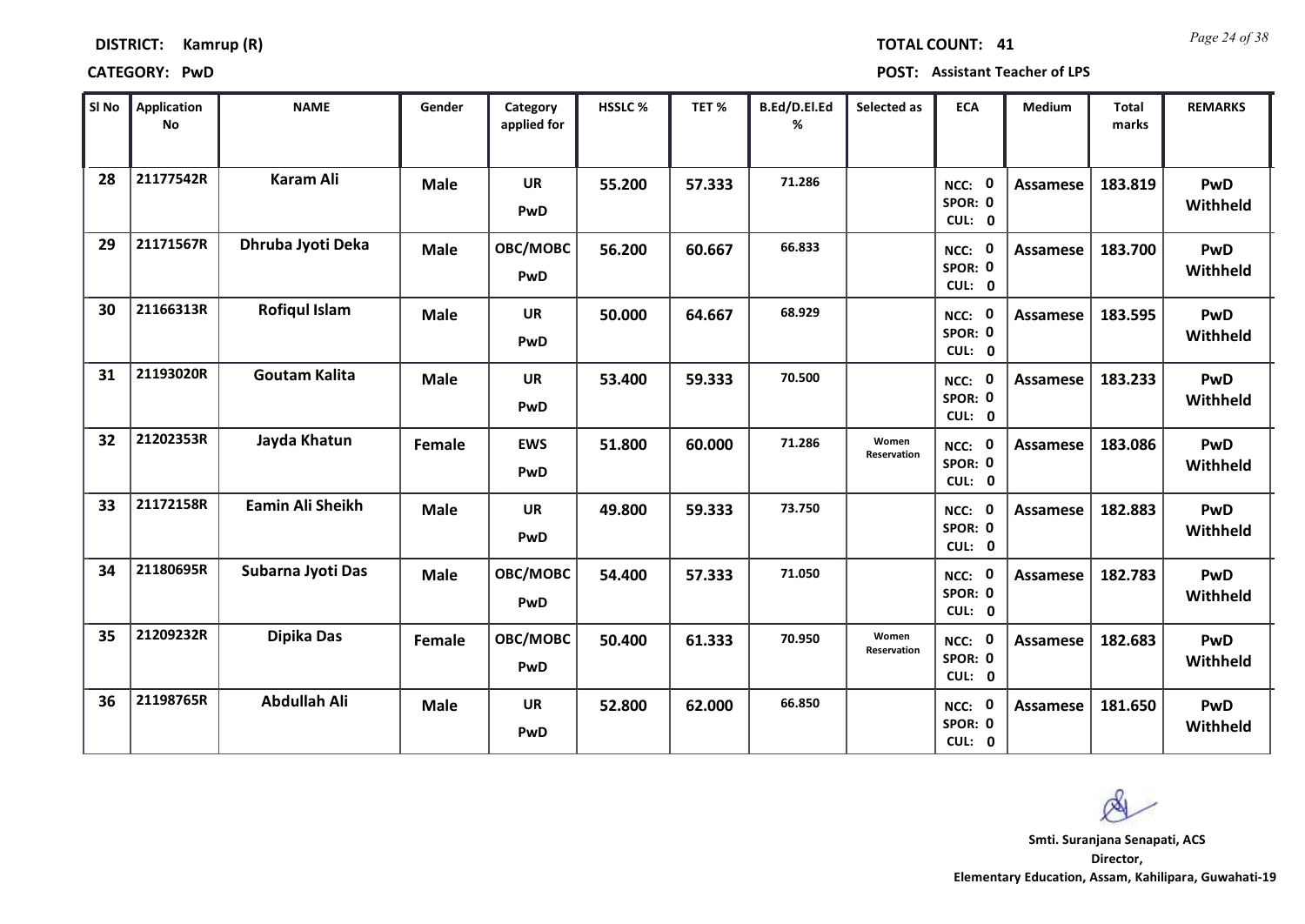### **DISTRICT: Kamrup (R)**

**CATEGORY: PwD POST: Assistant Teacher of LPS**

| SI No | Application<br>No | <b>NAME</b>           | Gender      | Category<br>applied for  | <b>HSSLC %</b> | TET %  | B.Ed/D.El.Ed<br>% | Selected as          | <b>ECA</b>                                                    | <b>Medium</b> | Total<br>marks | <b>REMARKS</b>                |
|-------|-------------------|-----------------------|-------------|--------------------------|----------------|--------|-------------------|----------------------|---------------------------------------------------------------|---------------|----------------|-------------------------------|
| 37    | 21189592R         | Dipanku Laujary       | <b>Male</b> | <b>STP</b><br>PwD        | 50.400         | 57.333 | 73.800            |                      | 0<br>NCC:<br>SPOR: 0<br><b>CUL:</b><br>$\mathbf 0$            | Assamese      | 181.533        | PwD<br><b>Withheld</b>        |
| 38    | 21198807R         | <b>Abdul Jalil</b>    | <b>Male</b> | <b>UR</b><br>PwD         | 52.600         | 56.000 | 72.600            |                      | 0<br>NCC:<br>SPOR: 0<br><b>CUL:</b><br>$\mathbf 0$            | Assamese      | 181.200        | <b>PwD</b><br>Withheld        |
| 39    | 21190844R         | John Mazumdar         | <b>Male</b> | OBC/MOBC<br><b>PwD</b>   | 47.600         | 60.667 | 72.929            |                      | $\mathbf{0}$<br>NCC:<br>SPOR: 0<br><b>CUL:</b><br>0           | Assamese      | 181.195        | <b>PwD</b><br><b>Withheld</b> |
| 40    | 21164636          | <b>Tankeswar Deka</b> | Male        | <b>UR</b><br>PwD         | 53.200         | 60.000 | 67.771            |                      | $\mathbf{0}$<br>NCC:<br>SPOR: 0<br><b>CUL:</b><br>$\mathbf 0$ | Assamese      | 180.971        | <b>PwD</b><br>Withheld        |
| 41    | 21185194R         | Monjuwara Begum       | Female      | <b>EWS</b><br><b>PwD</b> | 57.600         | 61.333 | 50.143            | Women<br>Reservation | 0<br>NCC:<br>SPOR: 0<br>CUL:<br>$\mathbf 0$                   | Assamese      | 169.076        | <b>PwD</b><br>Withheld        |

 $\infty$ 

**11** Page 25 of 38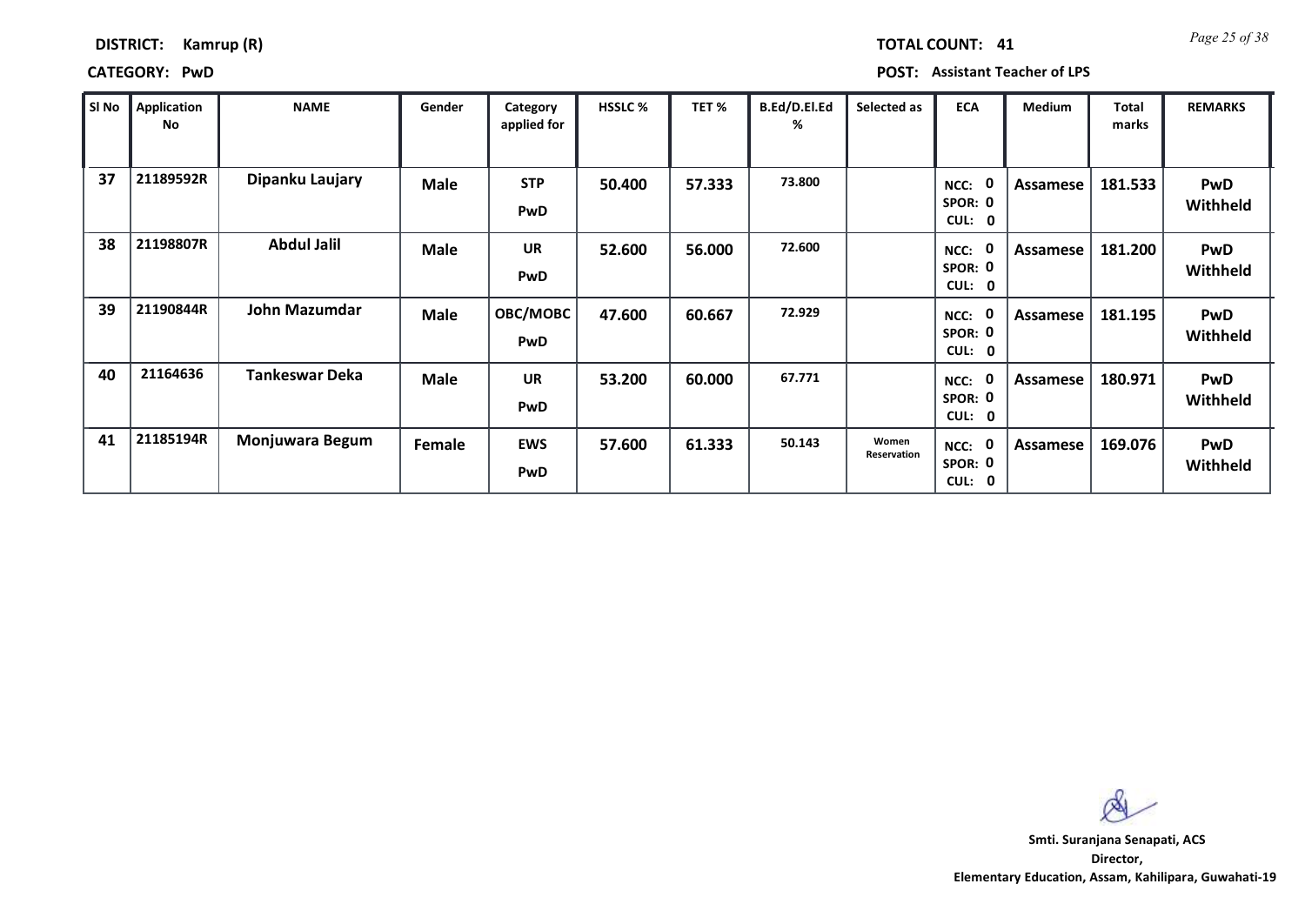| <b>DISTRICT:</b> | Kamrup (R) |
|------------------|------------|
|------------------|------------|

*Page 26 of 38* **TOTAL COUNT: 16**

**CATEGORY: SC POST: Assistant Teacher of LPS**

| SI No                   | <b>Application</b><br>No | <b>NAME</b>             | Gender      | Category<br>applied for | <b>HSSLC%</b> | TET %  | B.Ed/D.El.Ed<br>% | Selected as          | <b>ECA</b>                  | Medium          | Total<br>marks | <b>REMARKS</b> |
|-------------------------|--------------------------|-------------------------|-------------|-------------------------|---------------|--------|-------------------|----------------------|-----------------------------|-----------------|----------------|----------------|
| $\mathbf{1}$            | 21179324R                | Gitasri Malakar         | Female      | <b>SC</b>               | 78.200        | 64.667 | 78.786            | Women<br>Reservation | NCC: 0<br>SPOR: 0<br>CUL: 0 | Assamese        | 221.652        |                |
| $\overline{2}$          | 21201934R                | <b>Bhanita Talukdar</b> | Female      | <b>SC</b>               | 77.800        | 60.000 | 81.214            | Women<br>Reservation | NCC: 0<br>SPOR: 0<br>CUL: 0 | Assamese        | 219.014        |                |
| $\overline{\mathbf{3}}$ | 21171373R                | <b>Archana Roy</b>      | Female      | <b>SC</b>               | 71.400        | 66.667 | 79.200            | Women<br>Reservation | NCC: 0<br>SPOR: 0<br>CUL: 0 | <b>Assamese</b> | 217.267        |                |
| 4                       | 21177538R                | <b>Rumi Das</b>         | Female      | <b>SC</b>               | 82.600        | 59.333 | 74.750            | Women<br>Reservation | NCC: 0<br>SPOR: 0<br>CUL: 0 | Assamese        | 216.683        |                |
| 5                       | 21210570R                | <b>Gargi Das</b>        | Female      | <b>SC</b>               | 66.200        | 68.667 | 80.500            | Women<br>Reservation | NCC: 0<br>SPOR: 0<br>CUL: 0 | Assamese        | 215.367        |                |
| 6                       | 21173945R                | Sima Baishya            | Female      | <b>SC</b>               | 73.200        | 64.667 | 76.786            |                      | NCC: 0<br>SPOR: 0<br>CUL: 0 | <b>Assamese</b> | 214.652        |                |
| $\overline{7}$          | 21172764R                | <b>Nitul Mali</b>       | <b>Male</b> | <b>SC</b>               | 67.000        | 72.000 | 74.786            |                      | NCC: 0<br>SPOR: 0<br>CUL: 0 | Assamese        | 213.786        |                |
| 8                       | 21176474R                | <b>Daisy Deka</b>       | Female      | <b>SC</b>               | 68.400        | 62.667 | 81.900            |                      | NCC: 0<br>SPOR: 0<br>CUL: 0 | <b>Assamese</b> | 212.967        |                |
| 9                       | 21104290                 | <b>Barnali Malakar</b>  | Female      | <b>SC</b>               | 76.200        | 59.333 | 76.600            |                      | NCC: 0<br>SPOR: 0<br>CUL: 0 | Assamese        | 212.133        |                |

 $\infty$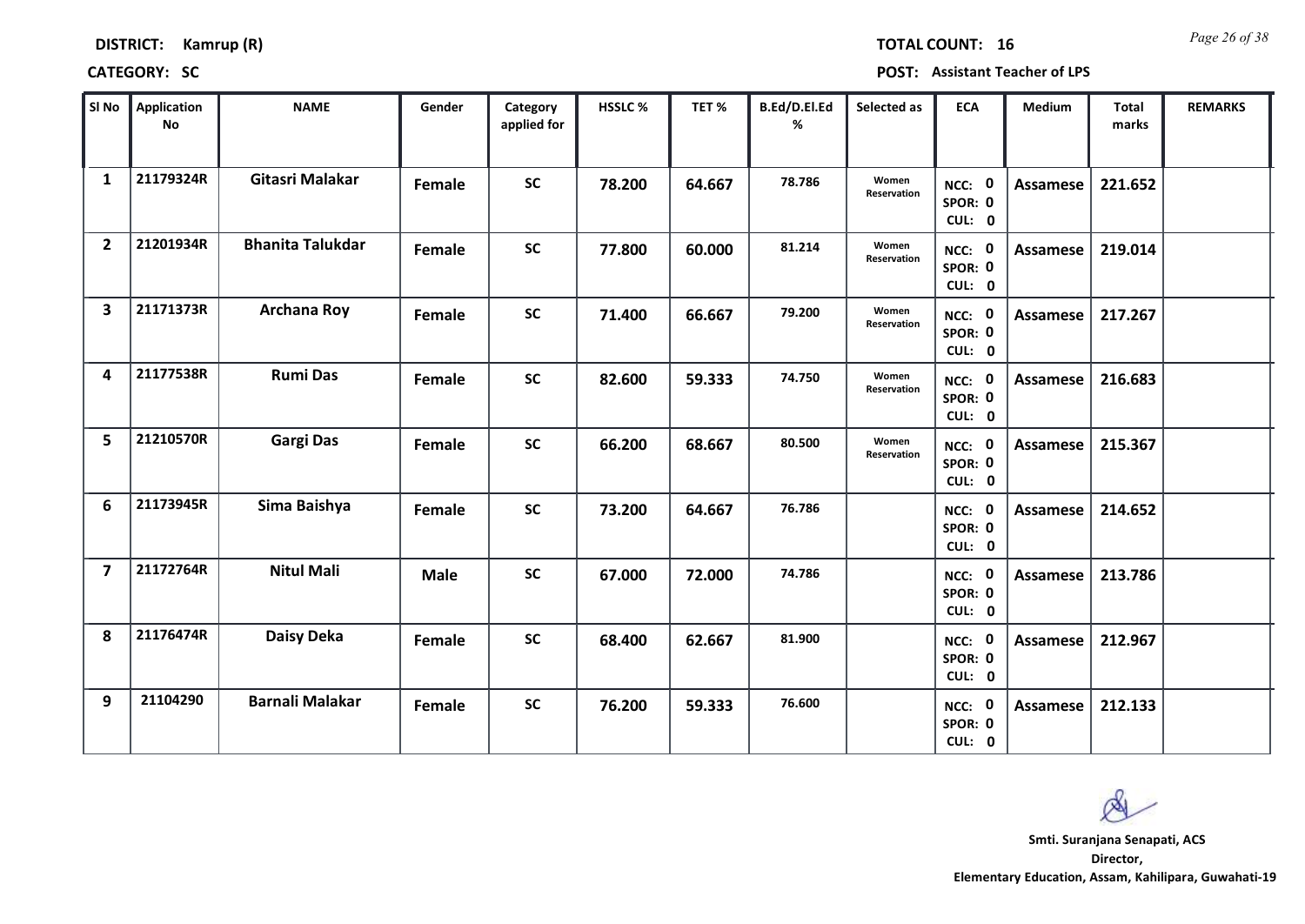| <b>DISTRICT:</b> | Kamrup (R) |  |
|------------------|------------|--|
|------------------|------------|--|

*Page 27 of 38* **TOTAL COUNT: 16**

**CATEGORY: SC POST: Assistant Teacher of LPS**

| SI <sub>No</sub> | <b>Application</b><br>No | <b>NAME</b>                            | Gender      | Category<br>applied for | <b>HSSLC %</b> | TET %  | B.Ed/D.El.Ed<br>% | Selected as | <b>ECA</b>                       | <b>Medium</b>   | <b>Total</b><br>marks | <b>REMARKS</b> |
|------------------|--------------------------|----------------------------------------|-------------|-------------------------|----------------|--------|-------------------|-------------|----------------------------------|-----------------|-----------------------|----------------|
| 10               | 21188350R                | <b>Manash Pratim</b><br><b>Baishya</b> | <b>Male</b> | <b>SC</b>               | 75.400         | 65.333 | 71.100            |             | - 0<br>NCC:<br>SPOR: 0<br>CUL: 0 | Assamese        | 211.833               |                |
| 11               | 21174735R                | <b>Kaberi Das</b>                      | Female      | <b>SC</b>               | 82.400         | 60.000 | 69.300            |             | NCC: 0<br>SPOR: 0<br>CUL: 0      | Assamese        | 211.700               |                |
| 12               | 21106379                 | <b>Bhagyashree Das</b>                 | Female      | <b>SC</b>               | 68.000         | 65.333 | 78.350            |             | NCC: 0<br>SPOR: 0<br>CUL: 0      | Assamese        | 211.683               |                |
| 13               | 21182103R                | Priyanka Das                           | Female      | <b>SC</b>               | 82.200         | 55.333 | 73.857            |             | - 0<br>NCC:<br>SPOR: 0<br>CUL: 0 | <b>Assamese</b> | 211.390               |                |
| 14               | 21179705R                | <b>Nibedita Das</b>                    | Female      | <b>SC</b>               | 66.200         | 67.333 | 77.850            |             | NCC: 0<br>SPOR: 0<br>CUL: 0      | <b>Assamese</b> | 211.383               |                |
| 15               | 21184847R                | Purabi Baishya                         | Female      | <b>SC</b>               | 73.600         | 59.333 | 77.429            |             | NCC: 0<br>SPOR: 0<br>CUL: 0      | Assamese        | 210.362               |                |
| 16               | 21194505R                | <b>Doli Das</b>                        | Female      | <b>SC</b>               | 74.200         | 62.667 | 73.357            |             | 0<br>NCC:<br>SPOR: 0<br>CUL: 0   | Assamese        | 210.224               |                |

 $\infty$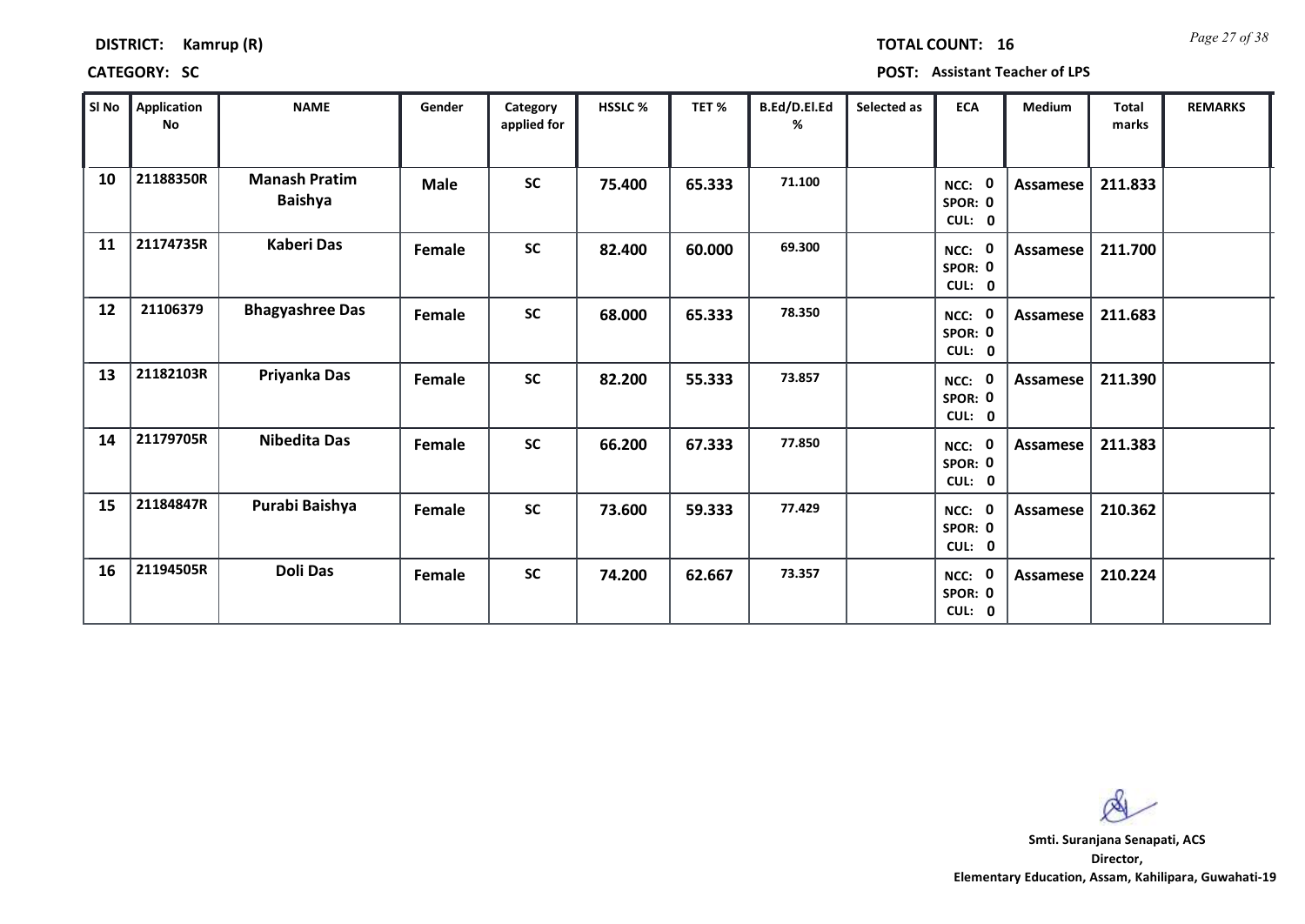*Page 28 of 38* **TOTAL COUNT: 1**

**DISTRICT: Kamrup (R)**

**CATEGORY: STH POST: Assistant Teacher of LPS**

| ∥ SI No | Application<br>No | <b>NAME</b>     | Gender | Category<br>applied for | <b>HSSLC %</b> | TET %  | <b>B.Ed/D.El.Ed</b><br>% | Selected as          | ECA                         | <b>Medium</b> | Total<br>marks | <b>REMARKS</b> |
|---------|-------------------|-----------------|--------|-------------------------|----------------|--------|--------------------------|----------------------|-----------------------------|---------------|----------------|----------------|
|         | 21175675R         | Satyavati Teron | Female | <b>STH</b>              | 49.800         | 55.333 | 65.643                   | Women<br>Reservation | NCC: 0<br>SPOR: 0<br>CUL: 0 | Assamese      | 170.776        |                |

 $\infty$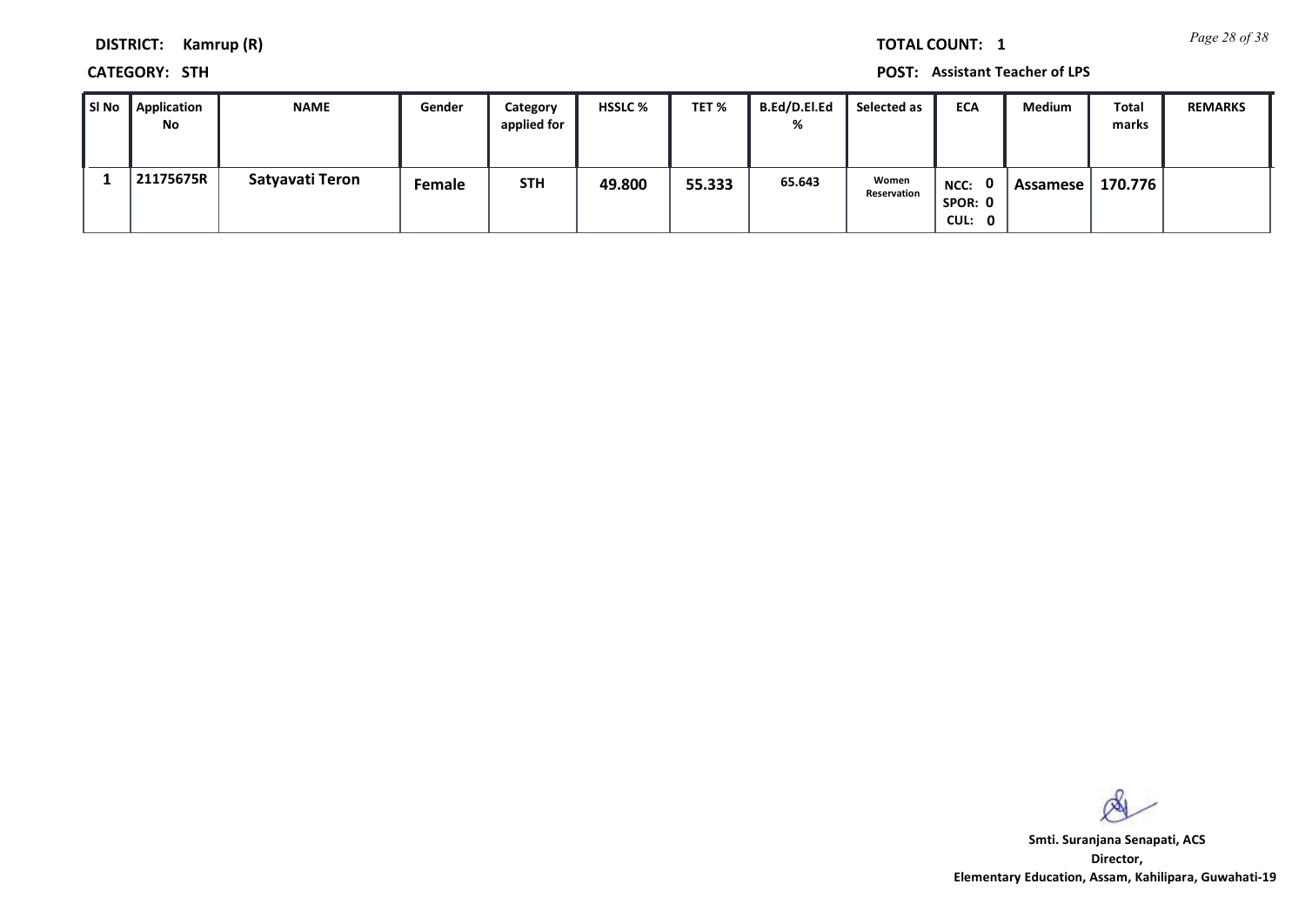| <b>DISTRICT:</b> | Kamrup (R) |
|------------------|------------|
|------------------|------------|

*Page 29 of 38* **TOTAL COUNT: 26**

| SI No                   | Application<br><b>No</b> | <b>NAME</b>                | Gender      | Category<br>applied for | HSSLC % | TET%   | B.Ed/D.El.Ed<br>% | Selected as          | <b>ECA</b>                  | Medium          | <b>Total</b><br>marks | <b>REMARKS</b> |
|-------------------------|--------------------------|----------------------------|-------------|-------------------------|---------|--------|-------------------|----------------------|-----------------------------|-----------------|-----------------------|----------------|
| 1                       | 21192791R                | <b>Dimpal Boro</b>         | Female      | <b>STP</b>              | 75.600  | 56.000 | 78.643            | Women<br>Reservation | NCC: 0<br>SPOR: 0<br>CUL: 0 | Assamese        | 210.243               |                |
| $\mathbf{2}$            | 21171340R                | <b>Mahadev Rabha</b>       | <b>Male</b> | <b>STP</b>              | 71.000  | 64.000 | 74.786            |                      | NCC: 0<br>SPOR: 0<br>CUL: 0 | Assamese        | 209.786               |                |
| 3                       | 21193293R                | Mridusmita Rabha           | Female      | <b>STP</b>              | 69.600  | 68.667 | 69.700            | Women<br>Reservation | NCC: 0<br>SPOR: 0<br>CUL: 0 | Assamese        | 207.967               |                |
| 4                       | 21183582R                | Joyshri Bantho             | Female      | <b>STP</b>              | 84.400  | 57.333 | 64.786            | Women<br>Reservation | NCC: 0<br>SPOR: 0<br>CUL: 0 | Assamese        | 206.519               |                |
| 5                       | 21173095R                | Anupama Kachari            | Female      | <b>STP</b>              | 67.600  | 62.667 | 75.357            | Women<br>Reservation | NCC: 0<br>SPOR: 0<br>CUL: 0 | Assamese        | 205.624               |                |
| 6                       | 21169049R                | Sochi Prabha Khaklary      | Female      | <b>STP</b>              | 75.400  | 55.333 | 73.571            | Women<br>Reservation | NCC: 0<br>SPOR: 0<br>CUL: 0 | Assamese        | 204.305               |                |
| $\overline{\mathbf{z}}$ | 21185154R                | Madhusmita Rabha           | Female      | <b>STP</b>              | 69.200  | 56.000 | 78.400            | Women<br>Reservation | NCC: 0<br>SPOR: 0<br>CUL: 0 | Assamese        | 203.600               |                |
| 8                       | 21112614                 | <b>Padmini Boro</b>        | Female      | <b>STP</b>              | 68.600  | 61.333 | 73.571            | Women<br>Reservation | NCC: 0<br>SPOR: 0<br>CUL: 0 | <b>Assamese</b> | 203.505               |                |
| 9                       | 21105248                 | <b>Ratul Chandra Rabha</b> | <b>Male</b> | <b>STP</b>              | 67.600  | 62.000 | 73.714            |                      | NCC: 0<br>SPOR: 0<br>CUL: 0 | Assamese        | 203.314               |                |

 $\infty$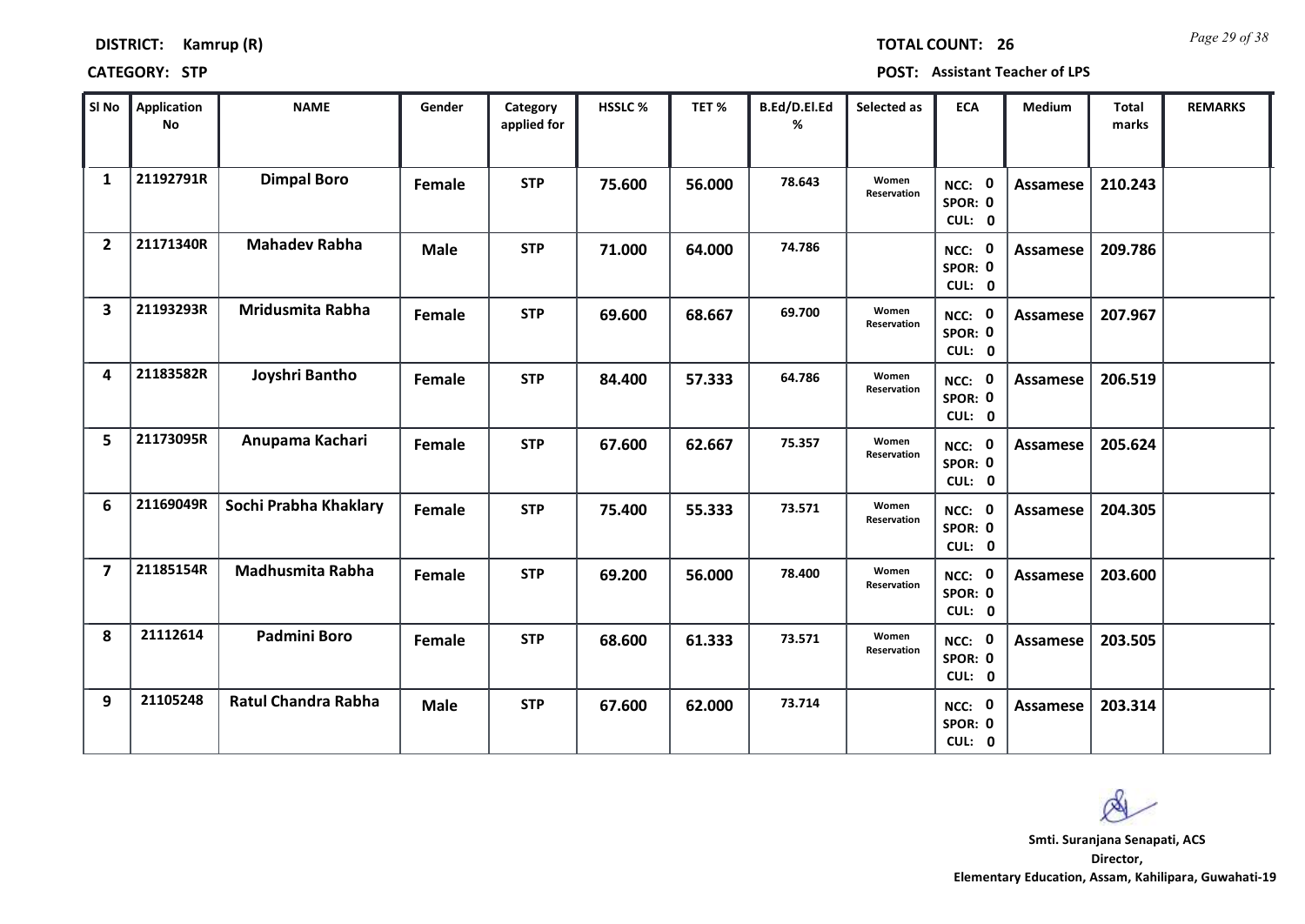| <b>DISTRICT:</b> | Kamrup (R) |
|------------------|------------|
|------------------|------------|

*Page 30 of 38* **TOTAL COUNT: 26**

| SI No | <b>Application</b><br>No | <b>NAME</b>            | Gender      | Category<br>applied for | <b>HSSLC %</b> | TET %  | B.Ed/D.El.Ed<br>% | Selected as          | <b>ECA</b>                  | <b>Medium</b>   | <b>Total</b><br>marks | <b>REMARKS</b> |
|-------|--------------------------|------------------------|-------------|-------------------------|----------------|--------|-------------------|----------------------|-----------------------------|-----------------|-----------------------|----------------|
| 10    | 21200486R                | Nina Rabha             | Female      | <b>STP</b>              | 67.200         | 60.667 | 75.100            | Women<br>Reservation | NCC: 0<br>SPOR: 0<br>CUL: 0 | Assamese        | 202.967               |                |
| 11    | 21201946R                | <b>Rakesh Deka</b>     | <b>Male</b> | <b>STP</b>              | 63.800         | 66.000 | 73.143            |                      | NCC: 0<br>SPOR: 0<br>CUL: 0 | Assamese        | 202.943               |                |
| 12    | 21173926R                | <b>Sunu Hajong</b>     | Female      | <b>STP</b>              | 60.400         | 64.000 | 78.143            |                      | NCC: 0<br>SPOR: 0<br>CUL: 0 | <b>Assamese</b> | 202.543               |                |
| 13    | 21175670R                | <b>Trishna Sarania</b> | Female      | <b>STP</b>              | 68.800         | 57.333 | 75.700            |                      | NCC: 0<br>SPOR: 0<br>CUL: 0 | Assamese        | 201.833               |                |
| 14    | 21175356R                | Johan Kumar Rabha      | <b>Male</b> | <b>STP</b>              | 71.600         | 60.667 | 69.357            |                      | NCC: 0<br>SPOR: 0<br>CUL: 0 | Assamese        | 201.624               |                |
| 15    | 21159421                 | <b>Pol Rabha</b>       | <b>Male</b> | <b>STP</b>              | 68.200         | 61.333 | 70.571            |                      | NCC: 0<br>SPOR: 0<br>CUL: 0 | Assamese        | 200.105               |                |
| 16    | 21107567                 | Mridula Rabha          | Female      | <b>STP</b>              | 70.800         | 56.000 | 72.950            |                      | NCC: 0<br>SPOR: 0<br>CUL: 0 | Assamese        | 199.750               |                |
| 17    | 21111607                 | Anupam Rabha           | <b>Male</b> | <b>STP</b>              | 66.600         | 56.000 | 77.050            |                      | NCC: 0<br>SPOR: 0<br>CUL: 0 | <b>Assamese</b> | 199.650               |                |
| 18    | 21180492R                | <b>Nakul Rabha</b>     | <b>Male</b> | <b>STP</b>              | 65.800         | 59.333 | 74.500            |                      | NCC: 0<br>SPOR: 0<br>CUL: 0 | Assamese        | 199.633               |                |

 $\infty$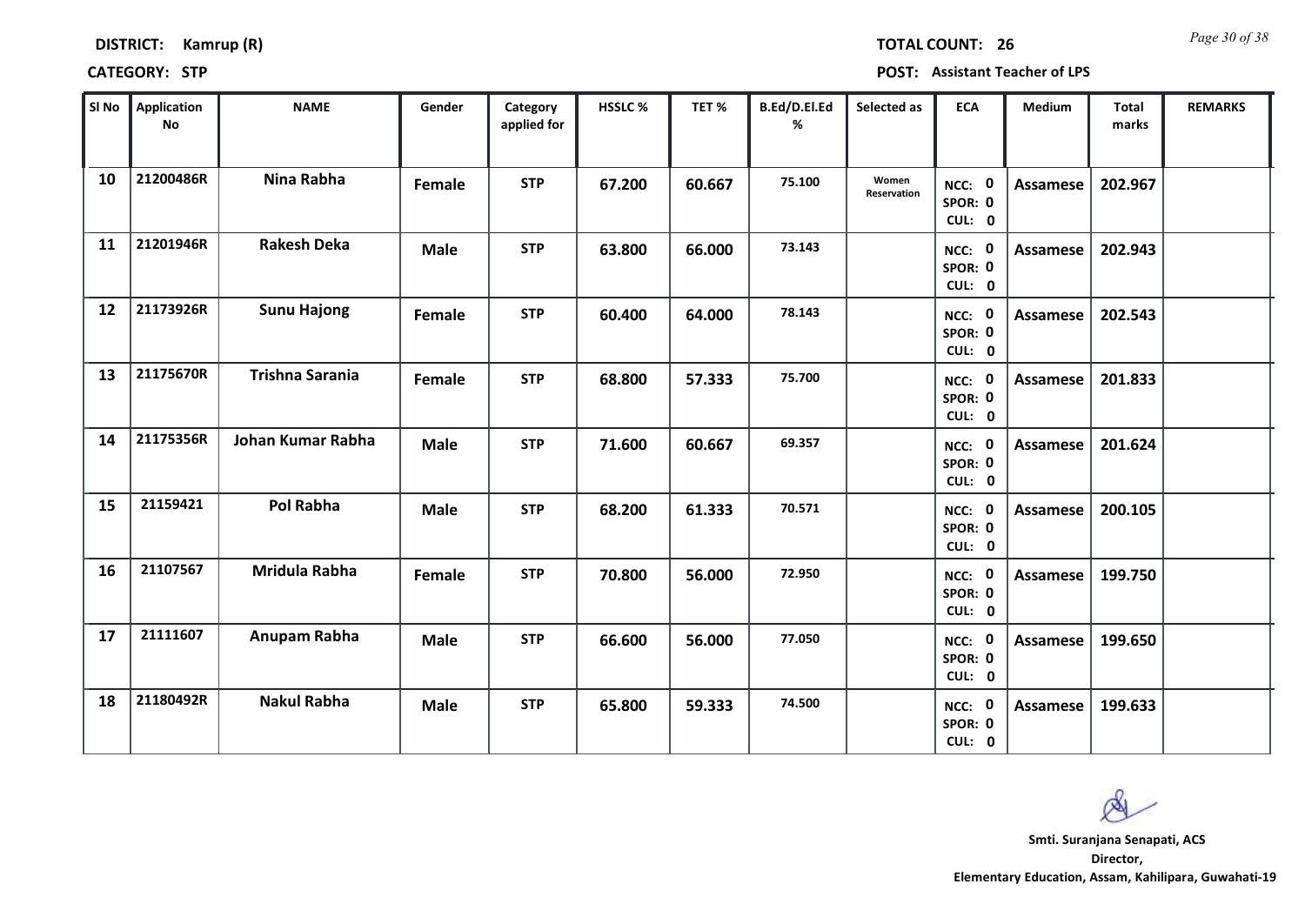| <b>DISTRICT:</b> | Kamrup (R) |
|------------------|------------|
|------------------|------------|

*Page 31 of 38* **TOTAL COUNT: 26**

**CATEGORY: STP POST: Assistant Teacher of LPS**

| SI No | Application<br><b>No</b> | <b>NAME</b>                    | Gender      | Category<br>applied for | HSSLC % | TET %  | B.Ed/D.El.Ed<br>% | Selected as | <b>ECA</b>                          | <b>Medium</b>   | <b>Total</b><br>marks | <b>REMARKS</b> |
|-------|--------------------------|--------------------------------|-------------|-------------------------|---------|--------|-------------------|-------------|-------------------------------------|-----------------|-----------------------|----------------|
| 19    | 21185305R                | Kandarpa Rabha                 | <b>Male</b> | <b>STP</b>              | 65.400  | 63.333 | 69.571            |             | NCC: 0<br>SPOR: 0<br>CUL: 0         | <b>Assamese</b> | 198.305               |                |
| 20    | 21102936                 | <b>Binod Boro</b>              | <b>Male</b> | <b>STP</b>              | 59.000  | 55.333 | 72.214            |             | NCC: 0<br><b>SPOR: 10</b><br>CUL: 0 | Assamese        | 196.548               |                |
| 21    | 21206214R                | Deepmala Khama<br><b>Marak</b> | Female      | <b>STP</b>              | 67.000  | 57.333 | 72.000            |             | NCC: 0<br>SPOR: 0<br>CUL: 0         | Assamese        | 196.333               |                |
| 22    | 21175835R                | Sabita Boro                    | Female      | <b>STP</b>              | 60.800  | 58.667 | 76.071            |             | NCC: 0<br>SPOR: 0<br>CUL: 0         | <b>Assamese</b> | 195.538               |                |
| 23    | 21182381R                | Preeti Rekha Bordolai          | Female      | <b>STP</b>              | 59.200  | 60.667 | 75.550            |             | NCC: 0<br>SPOR: 0<br>CUL: 0         | <b>Assamese</b> | 195.417               |                |
| 24    | 21175749R                | Sonakshi Basumatary            | Female      | <b>STP</b>              | 56.800  | 60.667 | 76.350            |             | NCC: 0<br>SPOR: 0<br>CUL: 0         | Assamese        | 193.817               |                |
| 25    | 21190328R                | <b>Rupam Rabha</b>             | <b>Male</b> | <b>STP</b>              | 65.200  | 61.333 | 67.100            |             | NCC: 0<br>SPOR: 0<br>CUL: 0         | Assamese        | 193.633               |                |
| 26    | 21201533R                | <b>Karabi Boro</b>             | Female      | <b>STP</b>              | 60.600  | 56.667 | 76.286            |             | NCC: 0<br>SPOR: 0<br>CUL: 0         | Assamese        | 193.552               |                |

 $\infty$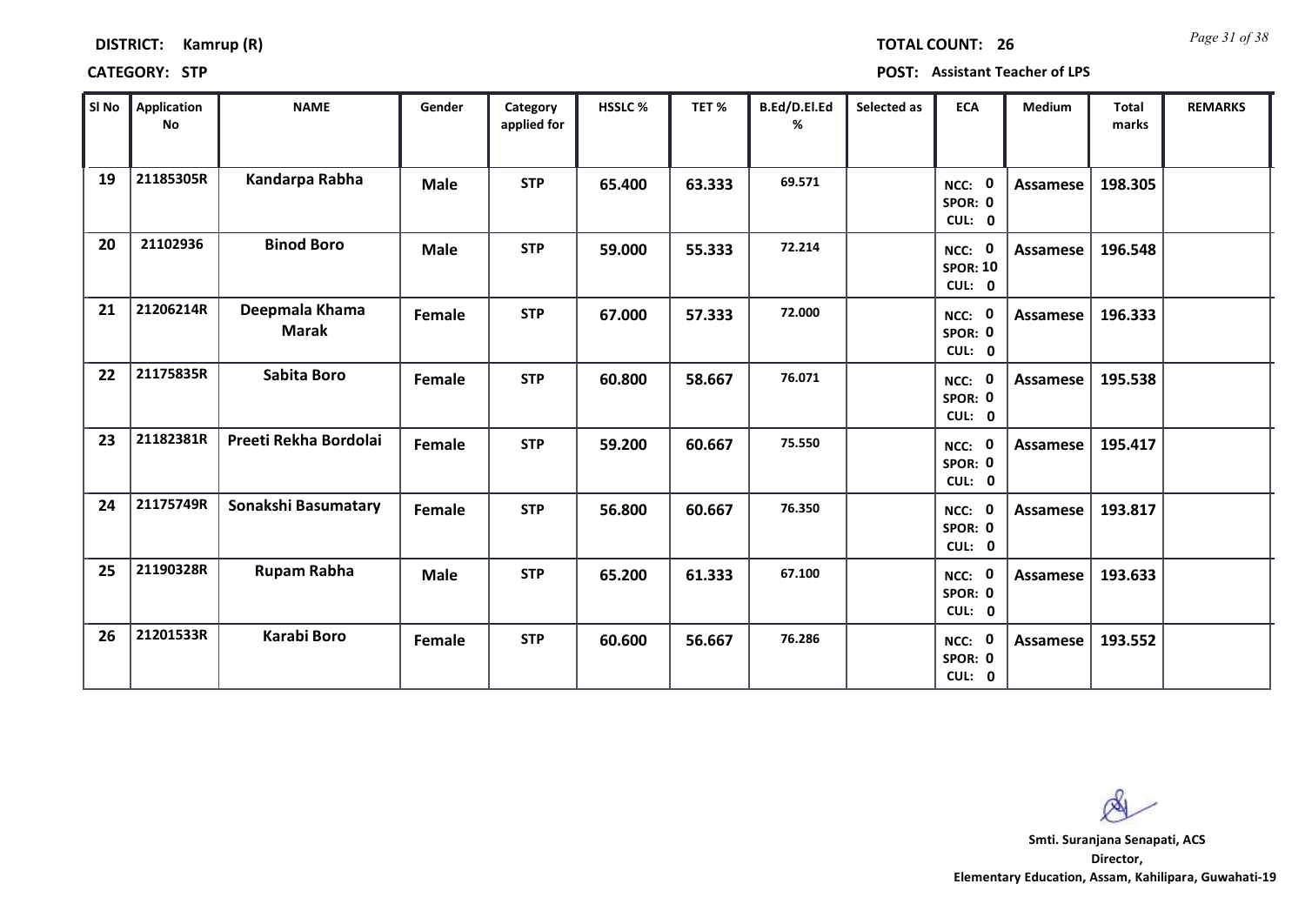*Page 32 of 38* **TOTAL COUNT: 3**

### **DISTRICT: Kamrup (R)**

**CATEGORY: STP POST: Assistant Teacher of LPS**

| SI No          | Application<br>No | <b>NAME</b>              | Gender      | Category<br>applied for | <b>HSSLC %</b> | TET %  | B.Ed/D.El.Ed<br>% | Selected as          | <b>ECA</b>                                | <b>Medium</b> | Total<br>marks | <b>REMARKS</b> |
|----------------|-------------------|--------------------------|-------------|-------------------------|----------------|--------|-------------------|----------------------|-------------------------------------------|---------------|----------------|----------------|
|                | 21164968R         | <b>Albaniash R Marak</b> | <b>Male</b> | <b>STP</b>              | 69.600         | 57.333 | 70.250            |                      | $\mathbf 0$<br>NCC:<br>SPOR: 0<br>CUL: 0  | Garo          | 197.183        |                |
| $\overline{2}$ | 21166913R         | Chingkam O Sangma        | <b>Male</b> | <b>STP</b>              | 69.600         | 58.000 | 69.250            |                      | $\mathbf{0}$<br>NCC:<br>SPOR: 0<br>CUL: 0 | Garo          | 196.850        |                |
| 3              | 21168740R         | <b>Chonme D Sangma</b>   | Female      | <b>STP</b>              | 61.200         | 58.667 | 70.786            | Women<br>Reservation | NCC: 0<br>SPOR: 0<br>CUL: 0               | Garo          | 190.652        |                |

 $\infty$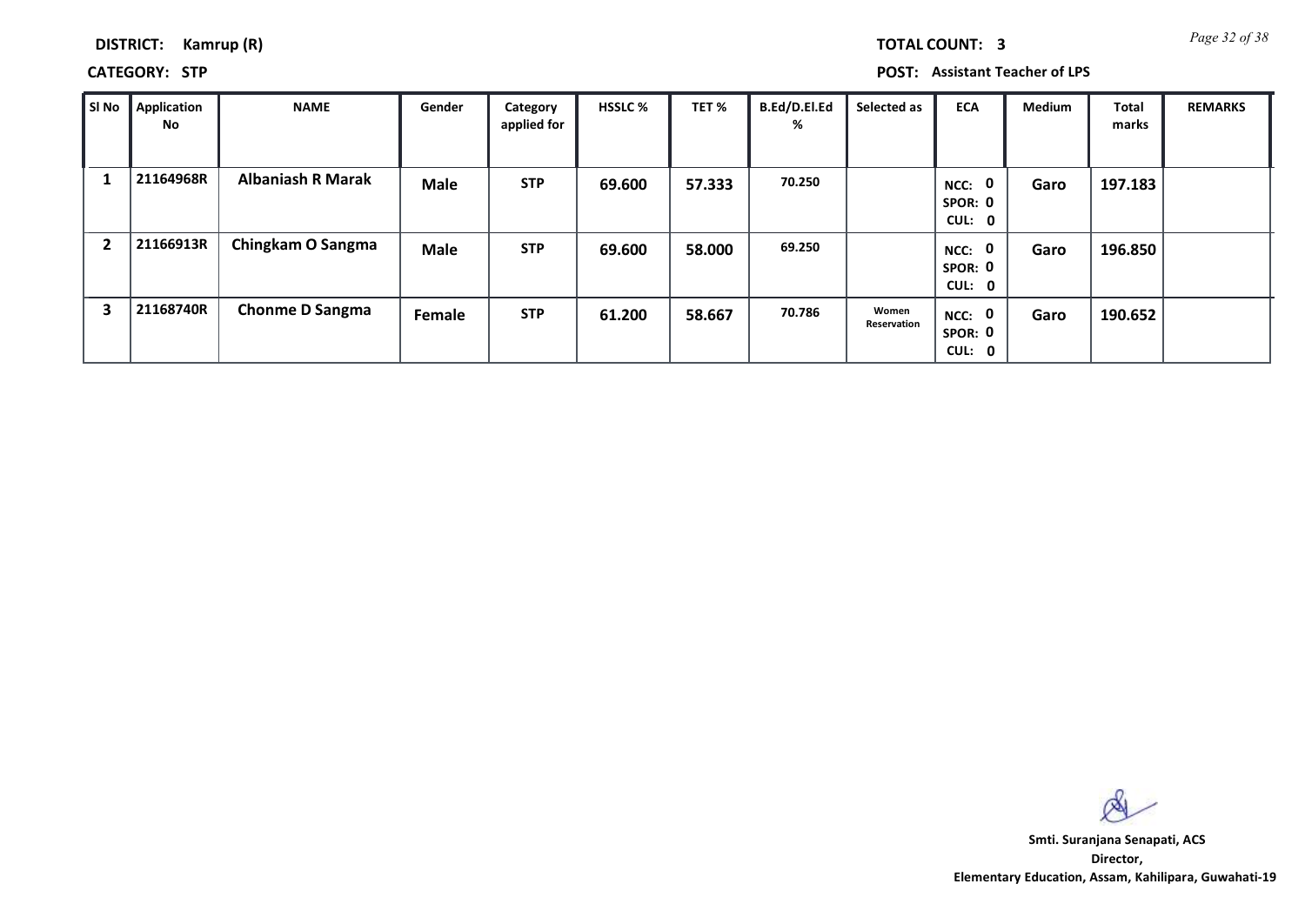| <b>DISTRICT:</b> | Kamrup (R) |  |
|------------------|------------|--|
|------------------|------------|--|

*Page 33 of 38* **TOTAL COUNT: 49**

| SI No          | <b>Application</b><br>No | <b>NAME</b>               | Gender      | Category<br>applied for | <b>HSSLC%</b> | TET %  | B.Ed/D.El.Ed<br>% | Selected as          | <b>ECA</b>                  | <b>Medium</b>   | <b>Total</b><br>marks | <b>REMARKS</b> |
|----------------|--------------------------|---------------------------|-------------|-------------------------|---------------|--------|-------------------|----------------------|-----------------------------|-----------------|-----------------------|----------------|
| $\mathbf{1}$   | 21178596R                | Barnali Kashyap           | Female      | <b>EWS</b>              | 83.600        | 78.000 | 78.750            | Women<br>Reservation | NCC: 0<br>SPOR: 0<br>CUL: 0 | <b>Assamese</b> | 240.350               |                |
| $\overline{2}$ | 21110926                 | <b>Subham Bhadra</b>      | <b>Male</b> | <b>UR</b>               | 86.800        | 68.000 | 82.600            |                      | NCC: 0<br>SPOR: 0<br>CUL: 0 | Assamese        | 237.400               |                |
| 3              | 21109257                 | Jesmin Sultana            | Female      | <b>UR</b>               | 88.600        | 64.000 | 82.500            | Women<br>Reservation | NCC: 0<br>SPOR: 0<br>CUL: 0 | <b>Assamese</b> | 235.100               |                |
| 4              | 21180671R                | <b>Manash Pratim Deka</b> | <b>Male</b> | <b>EWS</b>              | 78.800        | 71.333 | 82.650            |                      | NCC: 0<br>SPOR: 0<br>CUL: 0 | <b>Assamese</b> | 232.783               |                |
| 5              | 21167213R                | Shyamali Mahanta          | Female      | <b>EWS</b>              | 88.400        | 64.667 | 78.857            | Women<br>Reservation | NCC: 0<br>SPOR: 0<br>CUL: 0 | Assamese        | 231.924               |                |
| 6              | 21189835R                | Priyanka Pathak           | Female      | <b>UR</b>               | 83.000        | 71.333 | 77.357            | Women<br>Reservation | NCC: 0<br>SPOR: 0<br>CUL: 0 | Assamese        | 231.690               |                |
| $\overline{7}$ | 21178893R                | Jayashree Kalita          | Female      | <b>EWS</b>              | 85.000        | 69.333 | 77.350            | Women<br>Reservation | NCC: 0<br>SPOR: 0<br>CUL: 0 | Assamese        | 231.683               |                |
| 8              | 21172790R                | Priyanka Devi             | Female      | <b>UR</b>               | 84.400        | 68.000 | 78.857            | Women<br>Reservation | NCC: 0<br>SPOR: 0<br>CUL: 0 | <b>Assamese</b> | 231.257               |                |
| 9              | 21188002R                | Rijumani Begum            | Female      | <b>UR</b>               | 86.200        | 67.333 | 77.571            | Women<br>Reservation | NCC: 0<br>SPOR: 0<br>CUL: 0 | Assamese        | 231.105               |                |

 $\infty$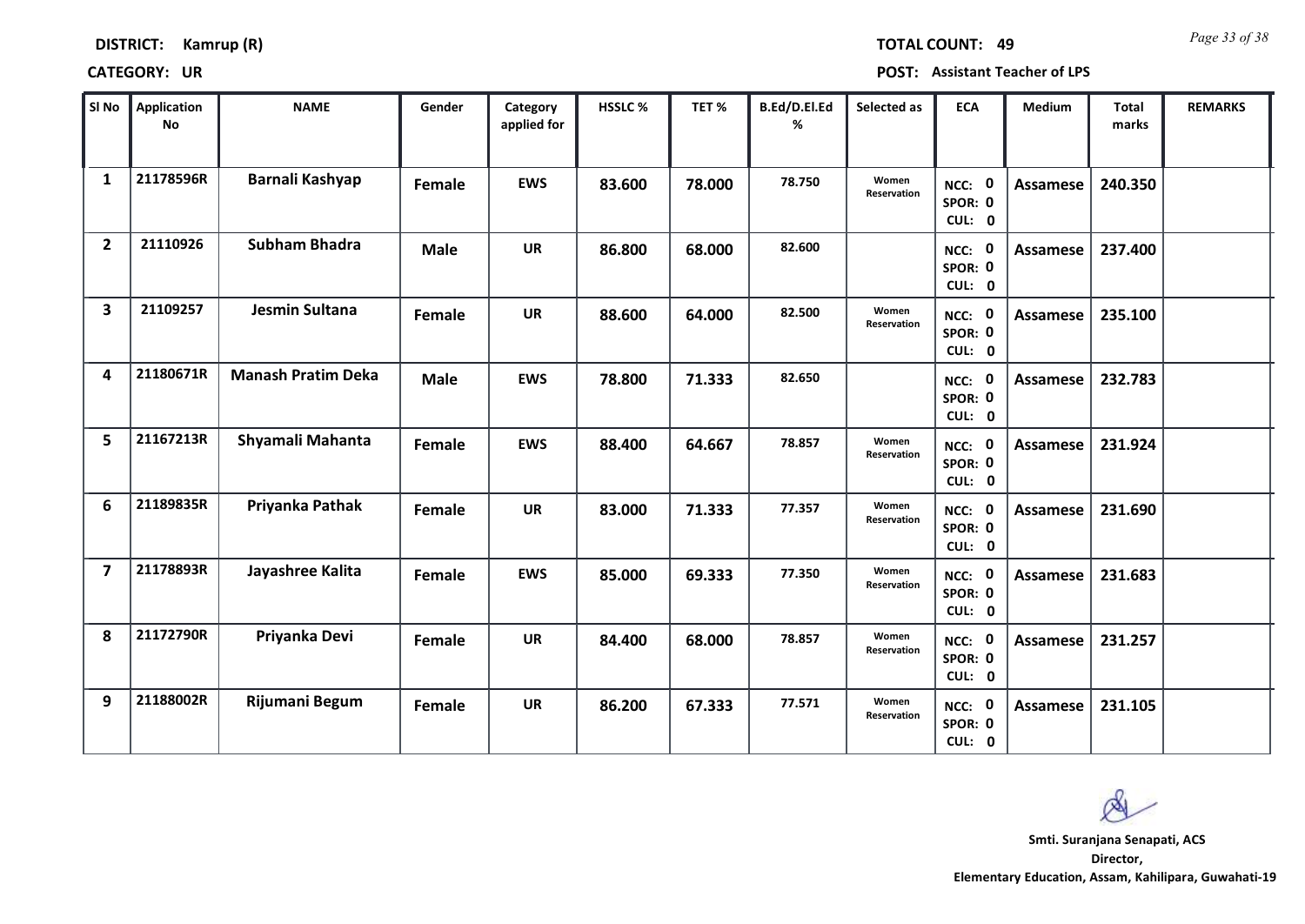**DISTRICT: Kamrup (R)**

*Page 34 of 38* **TOTAL COUNT: 49**

| SI No | <b>Application</b><br><b>No</b> | <b>NAME</b>              | Gender      | Category<br>applied for | HSSLC % | TET %  | B.Ed/D.El.Ed<br>% | Selected as          | <b>ECA</b>                                | <b>Medium</b>   | <b>Total</b><br>marks | <b>REMARKS</b> |
|-------|---------------------------------|--------------------------|-------------|-------------------------|---------|--------|-------------------|----------------------|-------------------------------------------|-----------------|-----------------------|----------------|
| 10    | 21201892R                       | Rahena Sultana<br>Parbin | Female      | <b>EWS</b>              | 72.600  | 66.667 | 91.800            | Women<br>Reservation | NCC: 0<br>SPOR: 0<br>CUL: 0               | <b>Assamese</b> | 231.067               | Withheld       |
| 11    | 21196560R                       | <b>Pustika Sharma</b>    | Female      | <b>UR</b>               | 87.200  | 64.667 | 78.786            | Women<br>Reservation | NCC: 0<br>SPOR: 0<br>CUL: 0               | <b>Assamese</b> | 230.652               |                |
| 12    | 21180833R                       | Anamika Kalita           | Female      | <b>EWS</b>              | 80.000  | 68.667 | 81.571            | Women<br>Reservation | NCC: 0<br>SPOR: 0<br>CUL: 0               | <b>Assamese</b> | 230.238               |                |
| 13    | 21195376R                       | Nagma Sultana            | Female      | <b>UR</b>               | 79.400  | 72.000 | 78.786            | Women<br>Reservation | $\mathbf{0}$<br>NCC:<br>SPOR: 0<br>CUL: 0 | Assamese        | 230.186               |                |
| 14    | 21171349R                       | <b>Marami Haloi</b>      | Female      | <b>UR</b>               | 84.800  | 66.667 | 78.714            | Women<br>Reservation | NCC: 0<br>SPOR: 0<br>CUL: 0               | <b>Assamese</b> | 230.181               |                |
| 15    | 21169059R                       | Nishamoni Sarma          | Female      | <b>EWS</b>              | 88.000  | 67.333 | 74.643            | Women<br>Reservation | NCC: 0<br>SPOR: 0<br>CUL: 0               | <b>Assamese</b> | 229.976               |                |
| 16    | 21187835R                       | Ishan Jyoti Baruah       | <b>Male</b> | <b>UR</b>               | 79.400  | 75.333 | 74.929            |                      | NCC: 0<br>SPOR: 0<br>CUL: 0               | Assamese        | 229.662               |                |
| 17    | 21189927R                       | <b>Marshina Ahmeda</b>   | Female      | <b>EWS</b>              | 90.200  | 65.333 | 73.857            | Women<br>Reservation | NCC: 0<br>SPOR: 0<br>CUL: 0               | <b>Assamese</b> | 229.390               |                |
| 18    | 21192093R                       | Prerana Bhattacharjya    | Female      | <b>UR</b>               | 83.200  | 70.667 | 75.357            | Women<br>Reservation | NCC: 0<br>SPOR: 0<br>CUL: 0               | Assamese        | 229.224               |                |

 $\infty$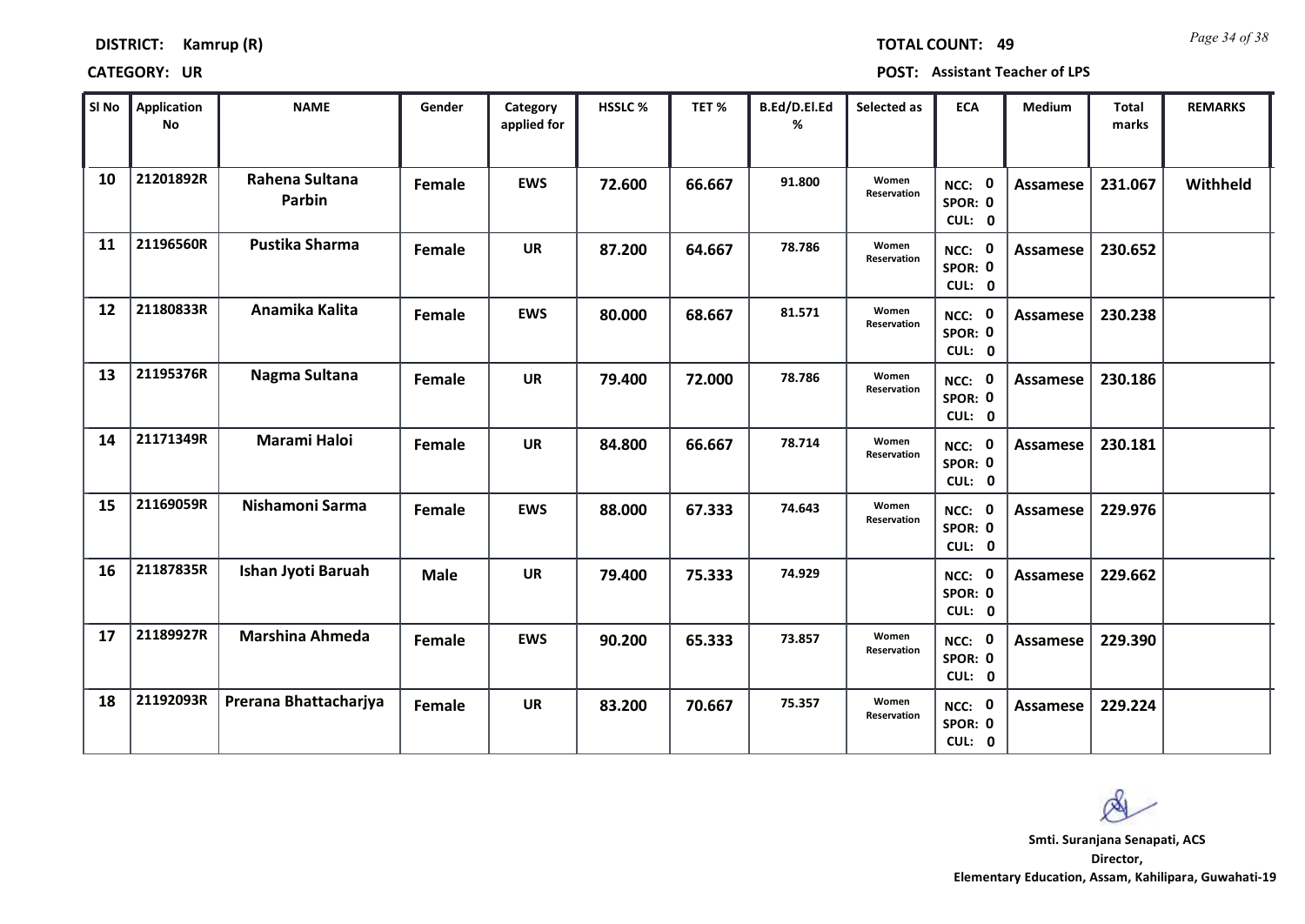| <b>DISTRICT:</b> | Kamrup (R) |
|------------------|------------|
|------------------|------------|

*Page 35 of 38* **TOTAL COUNT: 49**

| SI No | Application<br>No | <b>NAME</b>              | Gender      | Category<br>applied for | <b>HSSLC%</b> | TET %  | B.Ed/D.El.Ed<br>% | Selected as | <b>ECA</b>                  | <b>Medium</b>   | <b>Total</b><br>marks | <b>REMARKS</b> |
|-------|-------------------|--------------------------|-------------|-------------------------|---------------|--------|-------------------|-------------|-----------------------------|-----------------|-----------------------|----------------|
| 19    | 21189396R         | <b>Bhupali Choudhury</b> | Female      | <b>EWS</b>              | 88.200        | 64.667 | 76.350            |             | NCC: 0<br>SPOR: 0<br>CUL: 0 | <b>Assamese</b> | 229.217               |                |
| 20    | 21176446R         | <b>Ashim Kalita</b>      | <b>Male</b> | <b>UR</b>               | 80.000        | 69.333 | 79.429            |             | NCC: 0<br>SPOR: 0<br>CUL: 0 | Assamese        | 228.762               |                |
| 21    | 21169575R         | Karabi Barman            | Female      | <b>UR</b>               | 81.800        | 66.667 | 79.300            |             | NCC: 0<br>SPOR: 0<br>CUL: 0 | <b>Assamese</b> | 227.767               |                |
| 22    | 21106883          | Sofiqul Islam            | <b>Male</b> | <b>UR</b>               | 79.600        | 68.667 | 78.950            |             | NCC: 0<br>SPOR: 0<br>CUL: 0 | Assamese        | 227.217               |                |
| 23    | 21173923R         | Ajiza Begum              | Female      | <b>UR</b>               | 87.200        | 60.000 | 79.929            |             | NCC: 0<br>SPOR: 0<br>CUL: 0 | Assamese        | 227.129               |                |
| 24    | 21172919R         | Jayashree Kalita         | Female      | <b>EWS</b>              | 82.600        | 64.667 | 79.600            |             | NCC: 0<br>SPOR: 0<br>CUL: 0 | <b>Assamese</b> | 226.867               |                |
| 25    | 21190891R         | Nirmali Saikia           | Female      | <b>UR</b>               | 86.800        | 63.333 | 76.700            |             | NCC: 0<br>SPOR: 0<br>CUL: 0 | <b>Assamese</b> | 226.833               |                |
| 26    | 21168125R         | Nabajit Deka             | <b>Male</b> | <b>EWS</b>              | 79.400        | 73.333 | 74.100            |             | NCC: 0<br>SPOR: 0<br>CUL: 0 | <b>Assamese</b> | 226.833               |                |
| 27    | 21111122          | Alakesh Kakati           | <b>Male</b> | <b>EWS</b>              | 74.000        | 76.667 | 75.857            |             | NCC: 0<br>SPOR: 0<br>CUL: 0 | Assamese        | 226.524               |                |

 $\infty$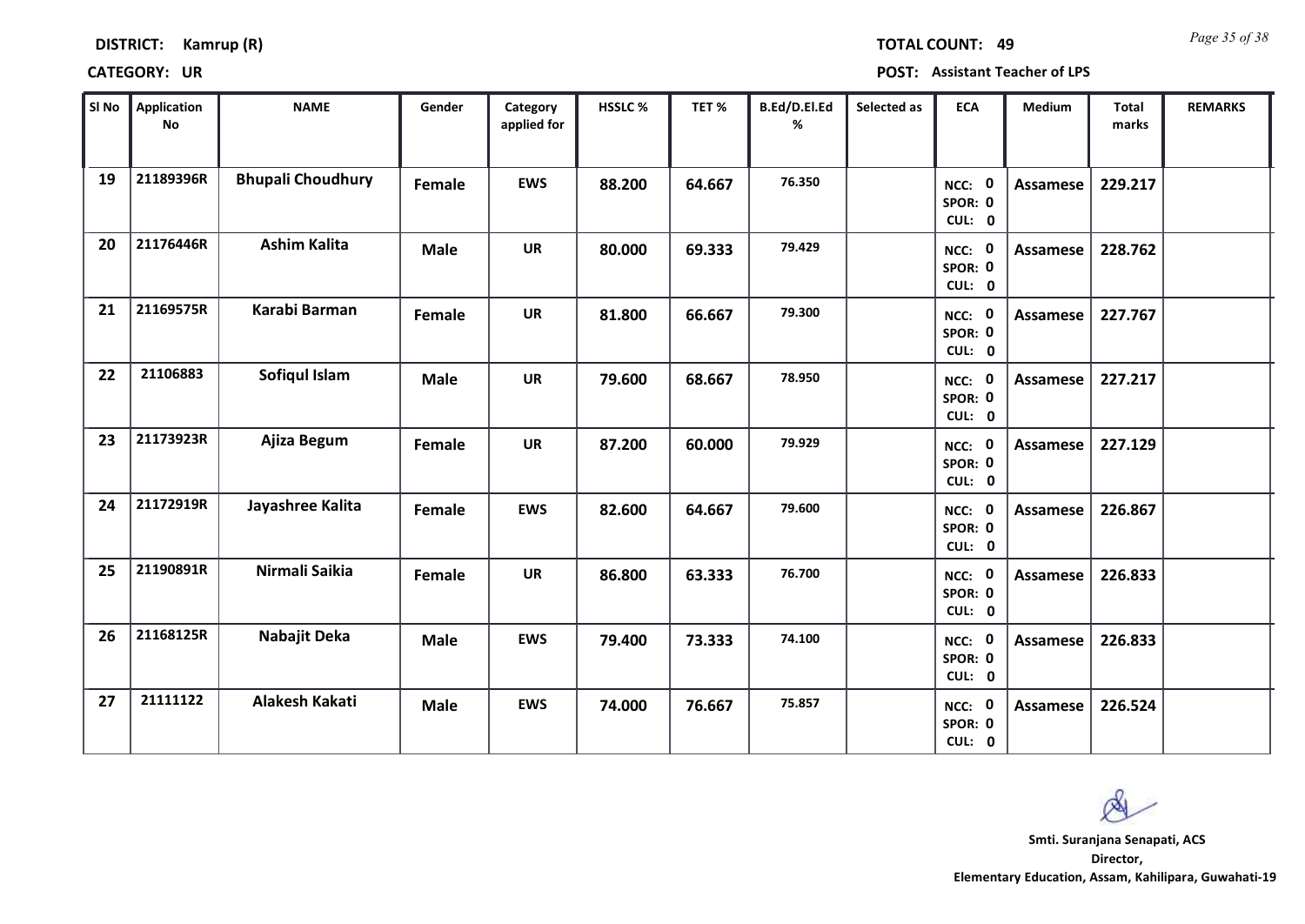| <b>DISTRICT:</b> | Kamrup (R) |
|------------------|------------|
|------------------|------------|

*Page 36 of 38* **TOTAL COUNT: 49**

| SI No | Application<br>No | <b>NAME</b>              | Gender      | Category<br>applied for | HSSLC% | TET%   | B.Ed/D.El.Ed<br>% | Selected as | <b>ECA</b>                  | Medium          | <b>Total</b><br>marks | <b>REMARKS</b> |
|-------|-------------------|--------------------------|-------------|-------------------------|--------|--------|-------------------|-------------|-----------------------------|-----------------|-----------------------|----------------|
| 28    | 21198575R         | <b>Chandamita Baruah</b> | Female      | <b>UR</b>               | 82.000 | 64.000 | 80.429            |             | NCC: 0<br>SPOR: 0<br>CUL: 0 | <b>Assamese</b> | 226.429               |                |
| 29    | 21178119R         | <b>Namita Dutta</b>      | Female      | <b>EWS</b>              | 88.600 | 66.000 | 71.750            |             | NCC: 0<br>SPOR: 0<br>CUL: 0 | Assamese        | 226.350               |                |
| 30    | 21183428R         | <b>Bhagyasri Sarmah</b>  | Female      | <b>UR</b>               | 82.200 | 68.667 | 75.250            |             | NCC: 0<br>SPOR: 0<br>CUL: 0 | Assamese        | 226.117               |                |
| 31    | 21183536R         | Himangshu Kalita         | <b>Male</b> | <b>EWS</b>              | 73.600 | 67.333 | 85.050            |             | NCC: 0<br>SPOR: 0<br>CUL: 0 | Assamese        | 225.983               | Withheld       |
| 32    | 21182732R         | Arundhati Das            | Female      | <b>SC</b>               | 78.800 | 70.667 | 76.357            |             | NCC: 0<br>SPOR: 0<br>CUL: 0 | Assamese        | 225.824               |                |
| 33    | 21187372R         | <b>Arkita Koushik</b>    | Female      | <b>EWS</b>              | 84.000 | 64.667 | 77.150            |             | NCC: 0<br>SPOR: 0<br>CUL: 0 | Assamese        | 225.817               |                |
| 34    | 21107570          | <b>Ummehena Begum</b>    | Female      | <b>UR</b>               | 77.400 | 67.333 | 80.929            |             | NCC: 0<br>SPOR: 0<br>CUL: 0 | Assamese        | 225.662               |                |
| 35    | 21202158R         | <b>Karisma Laila</b>     | Female      | <b>EWS</b>              | 74.000 | 72.667 | 78.714            |             | NCC: 0<br>SPOR: 0<br>CUL: 0 | <b>Assamese</b> | 225.381               |                |
| 36    | 21108035          | Rajashi Sarkar           | Female      | <b>UR</b>               | 77.200 | 66.000 | 82.050            |             | NCC: 0<br>SPOR: 0<br>CUL: 0 | Assamese        | 225.250               |                |

 $\infty$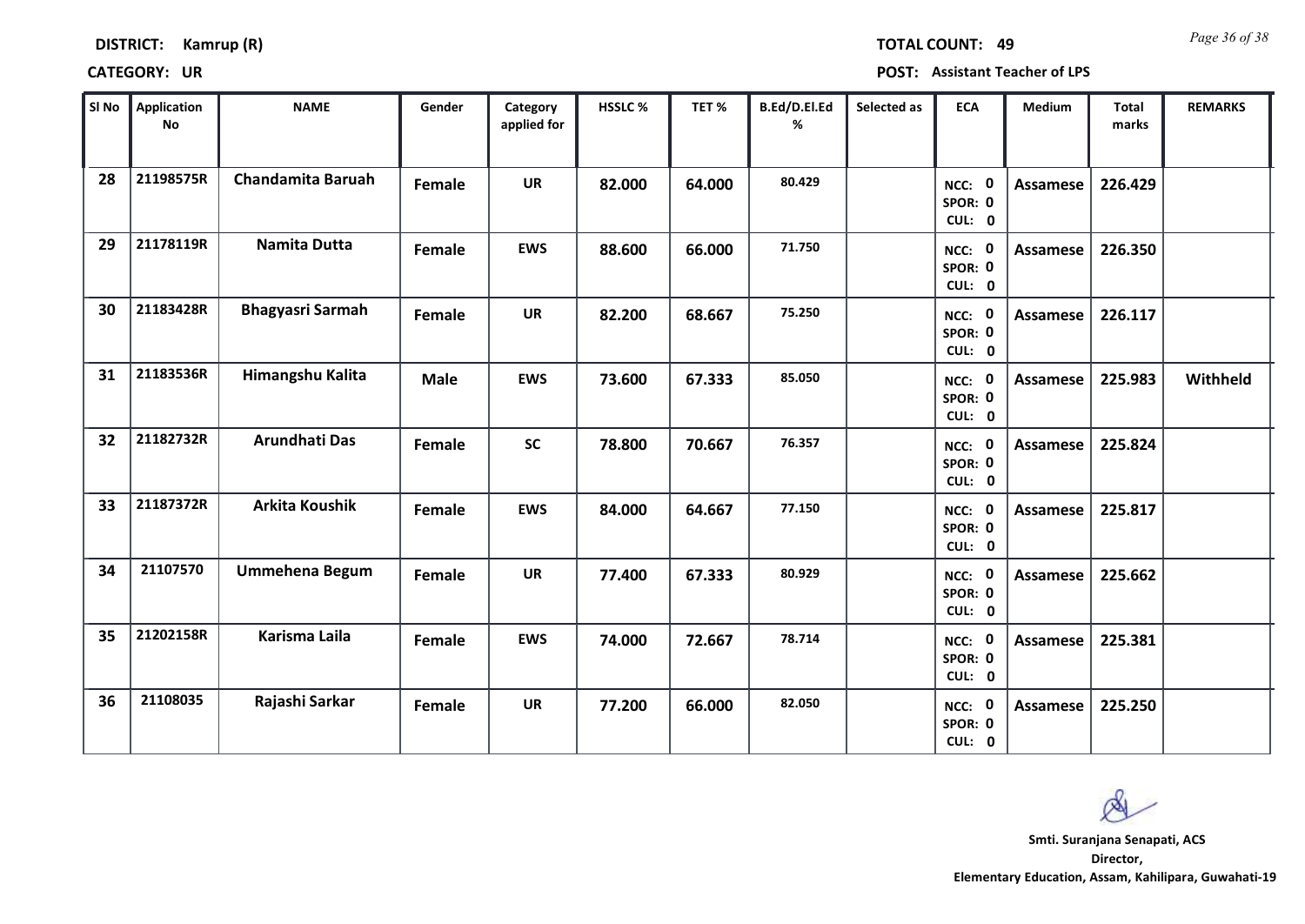| <b>DISTRICT:</b> | Kamrup (R) |  |
|------------------|------------|--|
|------------------|------------|--|

*Page 37 of 38* **TOTAL COUNT: 49**

| SI No | <b>Application</b><br>No | <b>NAME</b>             | Gender      | Category<br>applied for | HSSLC % | TET %  | B.Ed/D.El.Ed<br>% | Selected as | <b>ECA</b>                  | <b>Medium</b>   | <b>Total</b><br>marks | <b>REMARKS</b> |
|-------|--------------------------|-------------------------|-------------|-------------------------|---------|--------|-------------------|-------------|-----------------------------|-----------------|-----------------------|----------------|
| 37    | 21195327R                | <b>Bituparna Baruah</b> | Female      | <b>UR</b>               | 81.600  | 66.000 | 77.500            |             | NCC: 0<br>SPOR: 0<br>CUL: 0 | <b>Assamese</b> | 225.100               |                |
| 38    | 21193169R                | Prerana Baruah          | Female      | <b>EWS</b>              | 76.200  | 68.000 | 80.643            |             | NCC: 0<br>SPOR: 0<br>CUL: 0 | Assamese        | 224.843               |                |
| 39    | 21181383R                | <b>Hiren Sarma</b>      | <b>Male</b> | <b>UR</b>               | 74.400  | 72.000 | 78.357            |             | NCC: 0<br>SPOR: 0<br>CUL: 0 | Assamese        | 224.757               |                |
| 40    | 21171275R                | <b>Karishma Das</b>     | Female      | <b>SC</b>               | 79.600  | 66.000 | 78.786            |             | NCC: 0<br>SPOR: 0<br>CUL: 0 | Assamese        | 224.386               |                |
| 41    | 21177884R                | <b>Insan Ali</b>        | <b>Male</b> | <b>EWS</b>              | 84.400  | 64.000 | 75.950            |             | NCC: 0<br>SPOR: 0<br>CUL: 0 | Assamese        | 224.350               |                |
| 42    | 21199373R                | Ashima Baruah           | Female      | <b>UR</b>               | 80.200  | 72.000 | 72.100            |             | NCC: 0<br>SPOR: 0<br>CUL: 0 | Assamese        | 224.300               |                |
| 43    | 21185974R                | Jinnatara Begum         | Female      | <b>UR</b>               | 83.600  | 62.667 | 77.600            |             | NCC: 0<br>SPOR: 0<br>CUL: 0 | Assamese        | 223.867               |                |
| 44    | 21176814R                | Puja Debarshi           | Female      | <b>EWS</b>              | 78.200  | 68.667 | 76.950            |             | NCC: 0<br>SPOR: 0<br>CUL: 0 | <b>Assamese</b> | 223.817               |                |
| 45    | 21199934R                | <b>Farid Ali</b>        | <b>Male</b> | <b>UR</b>               | 84.600  | 61.333 | 77.800            |             | NCC: 0<br>SPOR: 0<br>CUL: 0 | <b>Assamese</b> | 223.733               |                |

 $\infty$